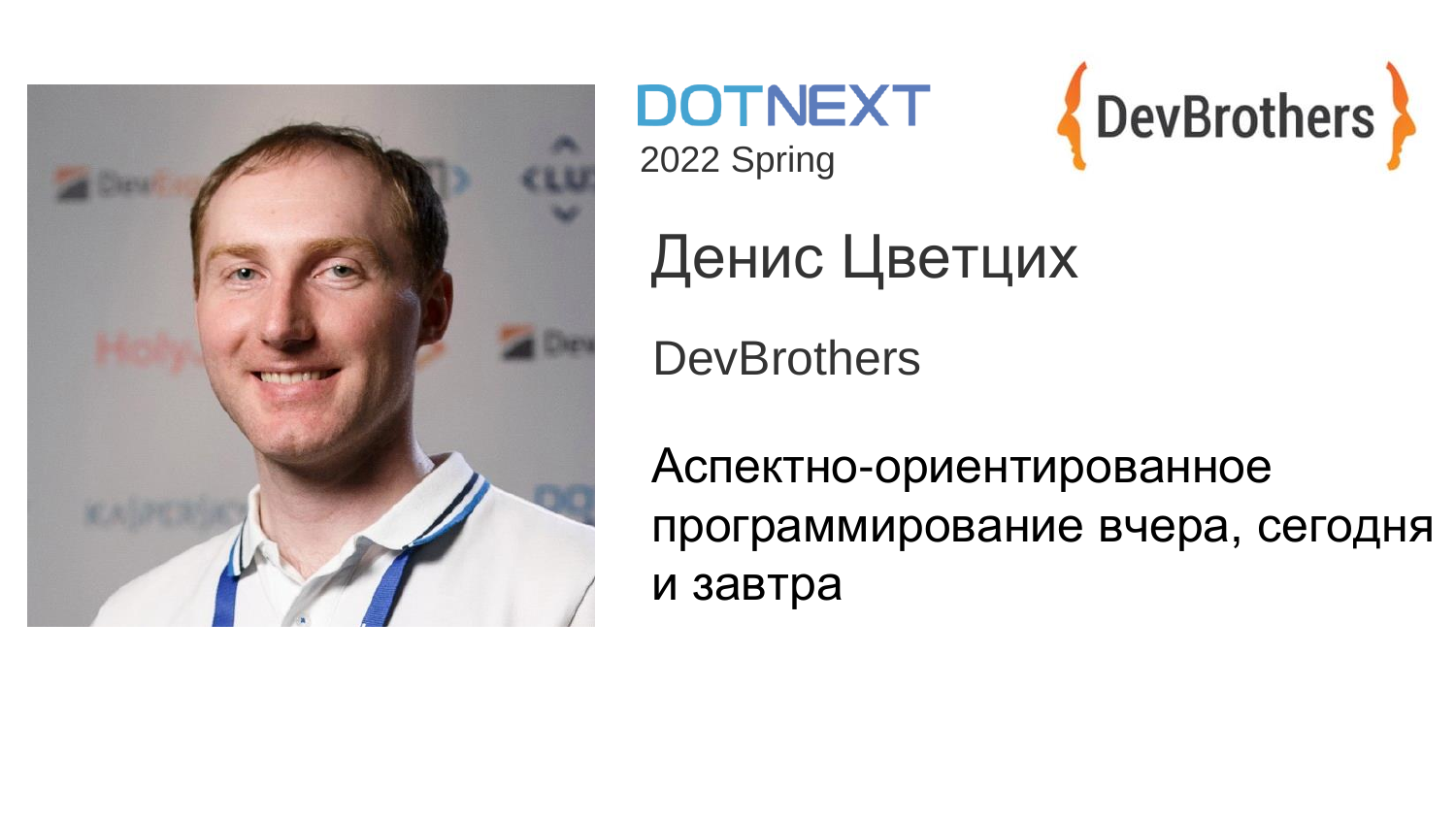## Обо мне

Использую АОП с 2010 года

Поделюсь опытом

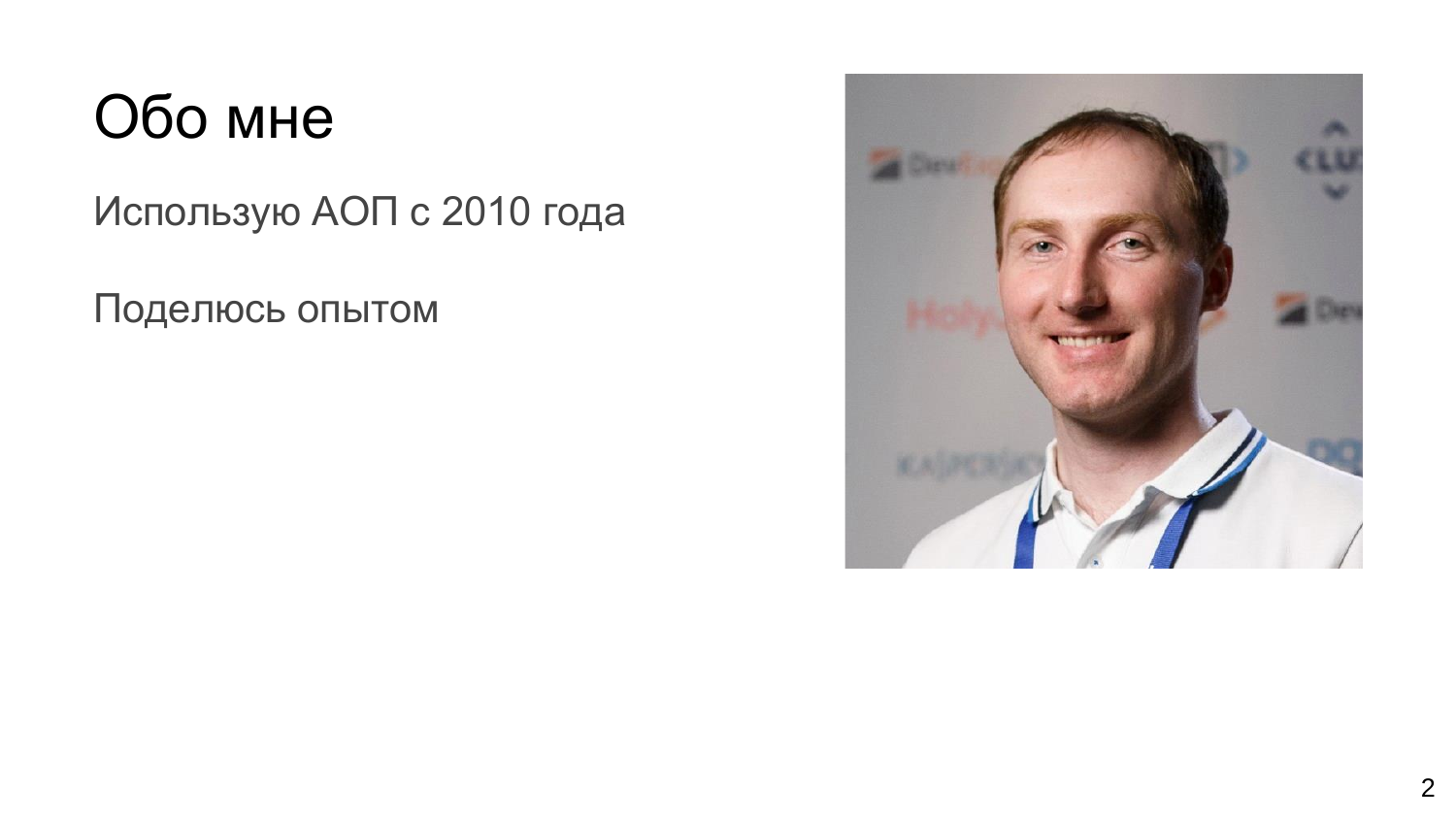# О чем поговорим

- Зачем нужно АОП
- Что такое АОП
- Варианты реализации АОП
- Библиотеки и фреймворки для АОП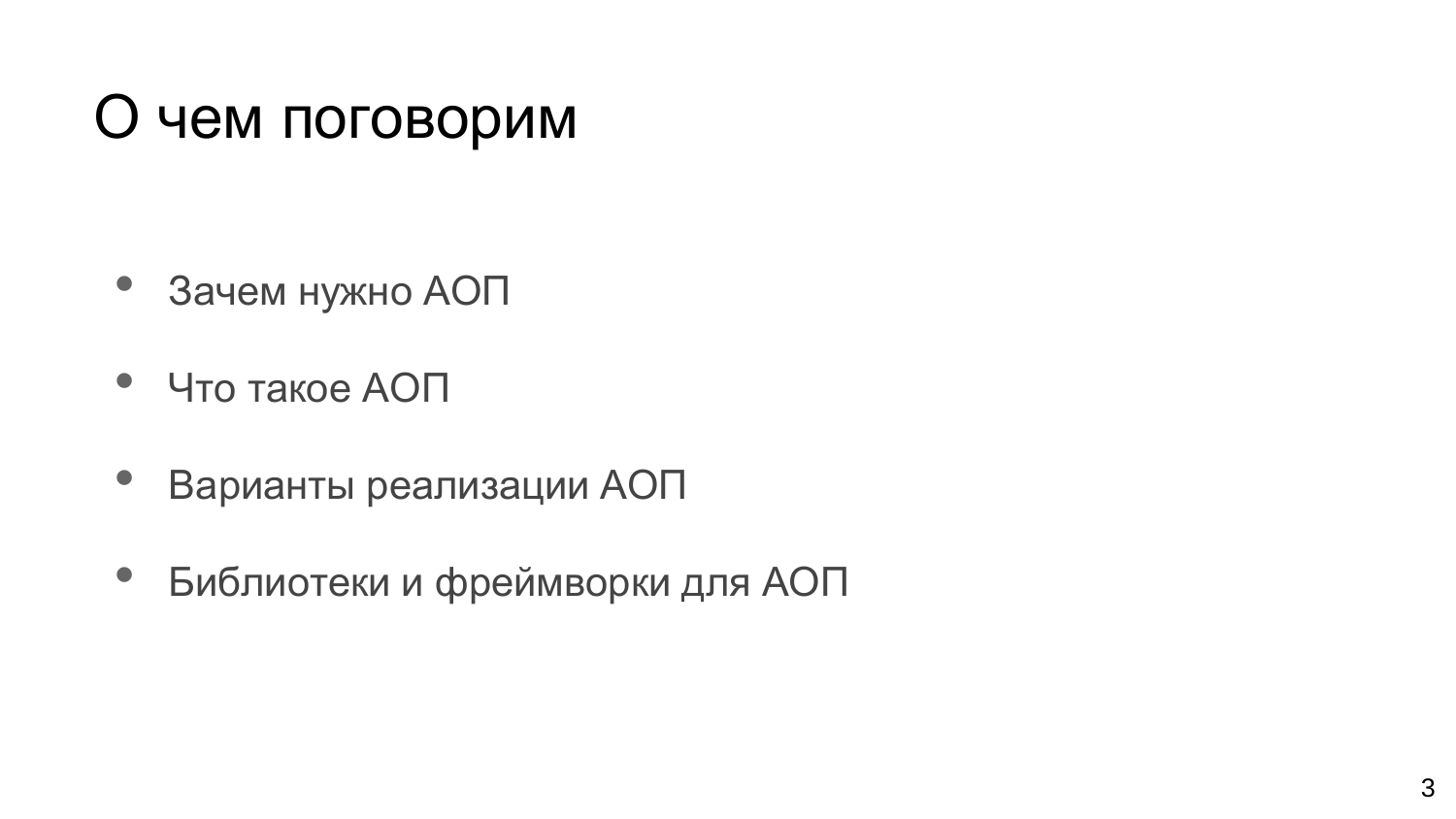## Зачем нужно АОП

- Декомпозировать код
- Добавлять функциональность, не меняя модули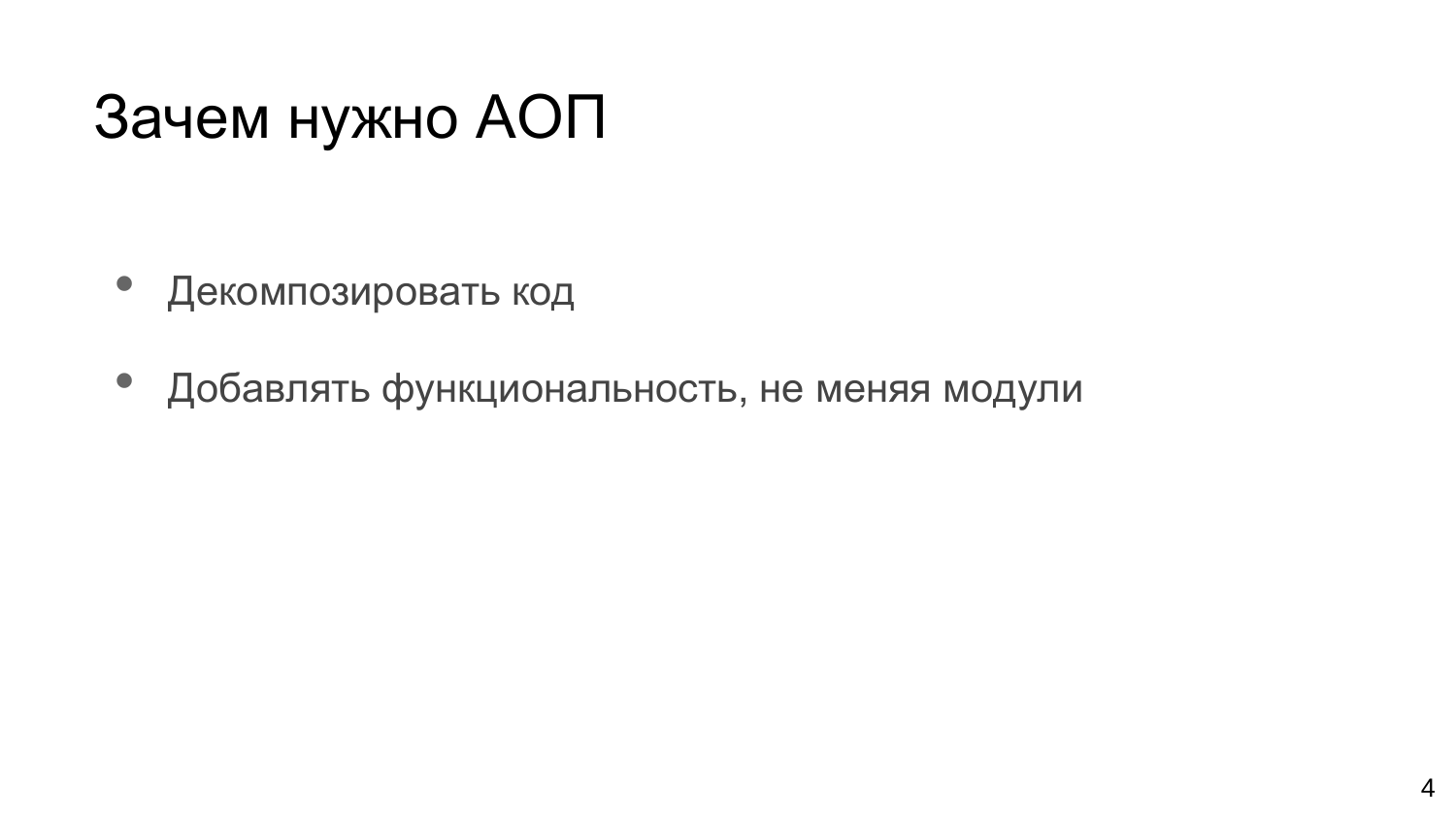# Пример: FeatureFlags

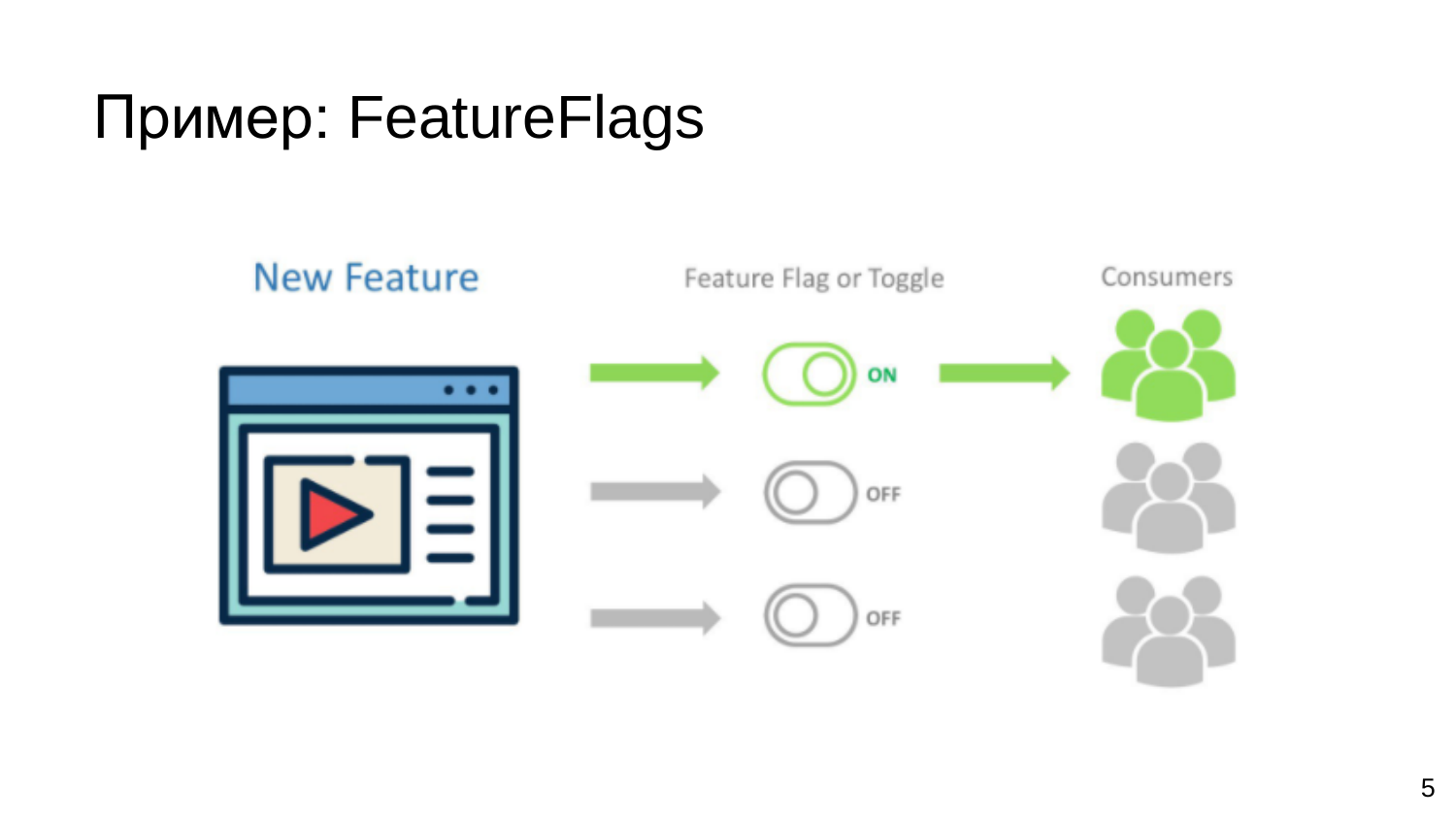# FeatureFlag

```
public class OrderService
{
    public Order GetOrder(int id)
    {
        FeatureManager.Check("Order");
        // get order
    }
```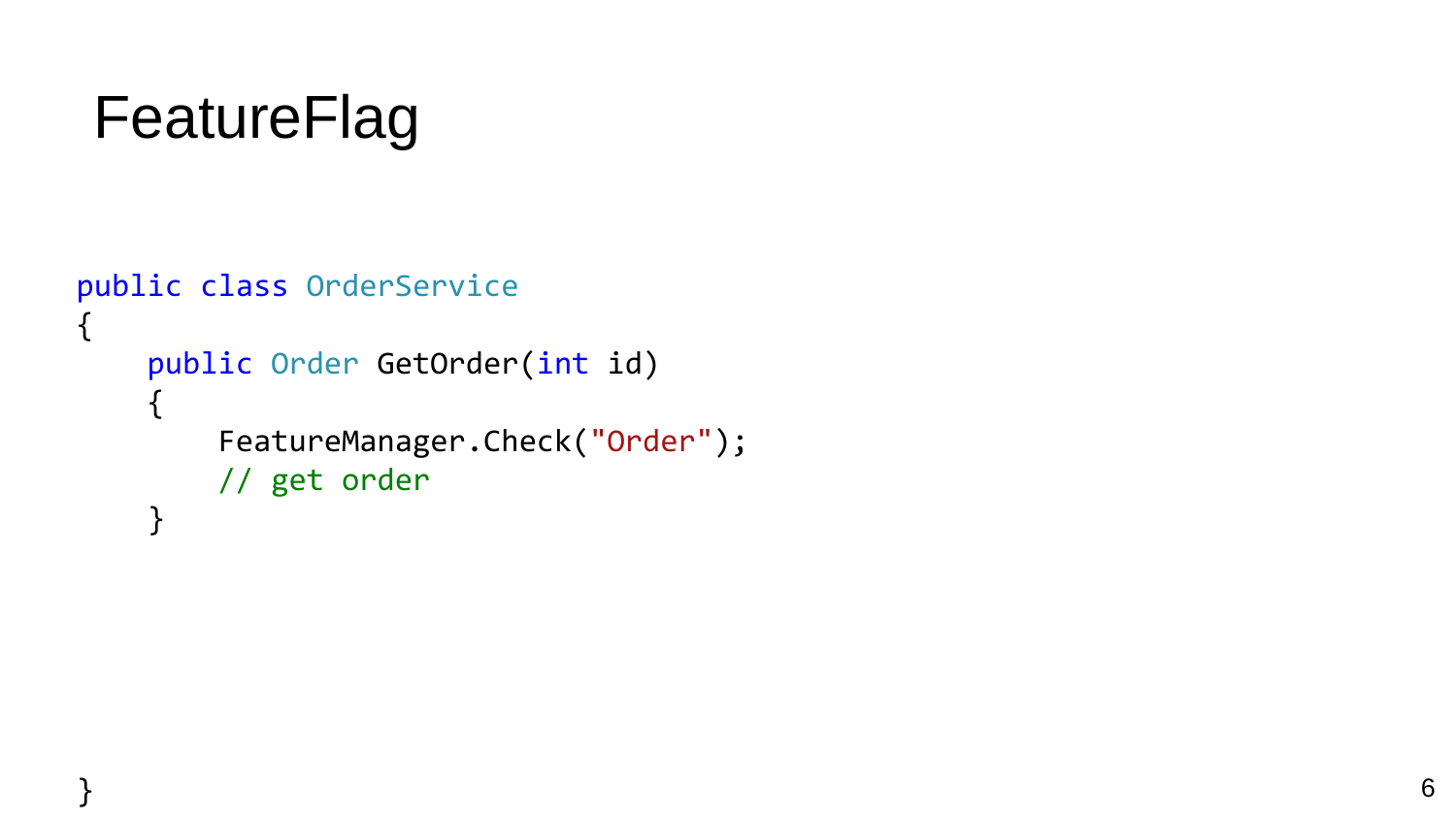# FeatureFlag

```
public class OrderService
{
    public Order GetOrder(int id)
    {
        FeatureManager.Check("Order");
        // get order
    }
    public void UpdateOrder(int id, OrderDto dto)
    {
        FeatureManager.Check("Order");
        // update order
    }
```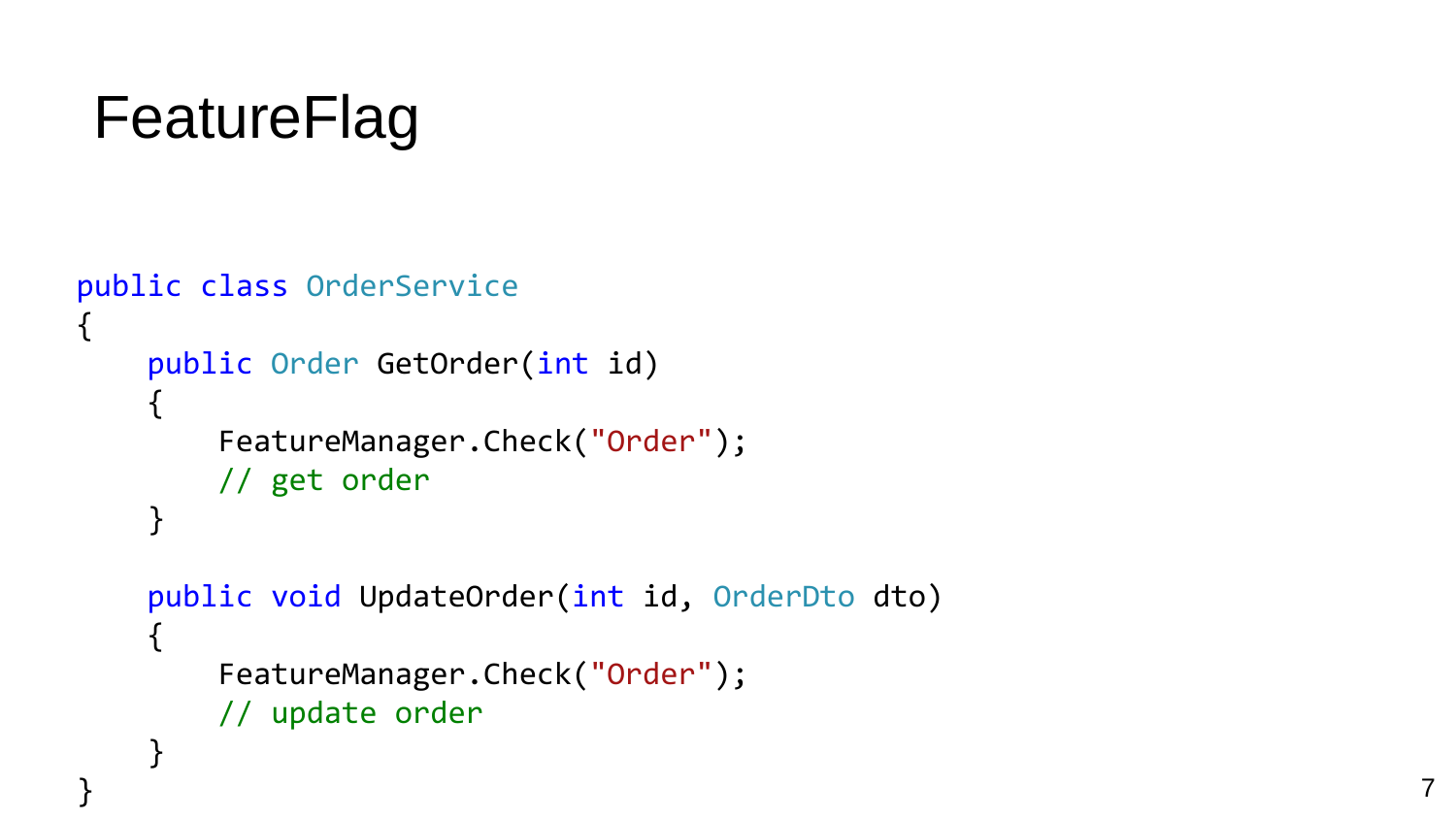```
Доступ к сущности
```

```
public class OrderService {
    public Order GetOrder
(int id)
    {
        FeatureManager.Check
("Order");
        CurrentUserManager.CheckOrder(id)
)
;
        // get order
    }
    public void UpdateOrder
(int id, OrderDto dto
)
    {
        FeatureManager.Check
("Order");
        CurrentUserManager.CheckOrder(id)
)
;
```

```
// update order
```
}

}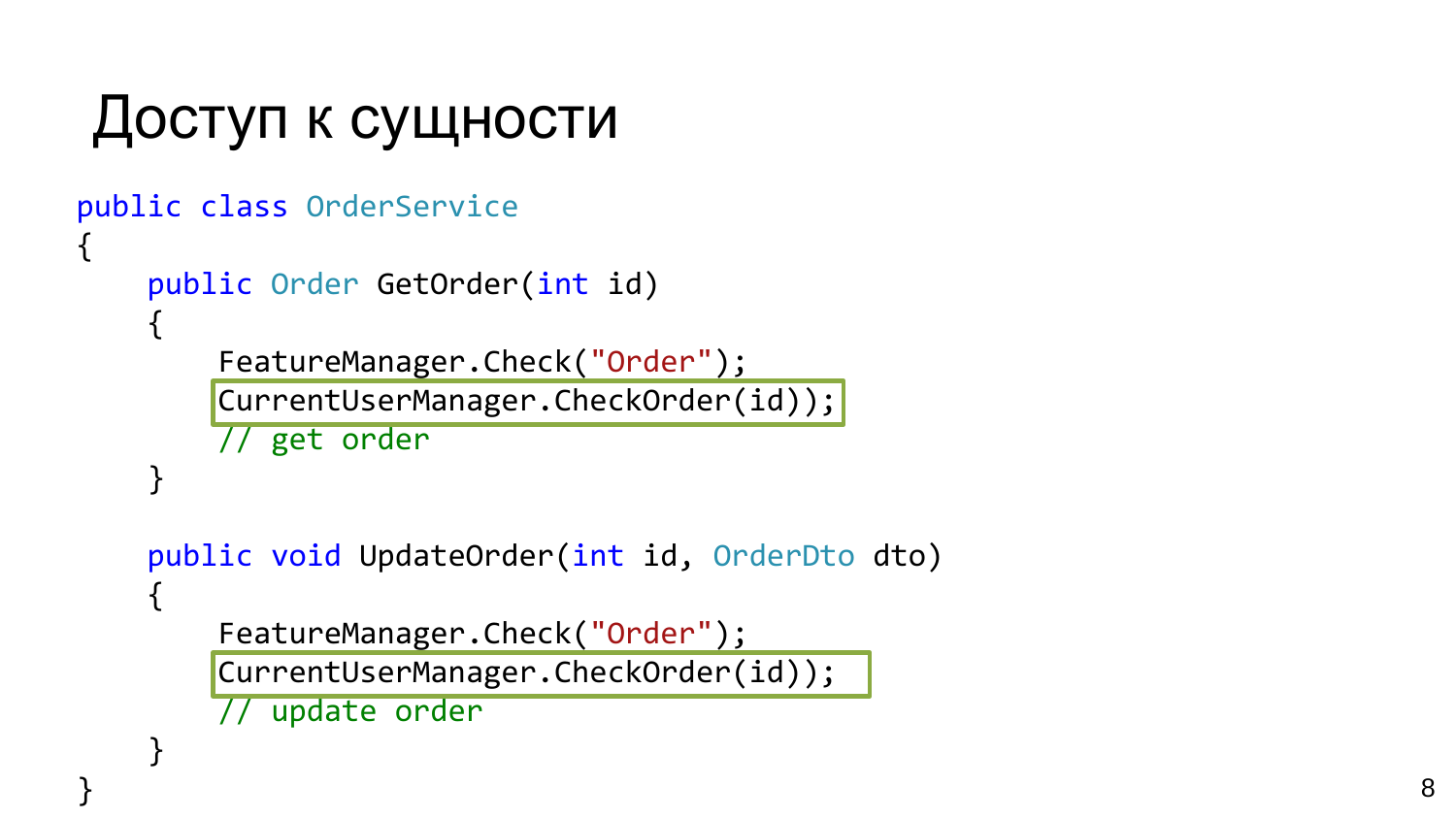### FeatureFlag – чего хочется

```
public class OrderService { [Feature("Order")]
    public Order GetOrder
(int id)
    {
        // get order
    }[Feature
("Order")]
    public void UpdateOrder
(int id, OrderDto dto
)
    {
        // update order
    }
}
```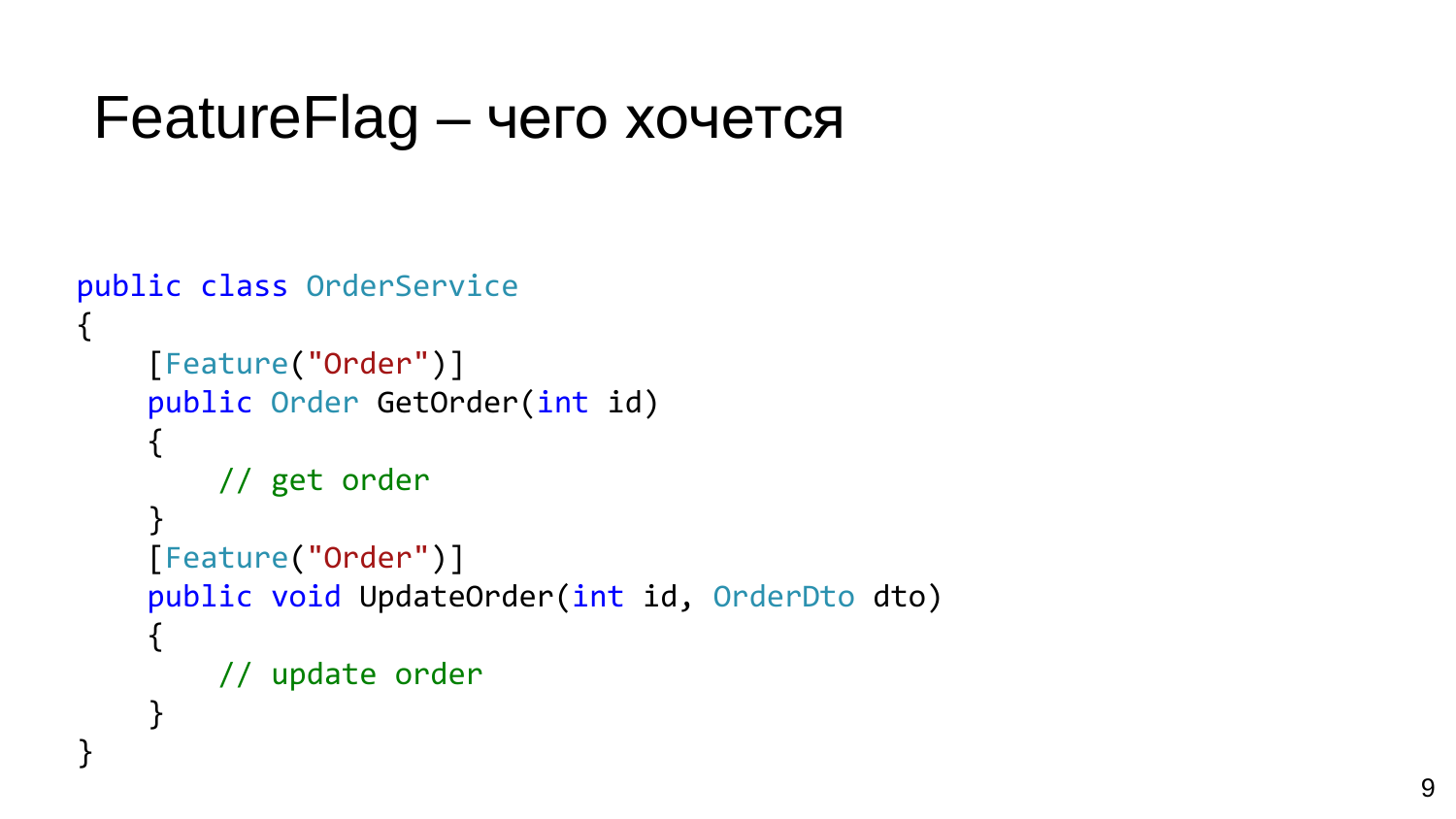### FeatureFlag – чего хочется

```
[Feature("Order")]
public class OrderService
{
    public Order GetOrder(int id)
    {
        // get order
    }
    public void UpdateOrder(int id, OrderDto dto)
    {
        // update order
    }
}
```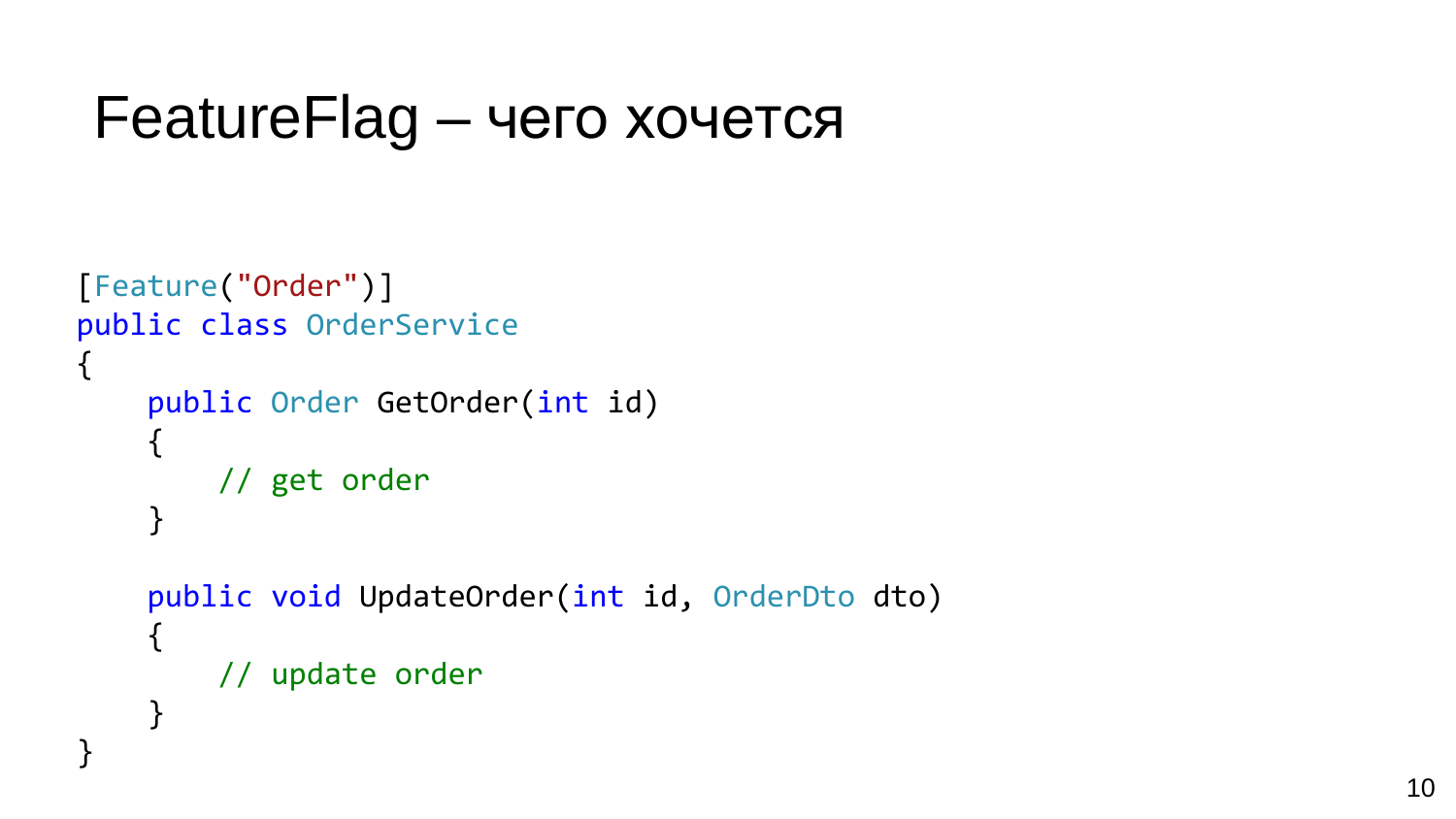### FeatureFlag – мечта

FeatureManager.AddFeature("Order", "OrderService.\*Method[Enter]");

```
public class OrderService
{
    public Order GetOrder(int id)
    {
        // get order
    }
    public void UpdateOrder(int id, OrderDto dto)
    {
        // update order
    }
```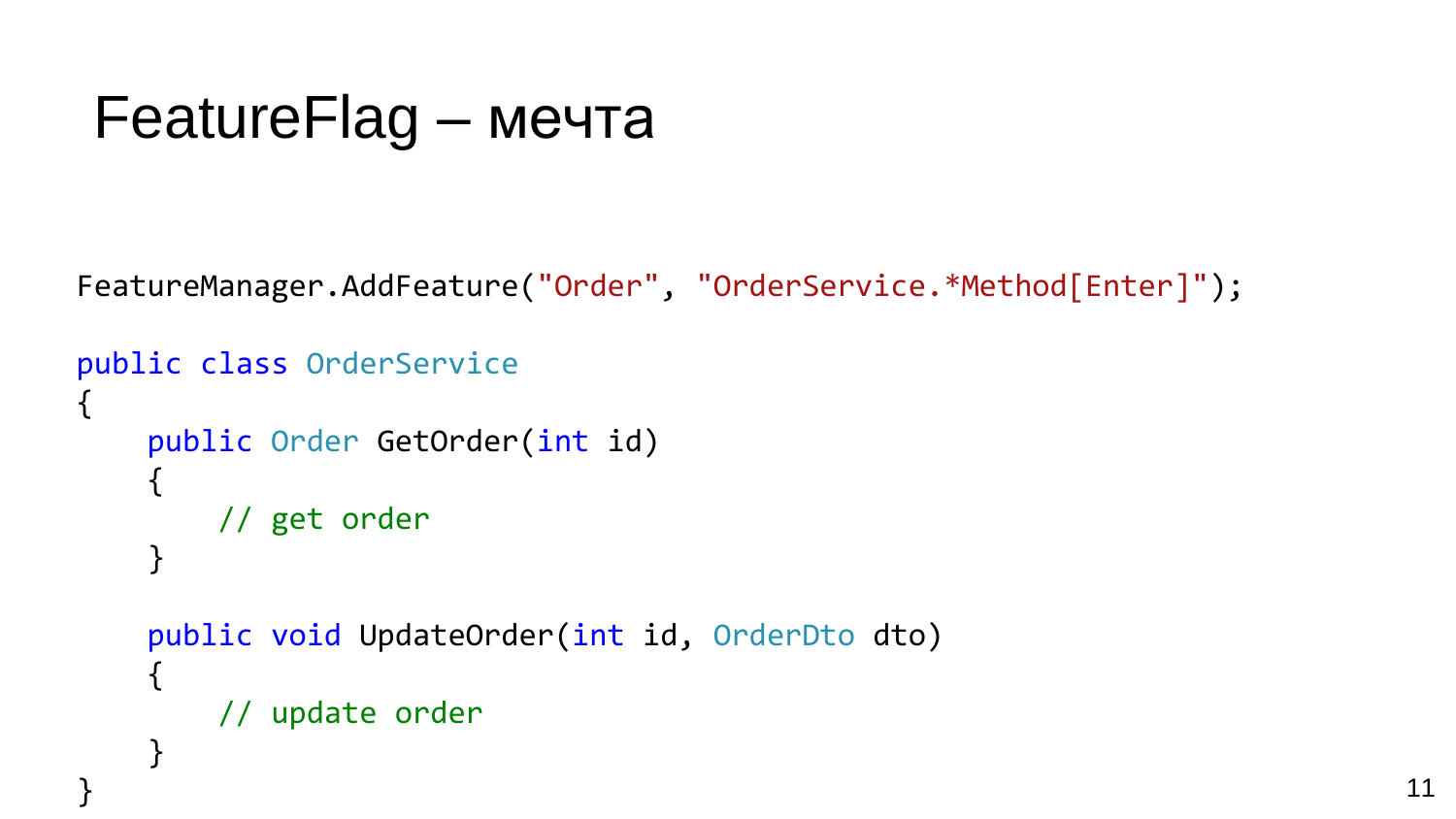### Аспектно-ориентированное программирование

Парадигма программирования, предназначенная для декомпозиции кода при помощи специальных конструкций "аспектов"

Решает проблему "сквозной функциональности"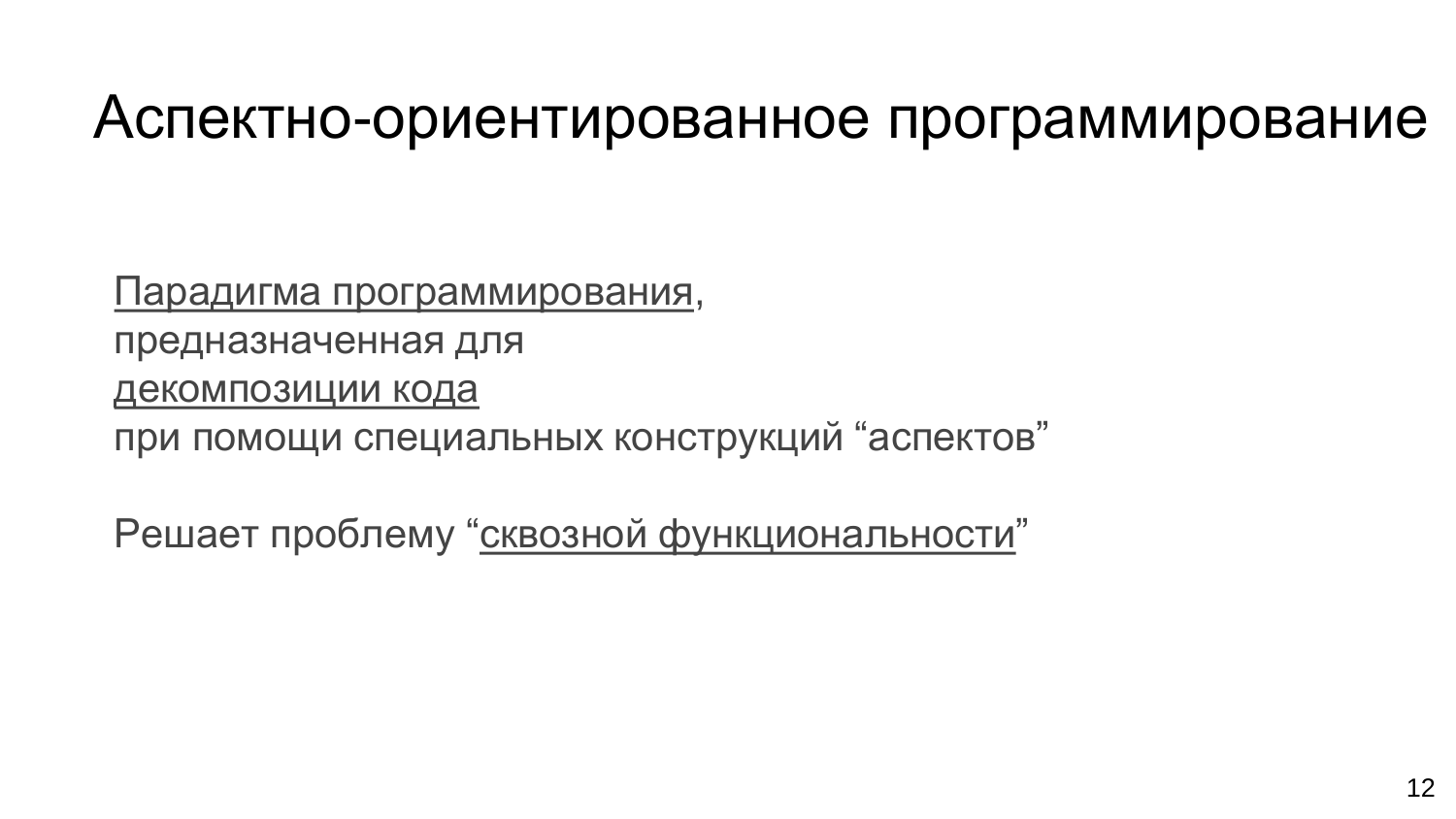# Функциональность (concern)

- Основная (core concern)
	- Продажа товаров
- Второстепенная (non-core concern)
	- Логгирование
	- Кеширование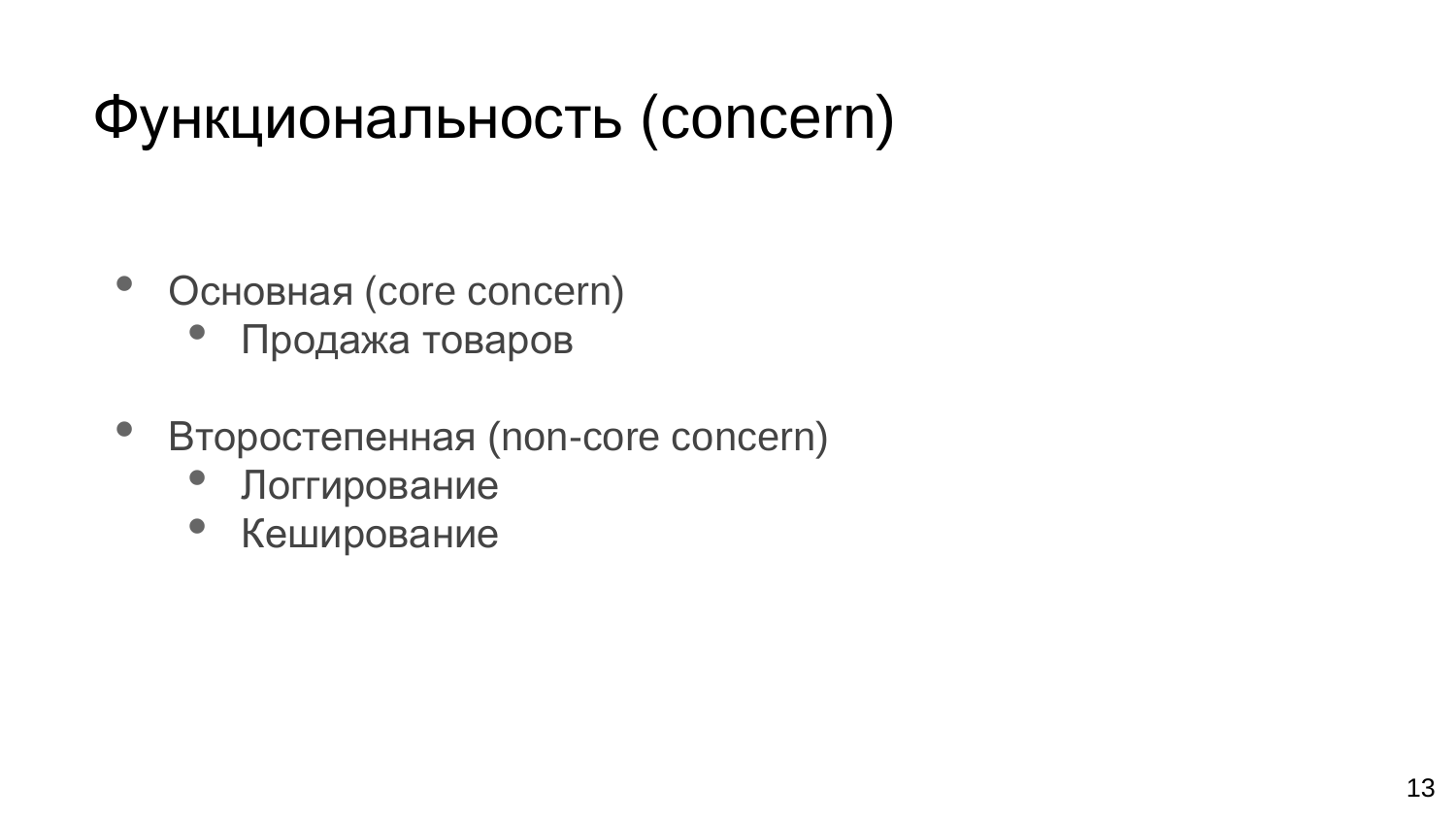## Сквозная функциональность

Сross-cutting concern - функциональность, реализация которой рассредоточена на несколько модулей или слоев приложения

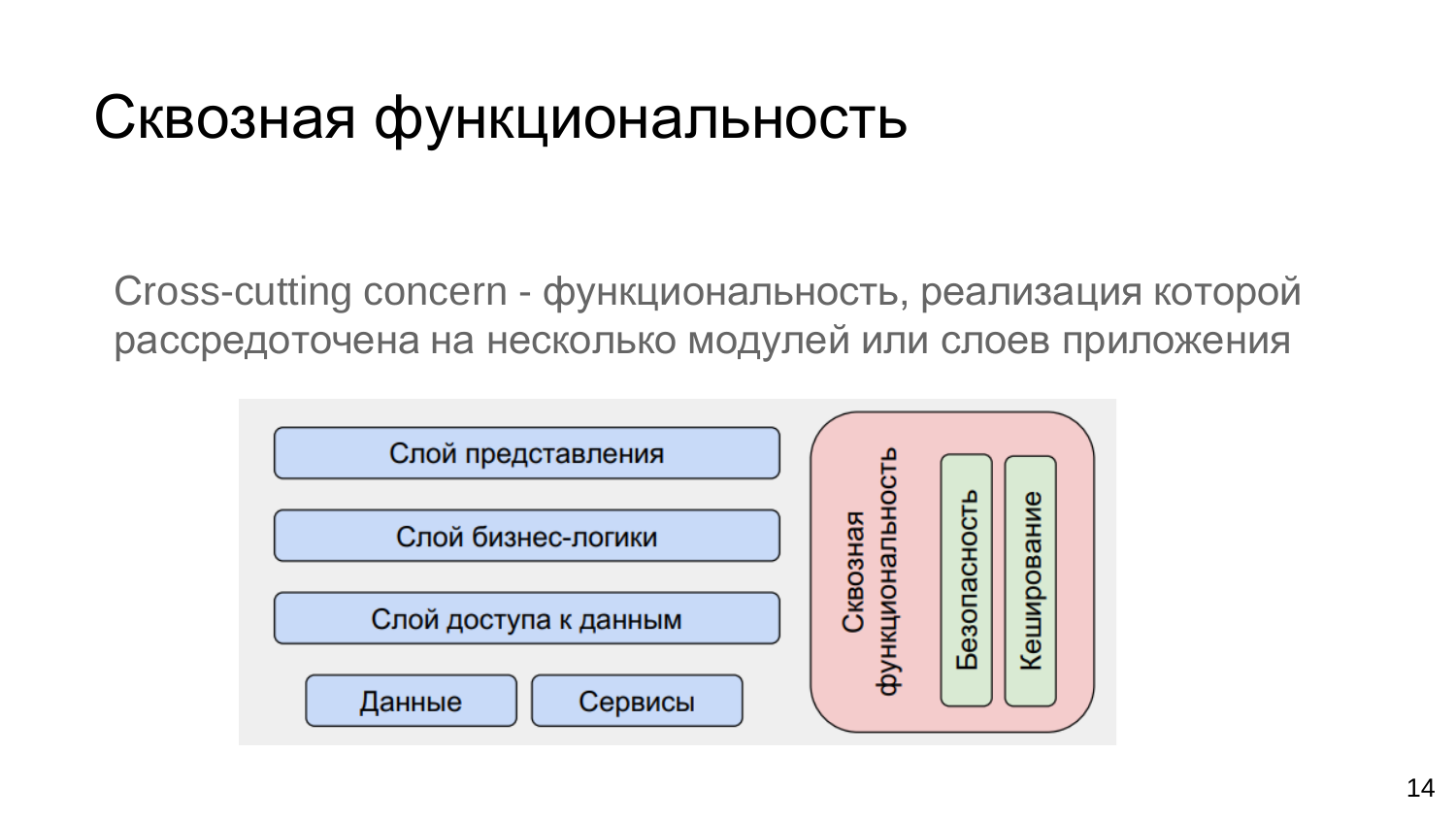

}

```
public class OrderService
{
    public Order GetOrder(int id)
    {
        FeatureManager.Check("Order");
        return _dbContext.Orders.Find(id);
    }
                                                          Основная задача
                                                           (core concern)
```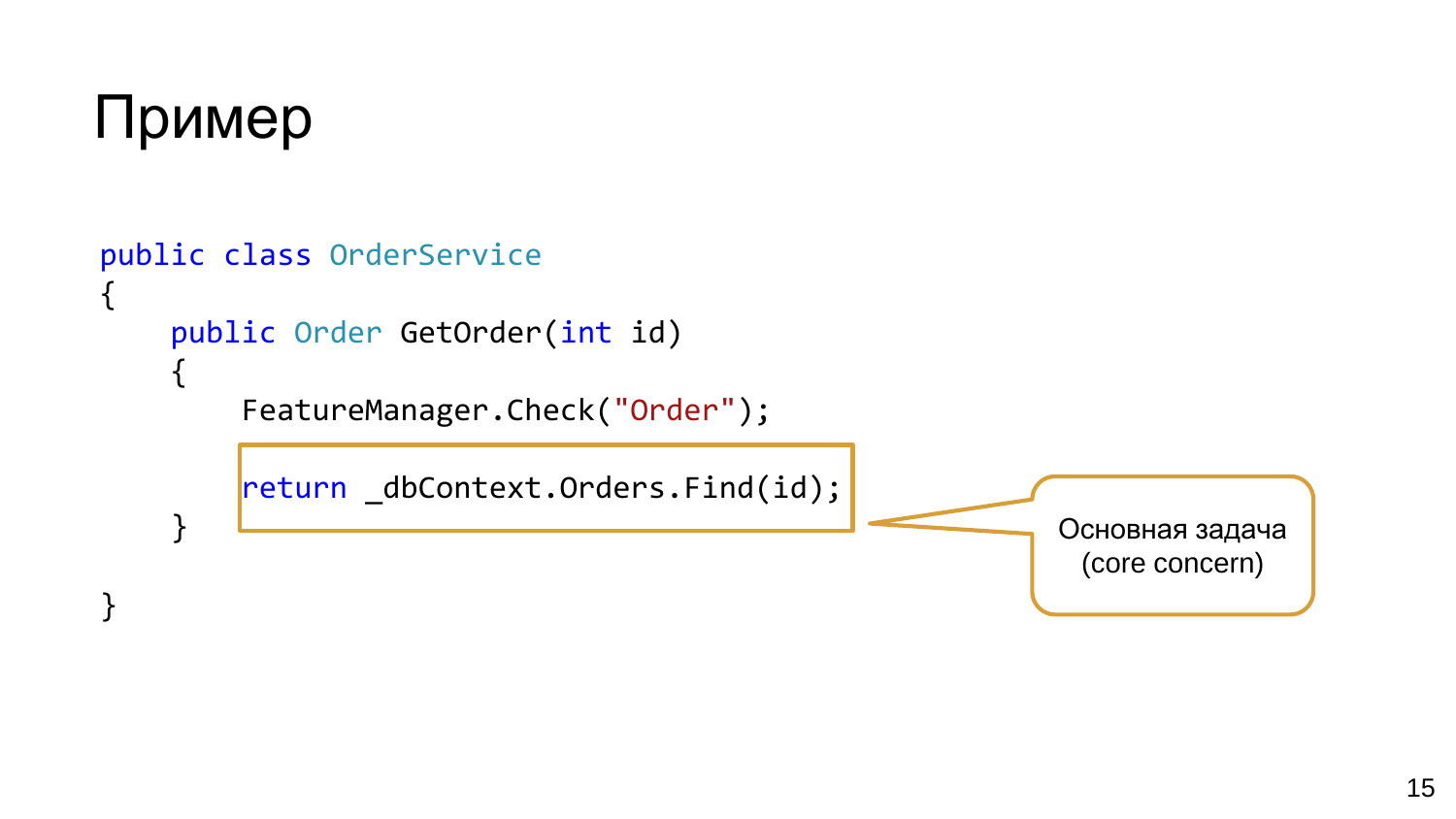```
Пример
                                   Cross-cutting concern
public class OrderService
{
    public Order GetOrder(int id)
    {
        FeatureManager.Check("Order");
        return _dbContext.Orders.Find(id);
    }
```
}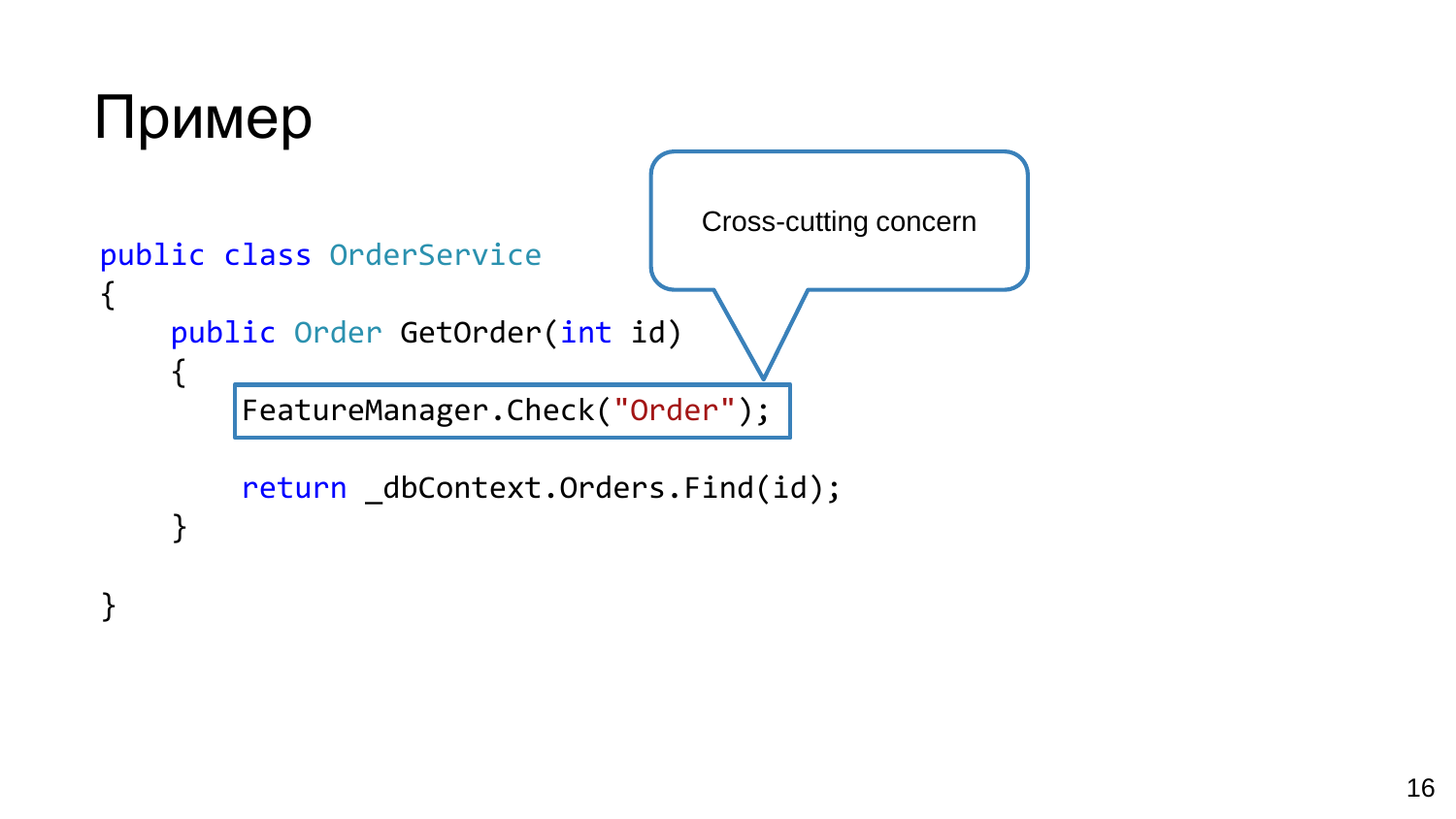# Определения

- Аспект (aspect) некоторая (не основная) задача программы, выделенная в отдельный модуль
- Совет (advice) реализация задачи аспекта
- Срез (point cut) (декларативное) описание всех мест действия аспекта
- Точка прикрепления (join point) место, подходящее под описание среза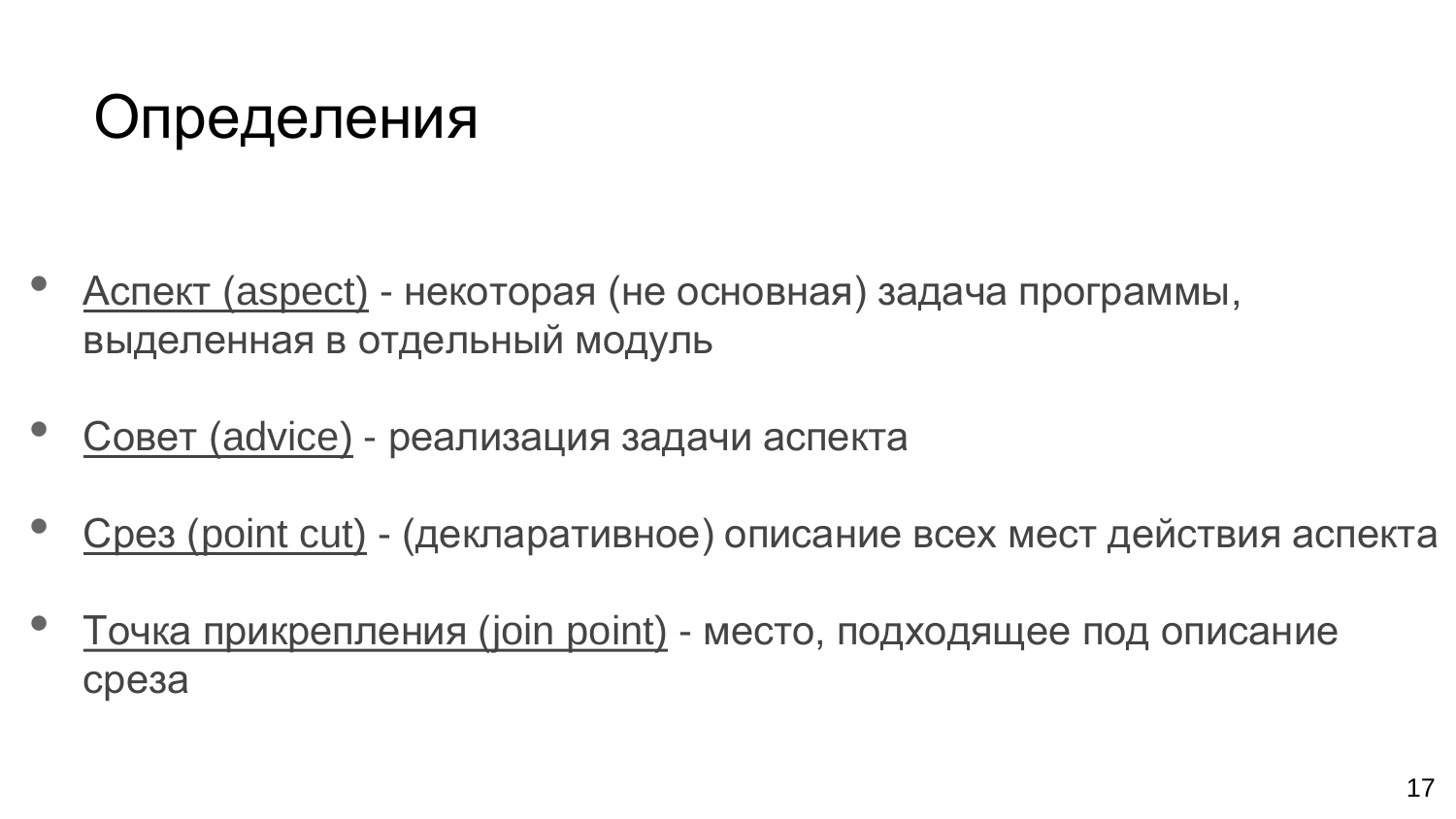#### Срез – это важно!



Часто: Один аспект добавить для кучи классов на разных уровнях

Редко: для одного класса добавить несколько аспектов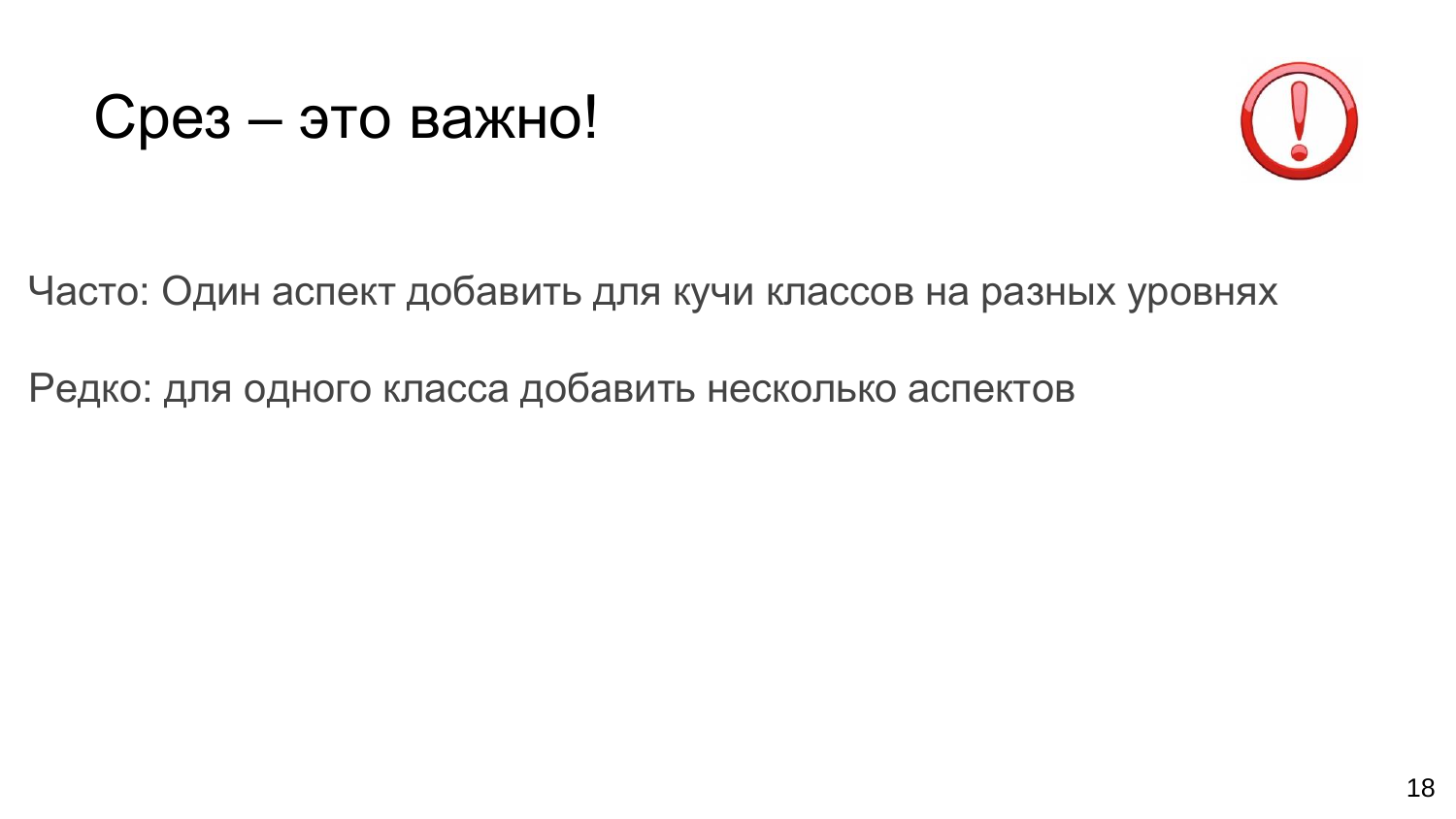# Аспект = Совет + Срез [Точки прикрепления]

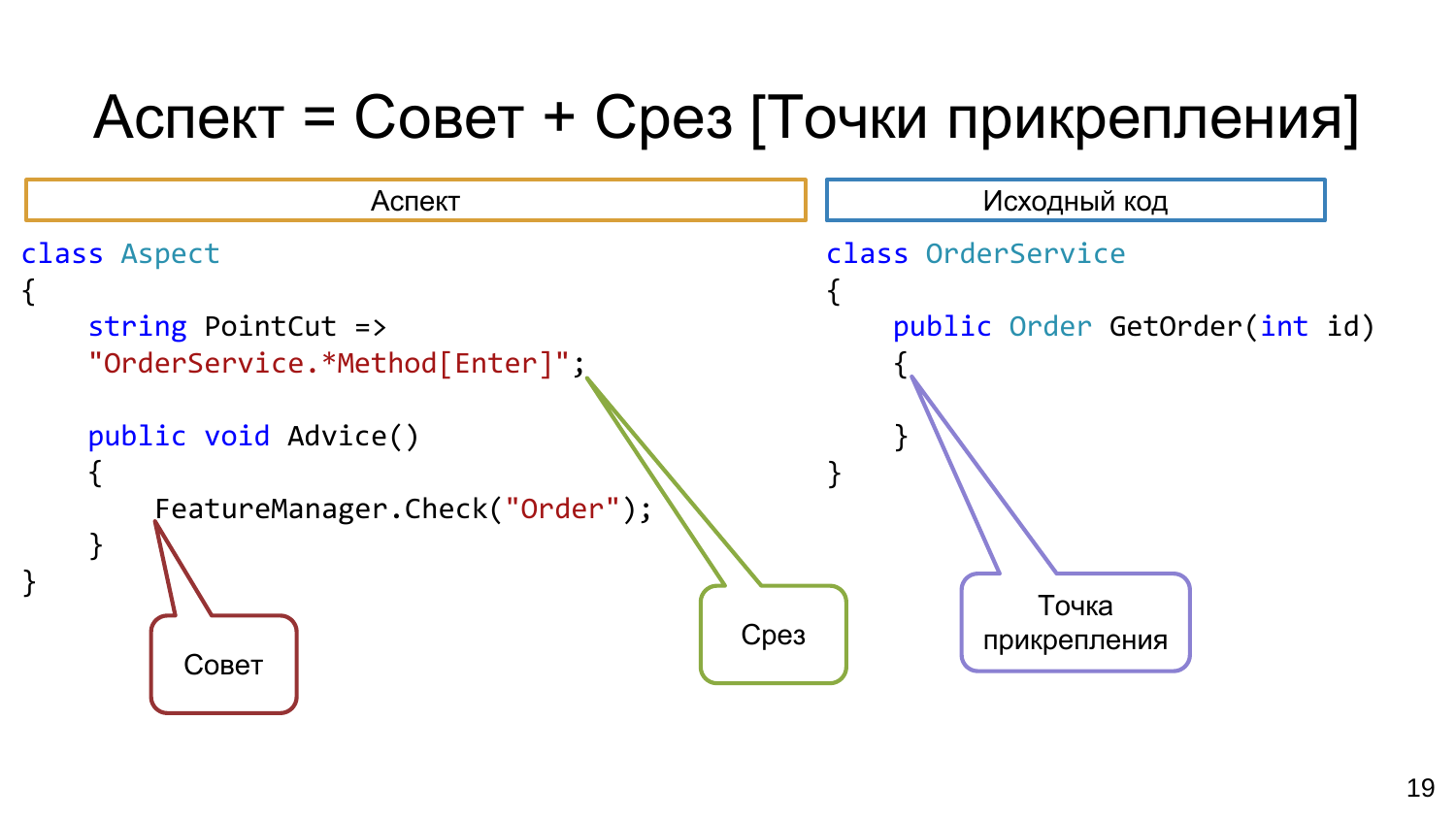# Аспект = Совет + Срез [Точки прикрепления]

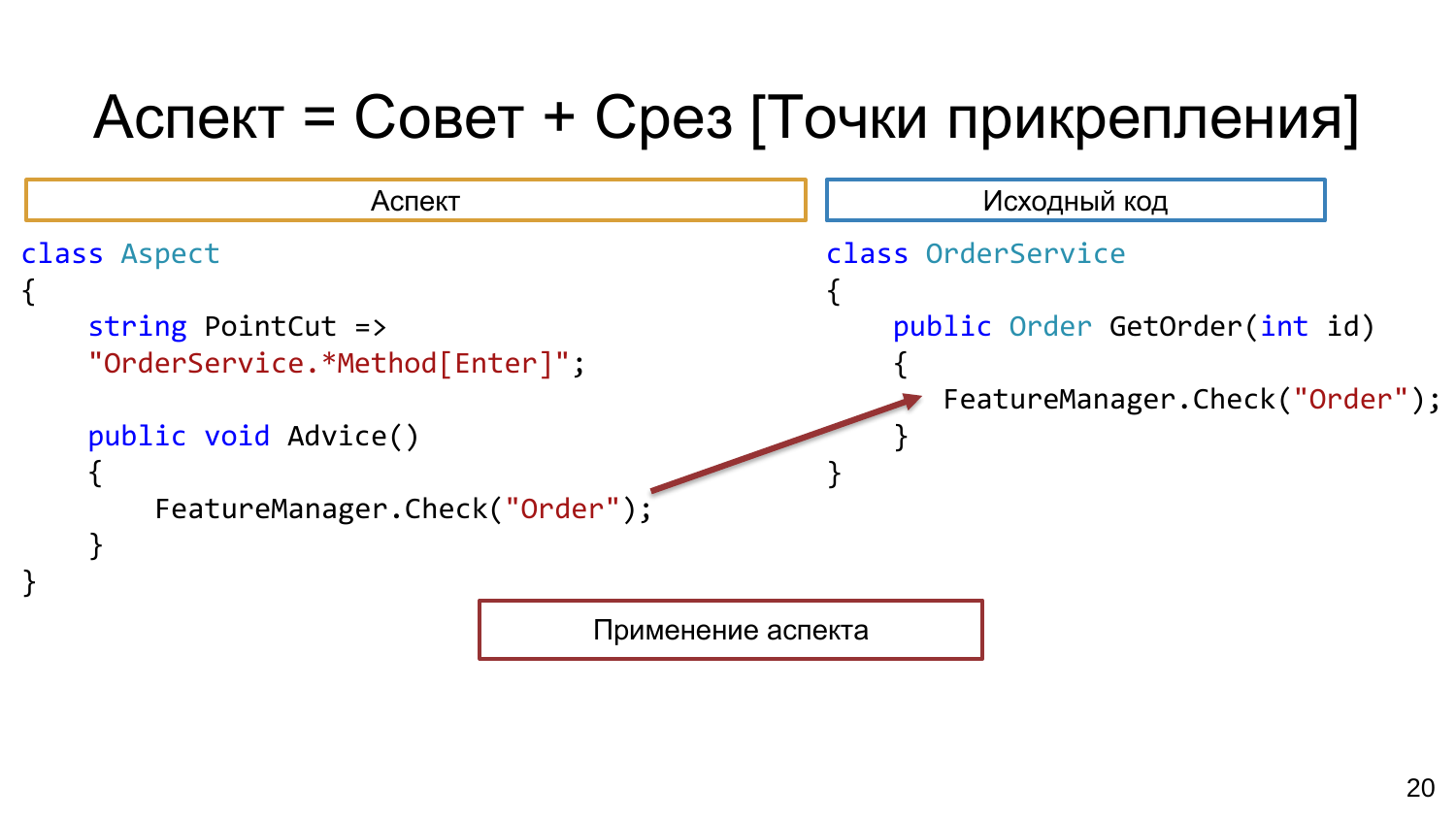#### Вынесение функциональности в аспекты

- Аспект "проверка фиче-флагов"
- Совет проверка конкретного фиче-флага
- Срез начало методов класса OrderService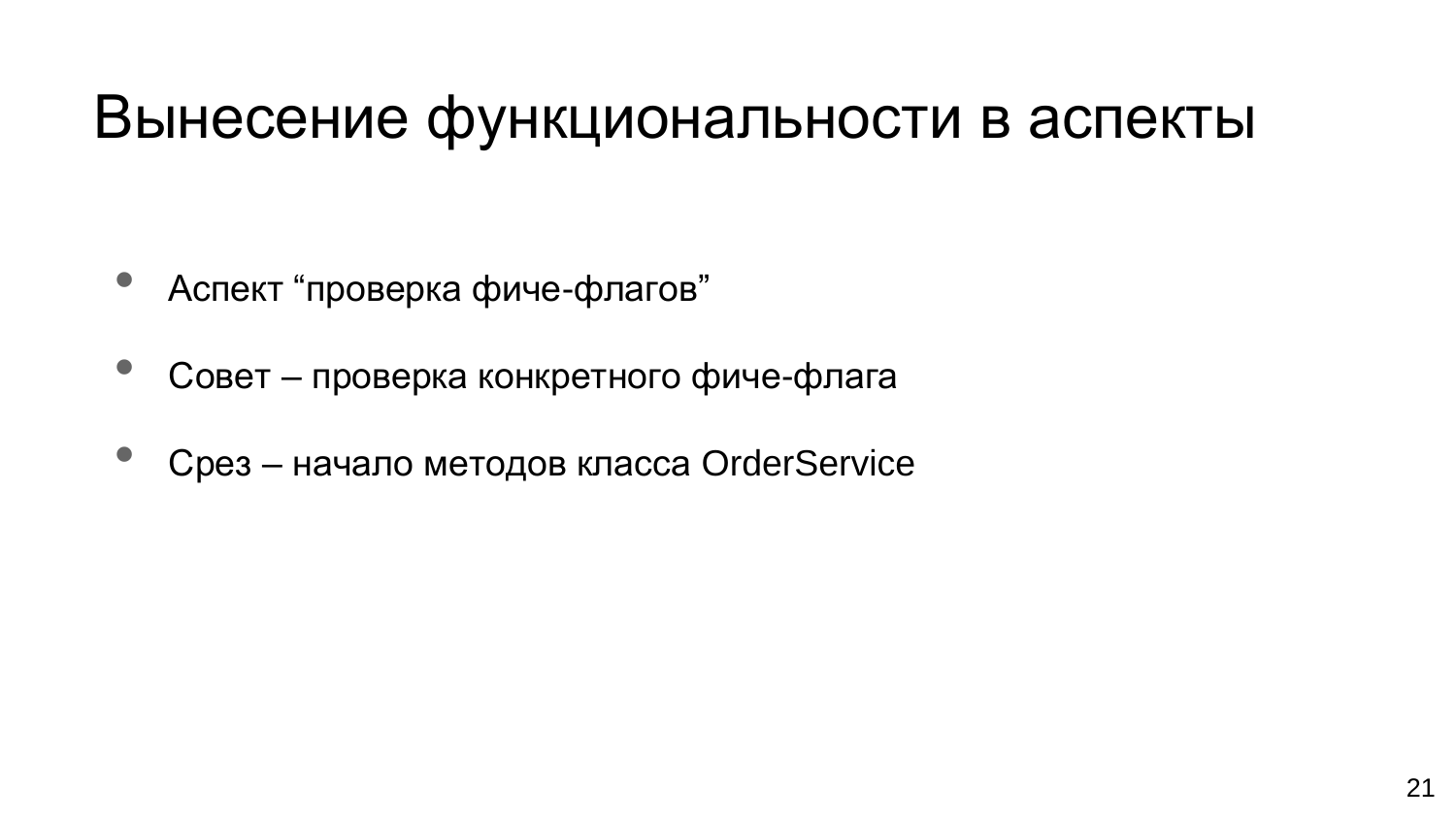# Внедрение (introduction)

- Внедрение (introduction) изменение структуры элемента программы
	- Добавление поддержки интерфейсов
	- Добавление новых методов, свойств, полей

• Примесь (MixIn) – совет, реализующий внедрение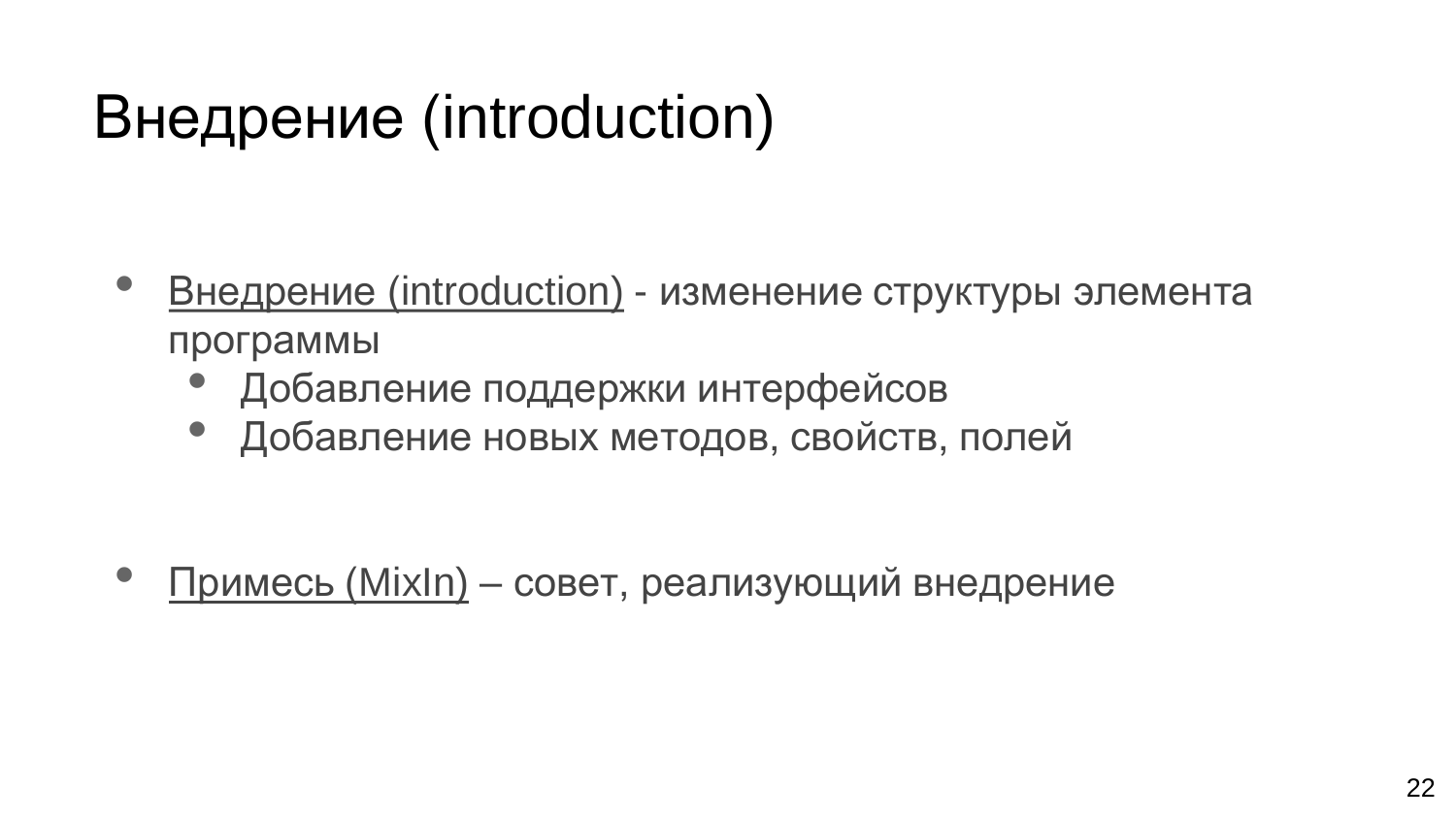# Связывание (weaving)

- Связывание (weaving) способ заставить выполнить совет в точках прикрепления
- Статическое (перед запуском программы)
- Динамическое (во время выполнения программы)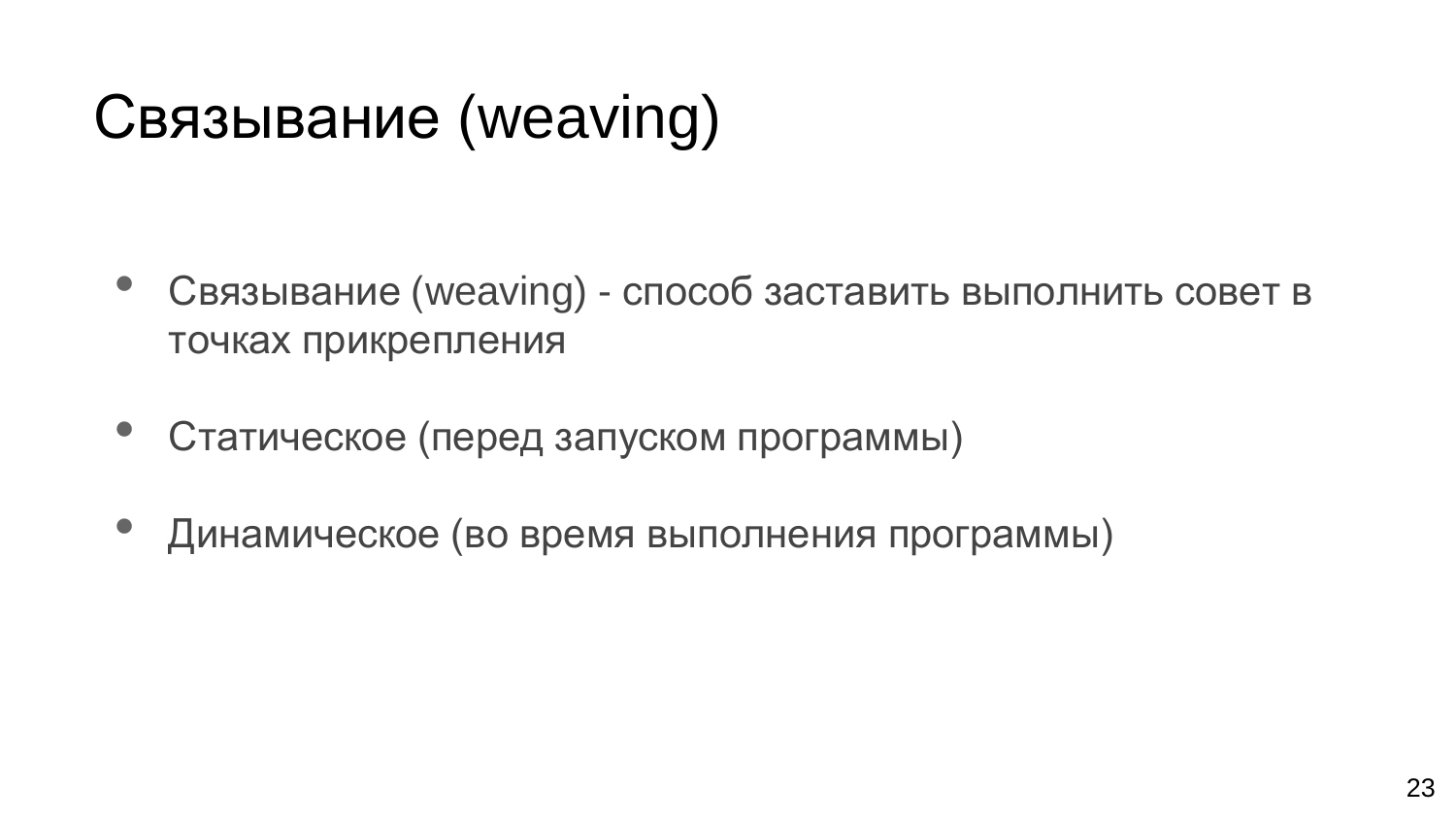# Связывание (weaving)

- Статическое
	- Переписывание исходного кода (макросы)
	- Переписывание IL (перекомпиляция)
- Динамическое
	- Архитектура (декораторы, пайплайны)
	- Проксирование (Генерация оберток)
	- Переписывание IL (JIT-перехват)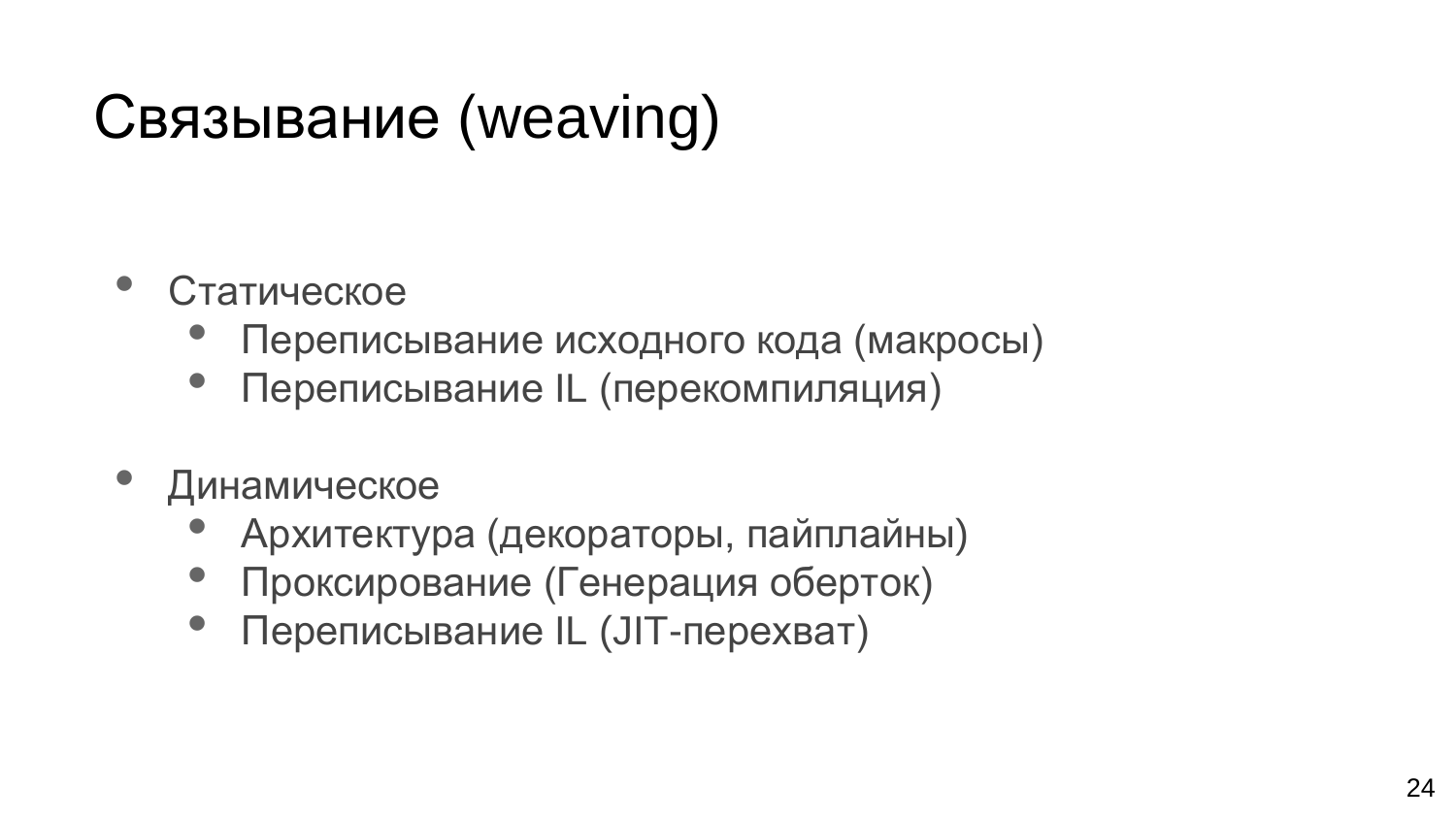# Примеры задач для АОП

- Профилирование
- Логгирование
- Кеширование
- Обработка ошибок
- Соответствие контракту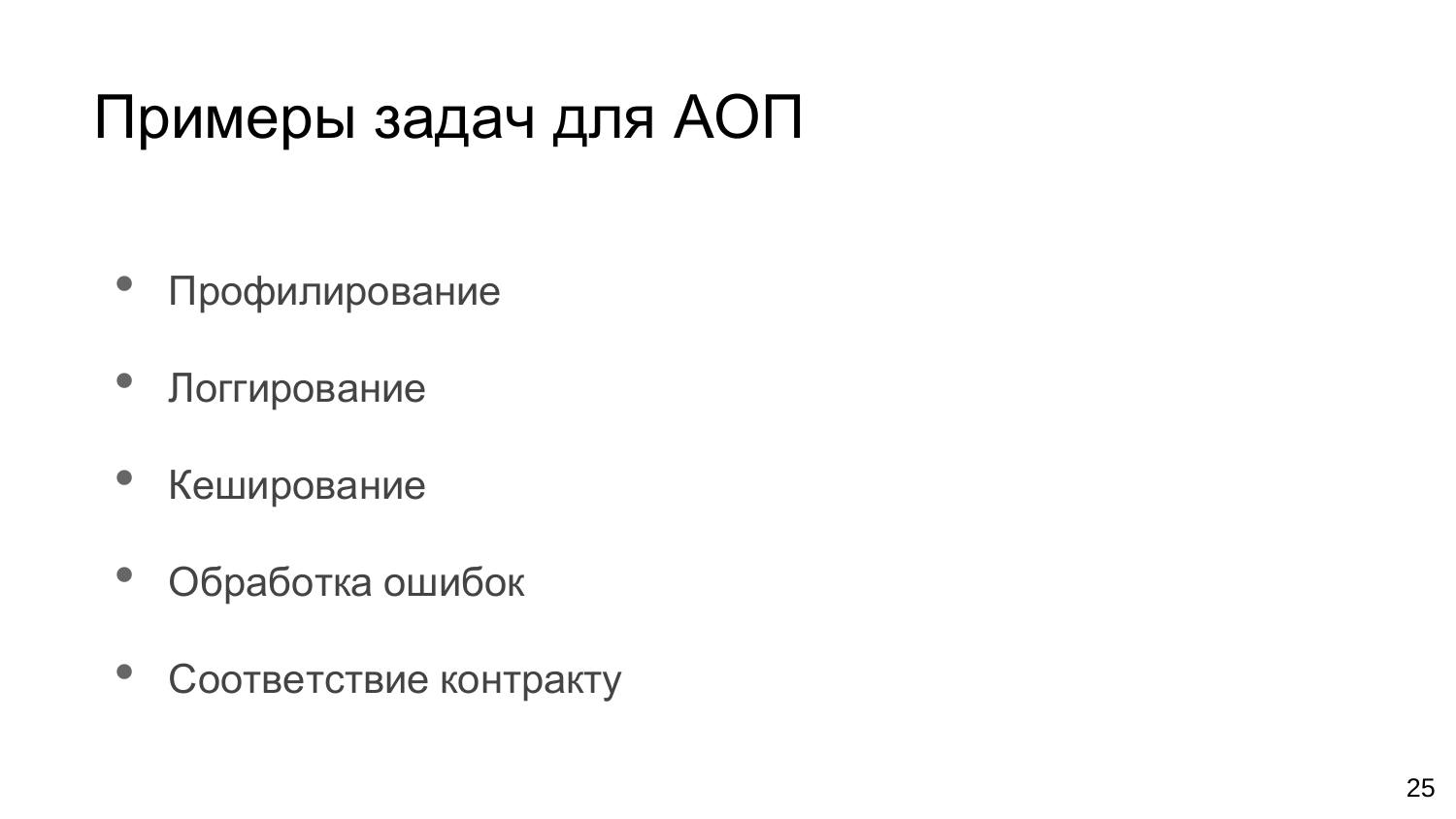#### Динамическое связывание

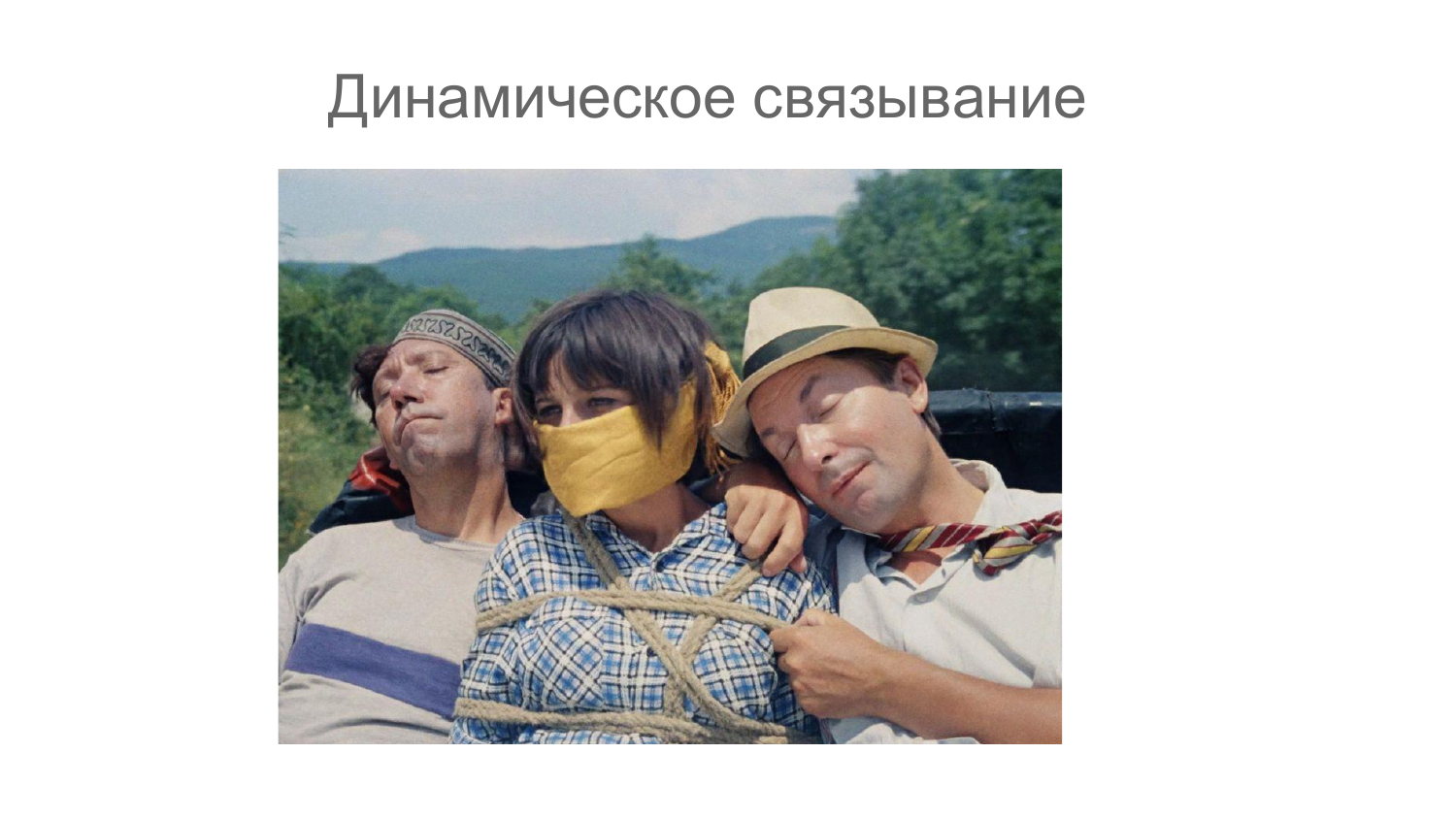# Декоратор вручную

```
public class FeatureDecorator : IOrderService
{
    readonly IOrderService service;
```

```
public FeatureDecorator(IOrderService service)
    \Rightarrow service = service;
```

```
public Order GetOrder(int id)
```
{

}

}

```
FeatureManager.Check("Order");
```

```
return _service.GetOrder(id);
```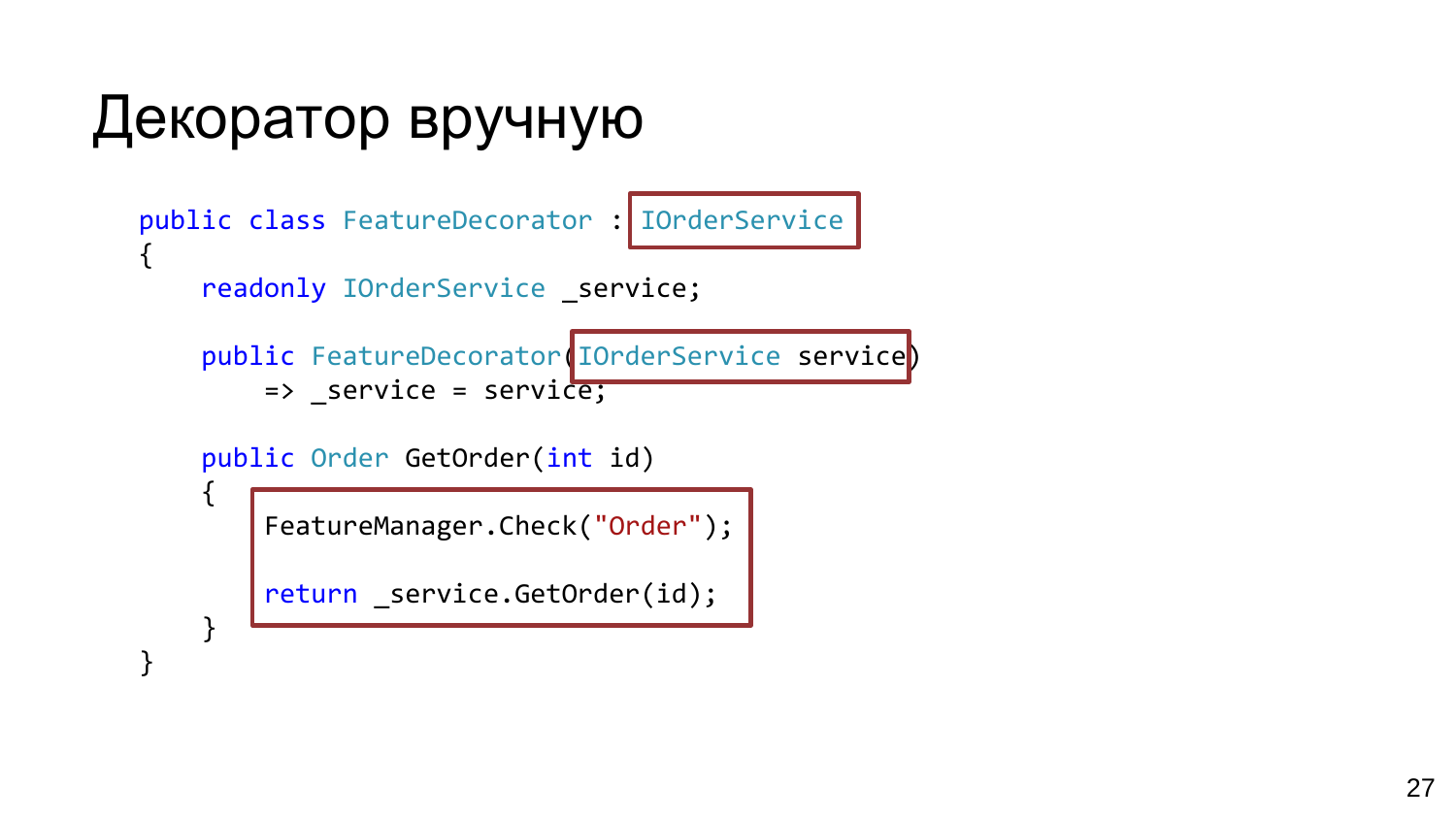## Scrutor decoration

var collection = new ServiceCollection();

collection.AddSingleton<IOrderService, OrderService>();

collection.Decorate<IOrderService, FeatureDecorator>(); collection.Decorate<IOrderService, AccessDecorator>();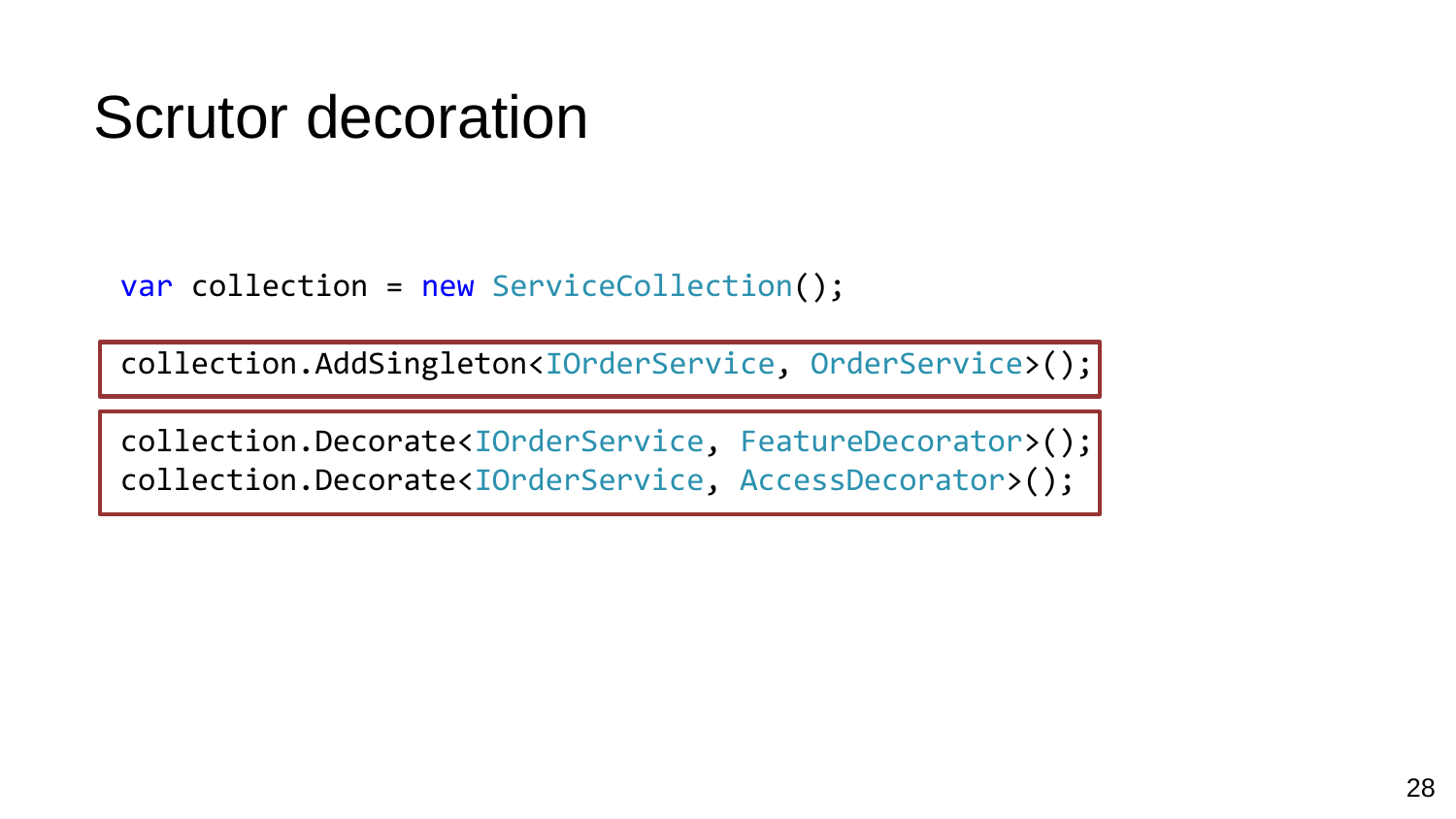# Декораторы DI (Autofac)

var builder = new ContainerBuilder();

```
builder.RegisterGeneric(typeof(OrderService))
    .As(IOrderService);
```
builder.RegisterGenericDecorator(typeof(FeatureDecorator), typeof(IOrderService)); builder.RegisterGenericDecorator(typeof(AccessDecorator), typeof(IOrderService));

```
var container = builder.Build();
```

```
var service = container.Resolve<IOrderService>();
```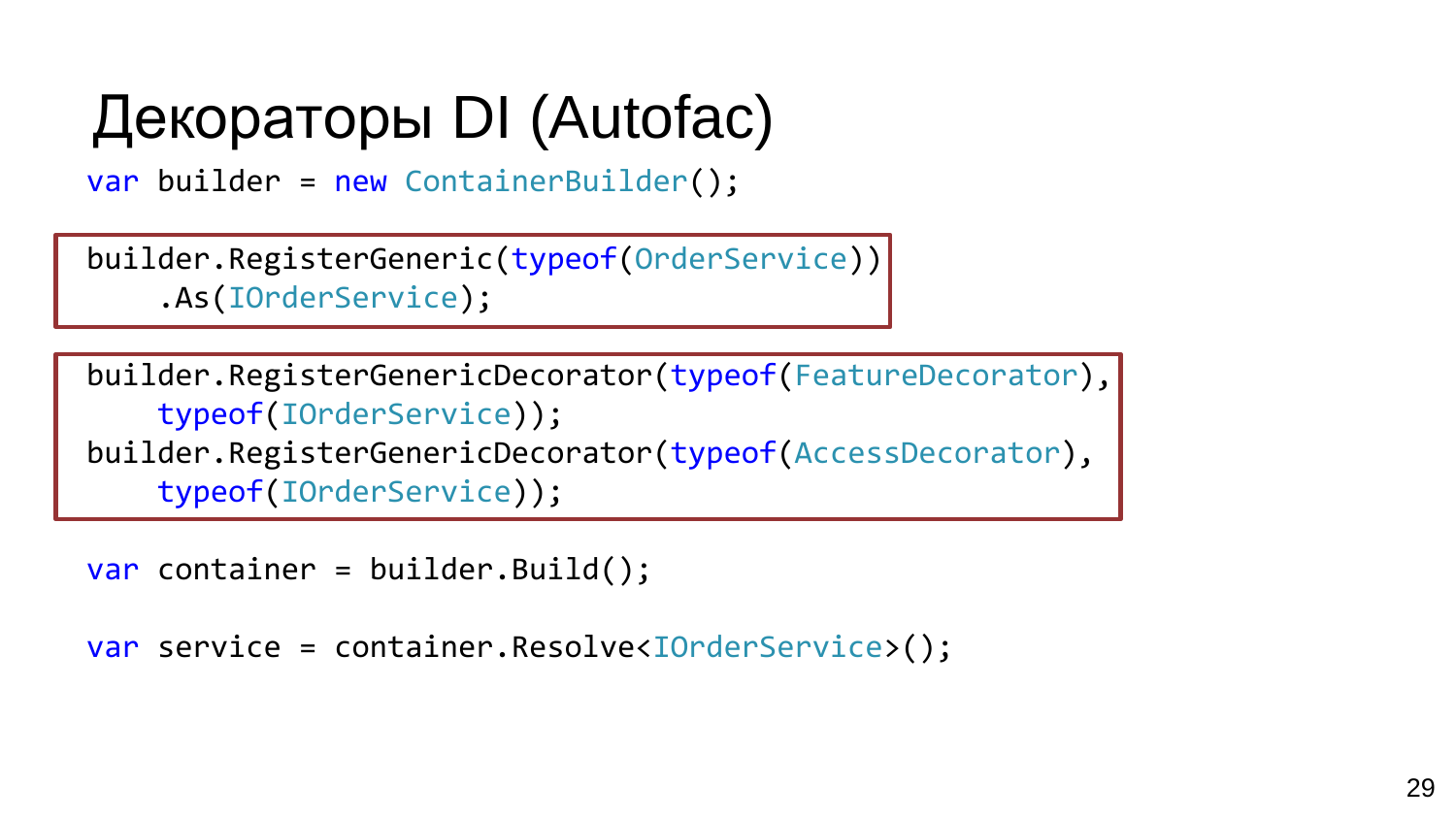# Масштабирование – GOD Object

public class FeatureDecorator : IOrderService, IProfileService {

readonly IOrderService orderService; readonly IProfileService profileService;

public FeatureDecorator(IOrderService orderService, IProfileService profileService) { \_orderService = orderService; \_profileService = profileService;

```
public Order GetOrder(int id) {
    FeatureManager.Check("Order");
    return service.GetOrder(id);
}
```
public Profile GetProfile(int id) { FeatureManager.Check("Profile"); return service.GetProfile(id);

}

}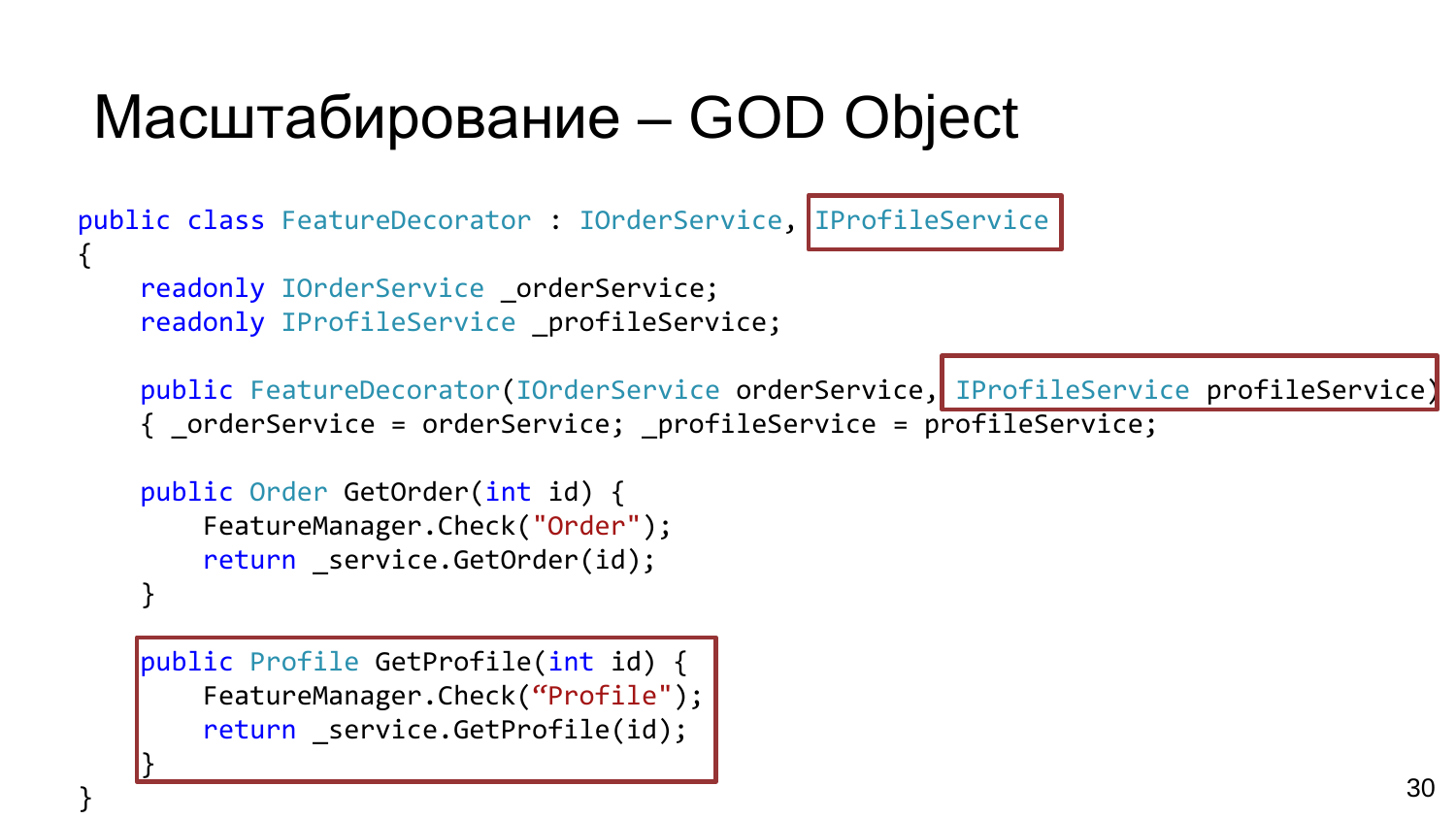# Масштабирование – дублирование

```
public class FeatureDecorator : IProfileService
{
    readonly IProfileService service;
    public FeatureDecorator(IProfileService service)
        => _service = service;
    public Order GetOrder(int id)
    {
        FeatureManager.Check("Profile");
```

```
return _service.GetOrder(id);
```
}

}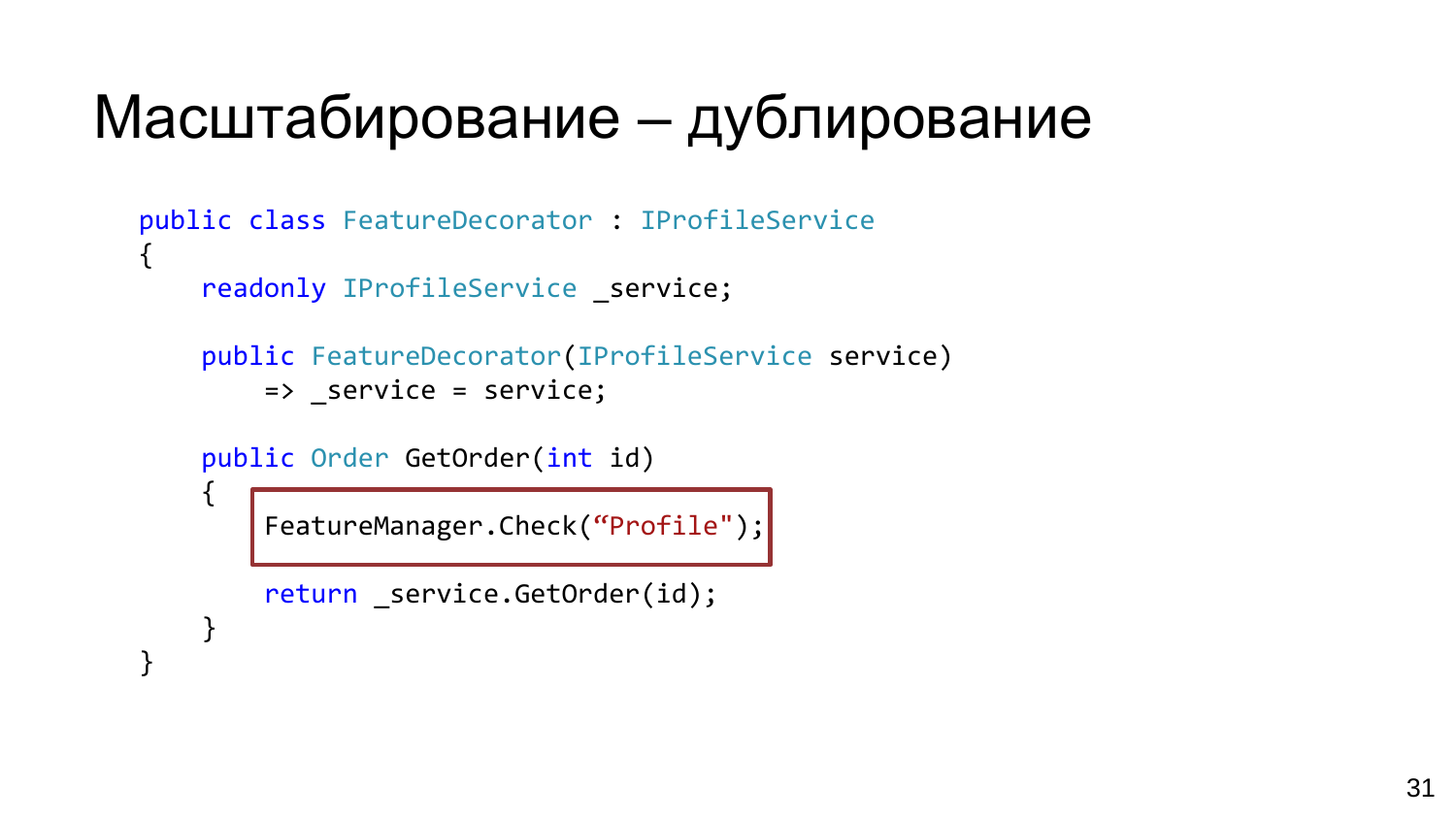# Декораторы

- Нет проблем добавлять
- Но на каждую задачу свой декоратор!
- Их нужно генерировать автоматически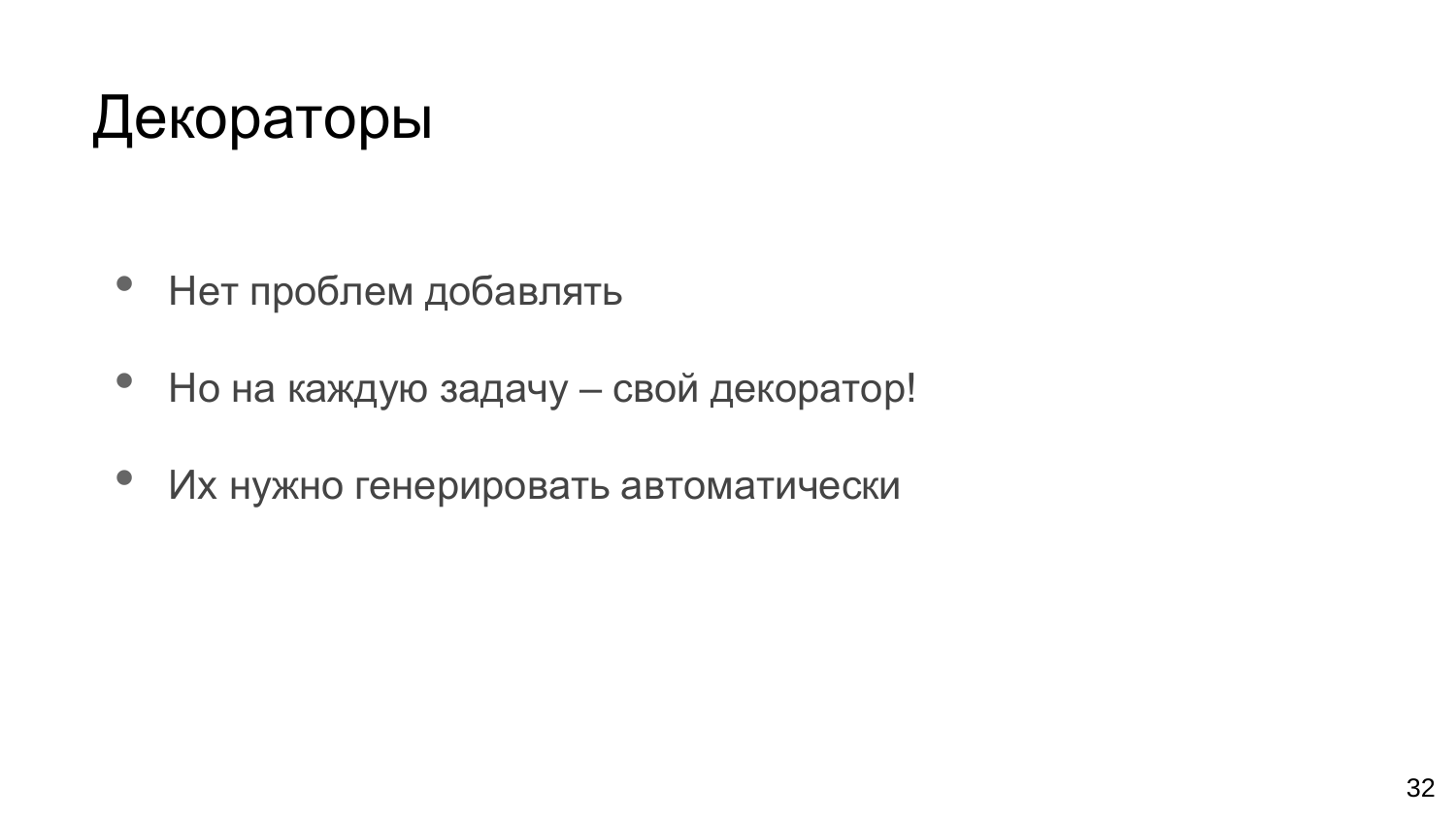#### Castle.Core

- Библиотека создания динамических прокси-оберток
- Реализована через динамические модули .NET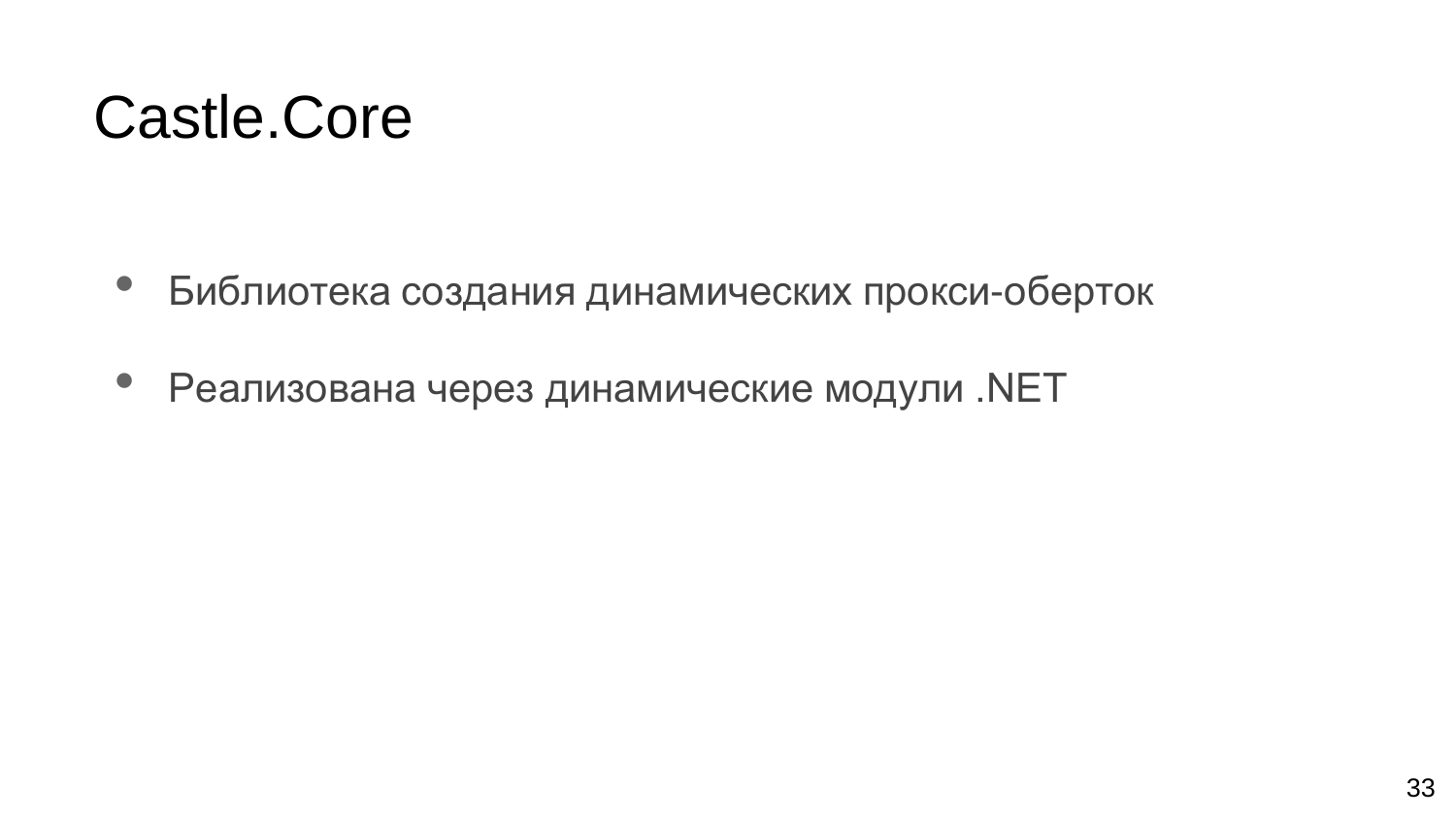# Castle.DynamicProxy

```
public class FeatureAdvice : IInterceptor
{
     public void Intercept(IInvocation invocation)
     \mathcal{L}_{\mathcal{L}_{\mathcal{L}}}FeatureManager.Check(GetFeatureName());
          invocation.Proceed();
     }
}
```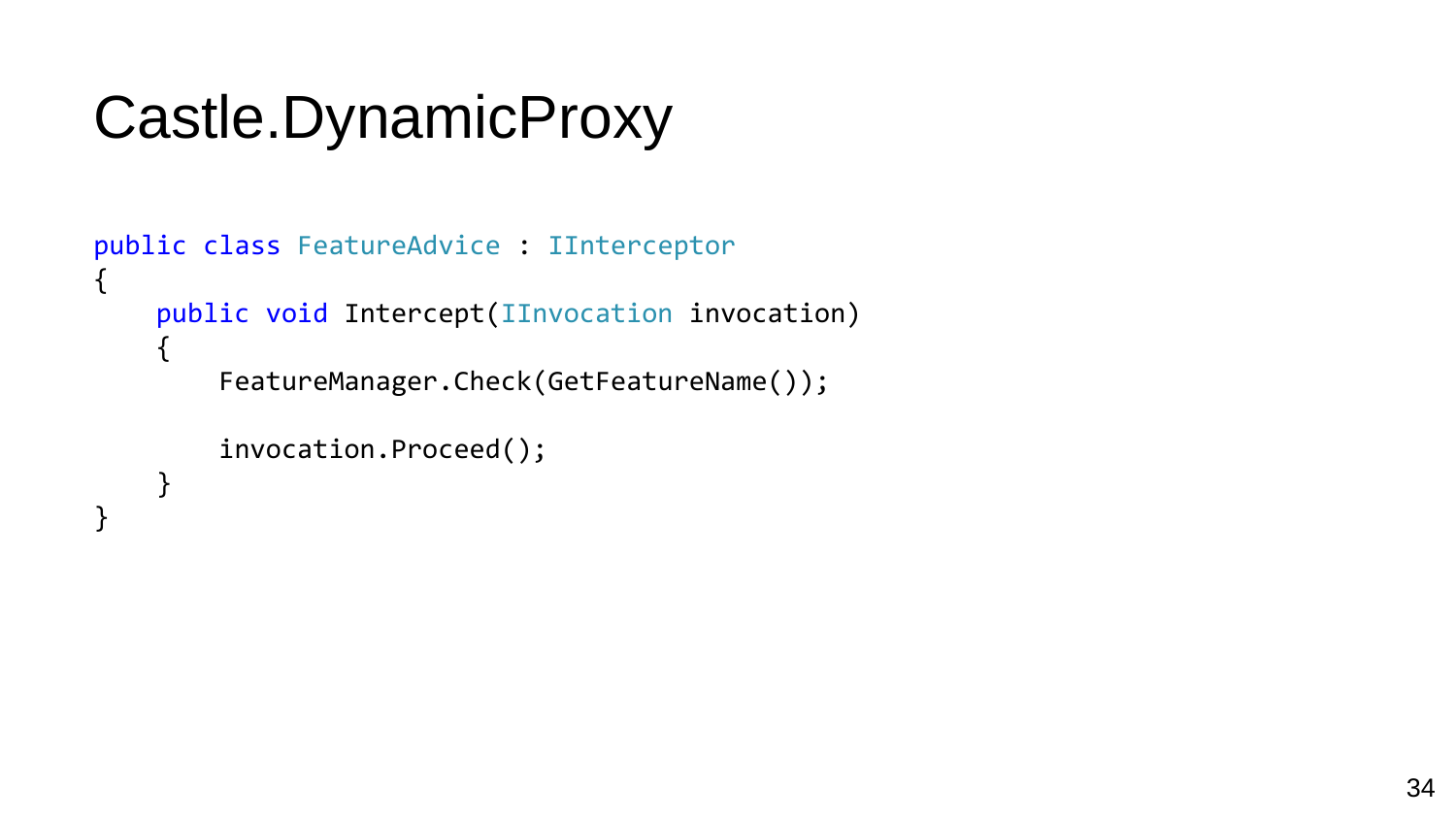

}

```
static class FeatureAspect
\{public static TYPE Apply<TYPE>()
        where TYPE : class
    {
        var generator = new ProxyGenerator();
        var proxy = generator.CreateClassProxy<TYPE>(new FeatureAdvice());
        return proxy;
    }
```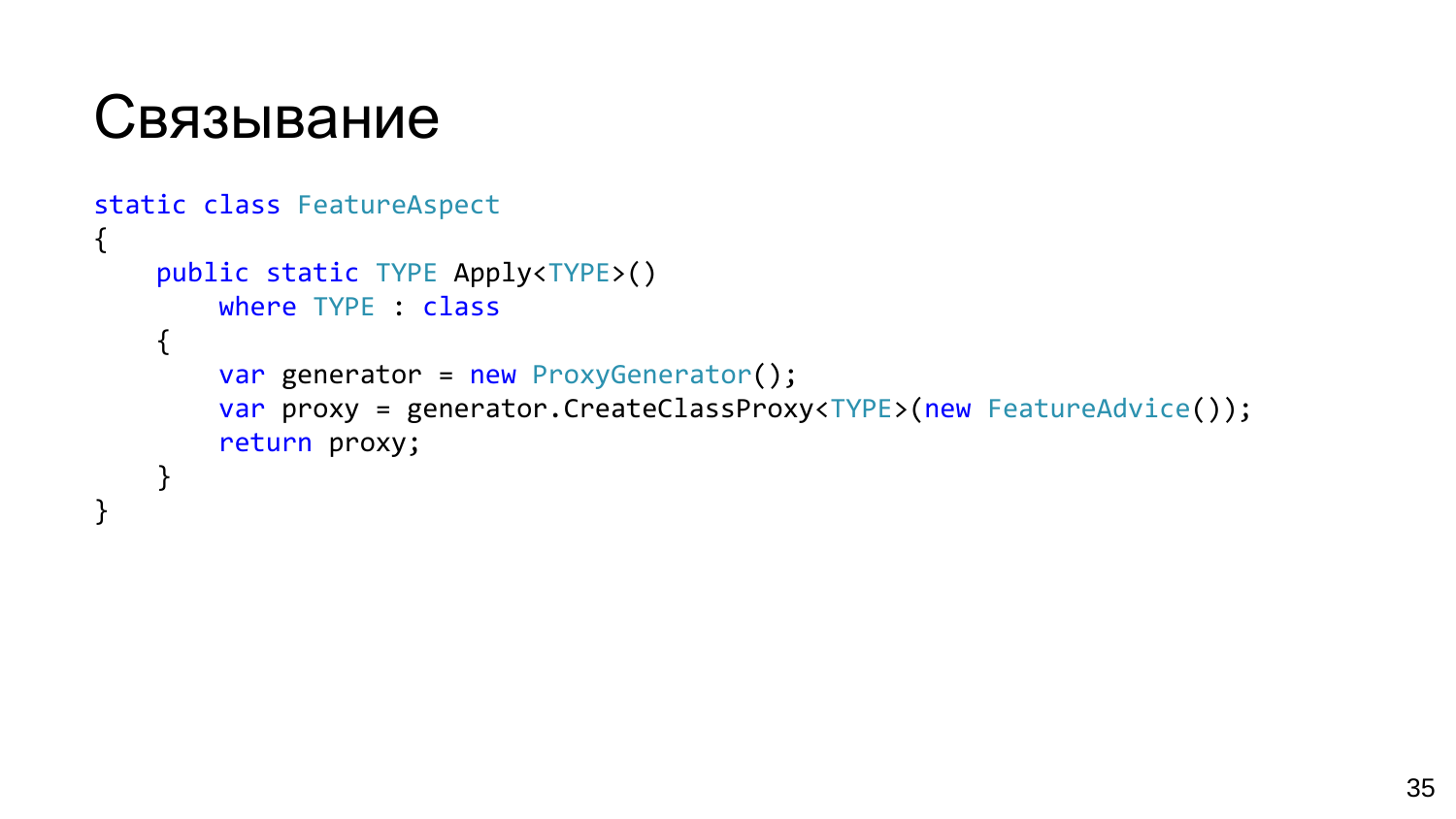## Создание прокси

var service = FeatureAspect.Apply<OrderService>();

service.GetOrder(id);

| Name                                                 | Value                              |
|------------------------------------------------------|------------------------------------|
| $\triangleright$ <b><math>\bullet</math></b> service | {Castle.Proxies.OrderServiceProxy} |
| Add item to watch                                    |                                    |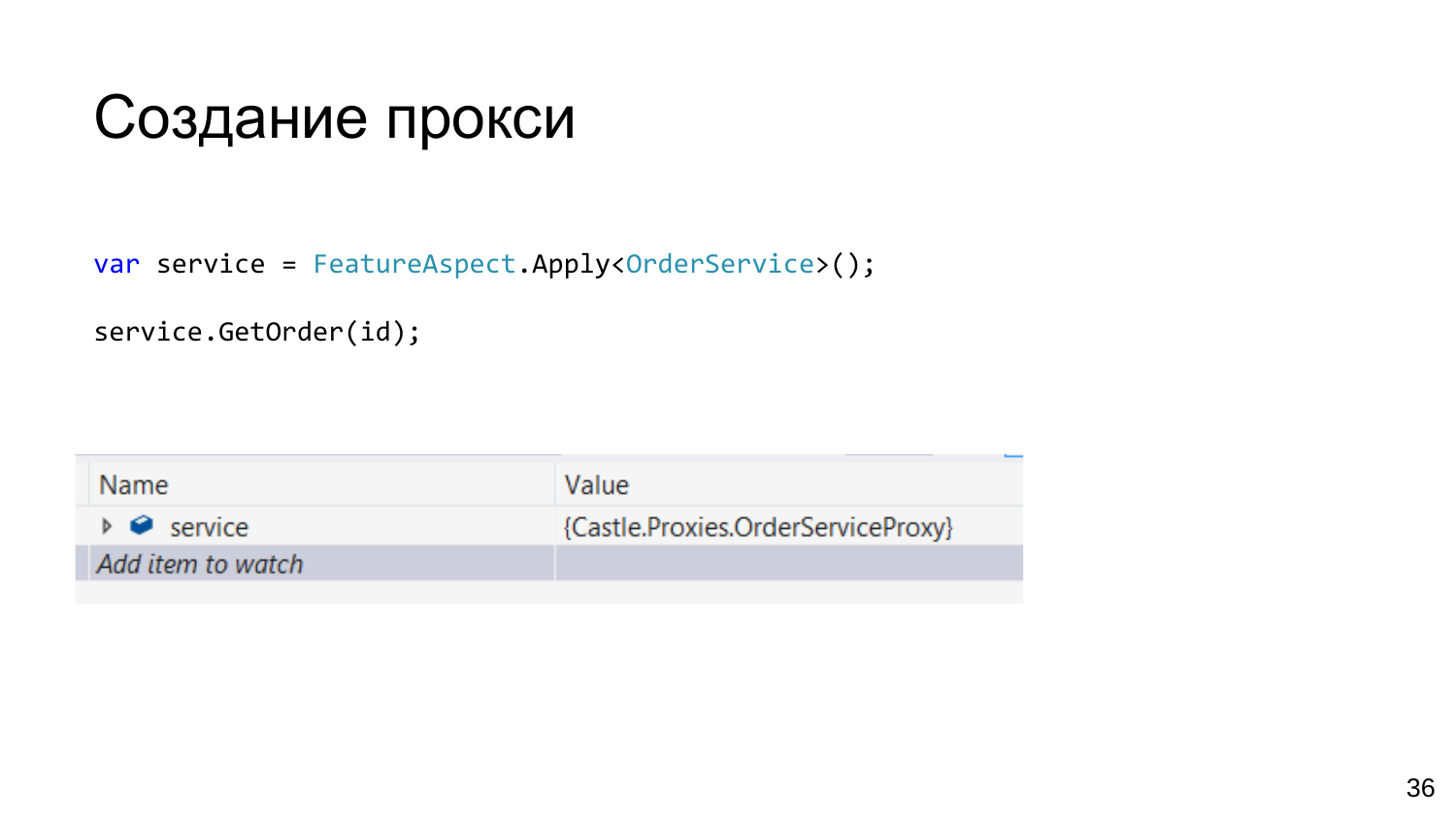## Виртуальный метод

```
public class OrderService
\{public virtual Order GetOrder(int id)
    {
        return _dbContext.Orders.Find(id);
    }
}
```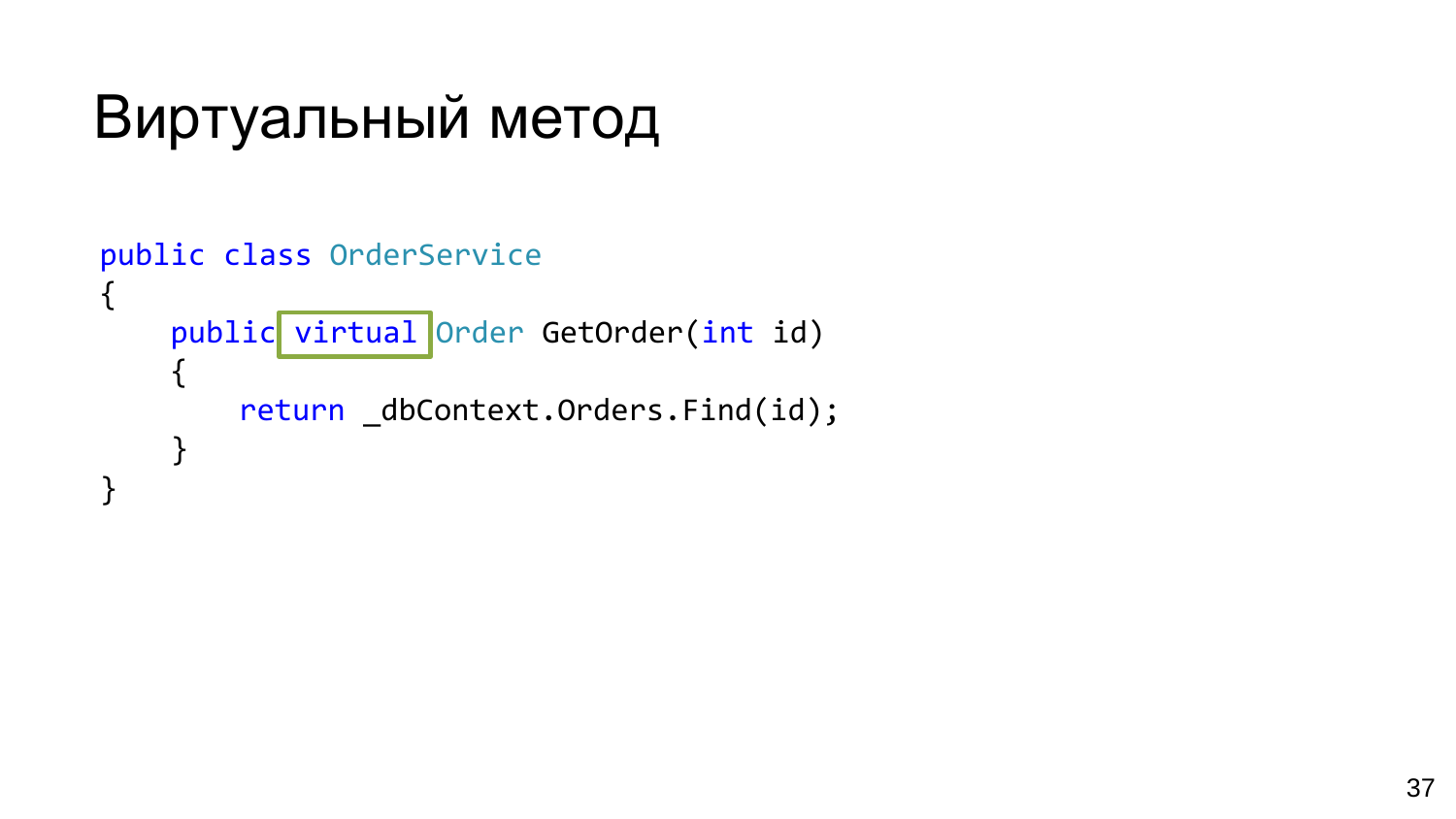## EF LazyLoading

```
public class Order
{
    public virtual Category Category { get; set; }
}
```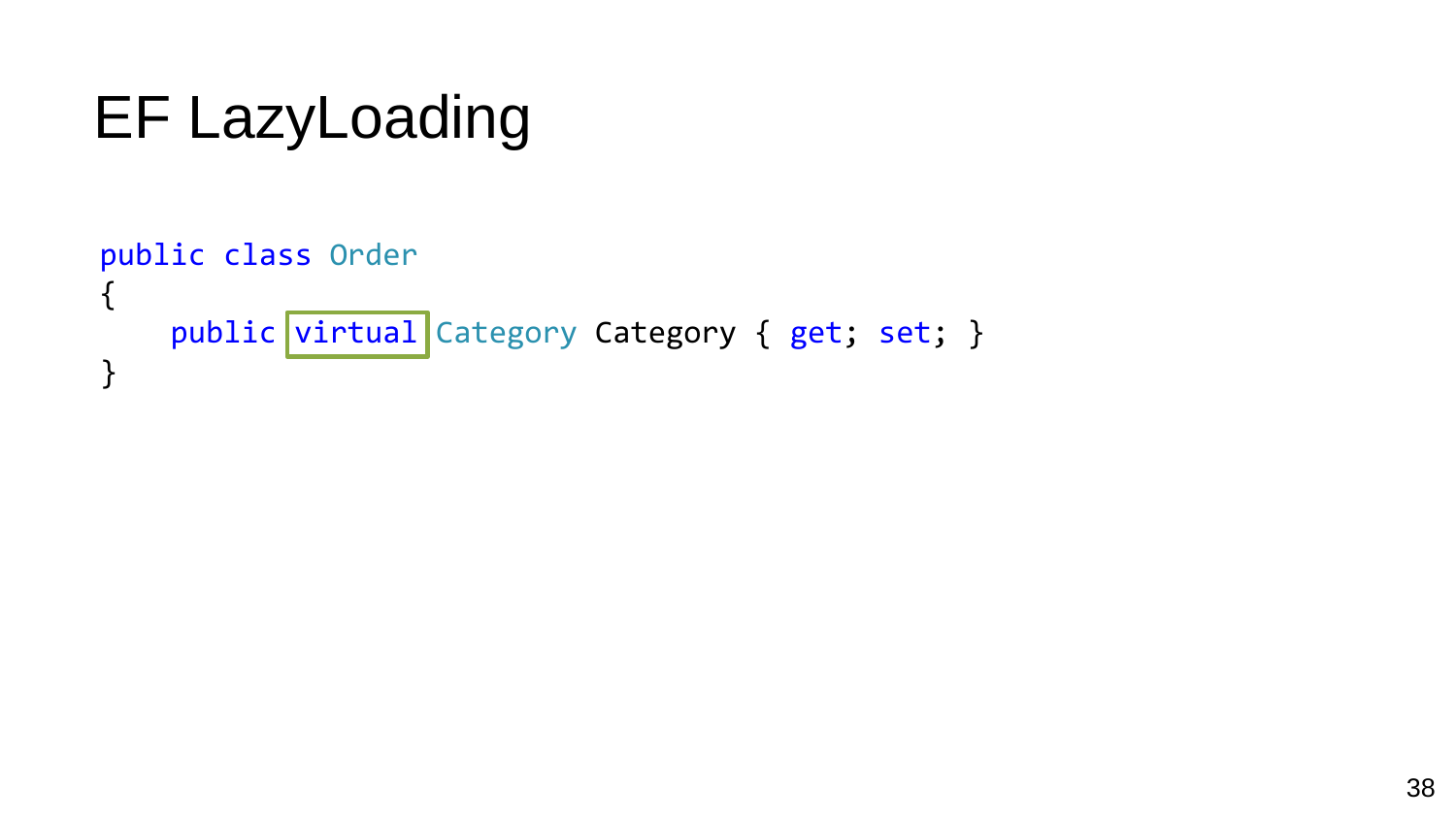## NHibernate ChangeTracking

```
public class Order
{
   public virtual string Name { get; set; }
   public virtual Category Category { get; set; }
}
```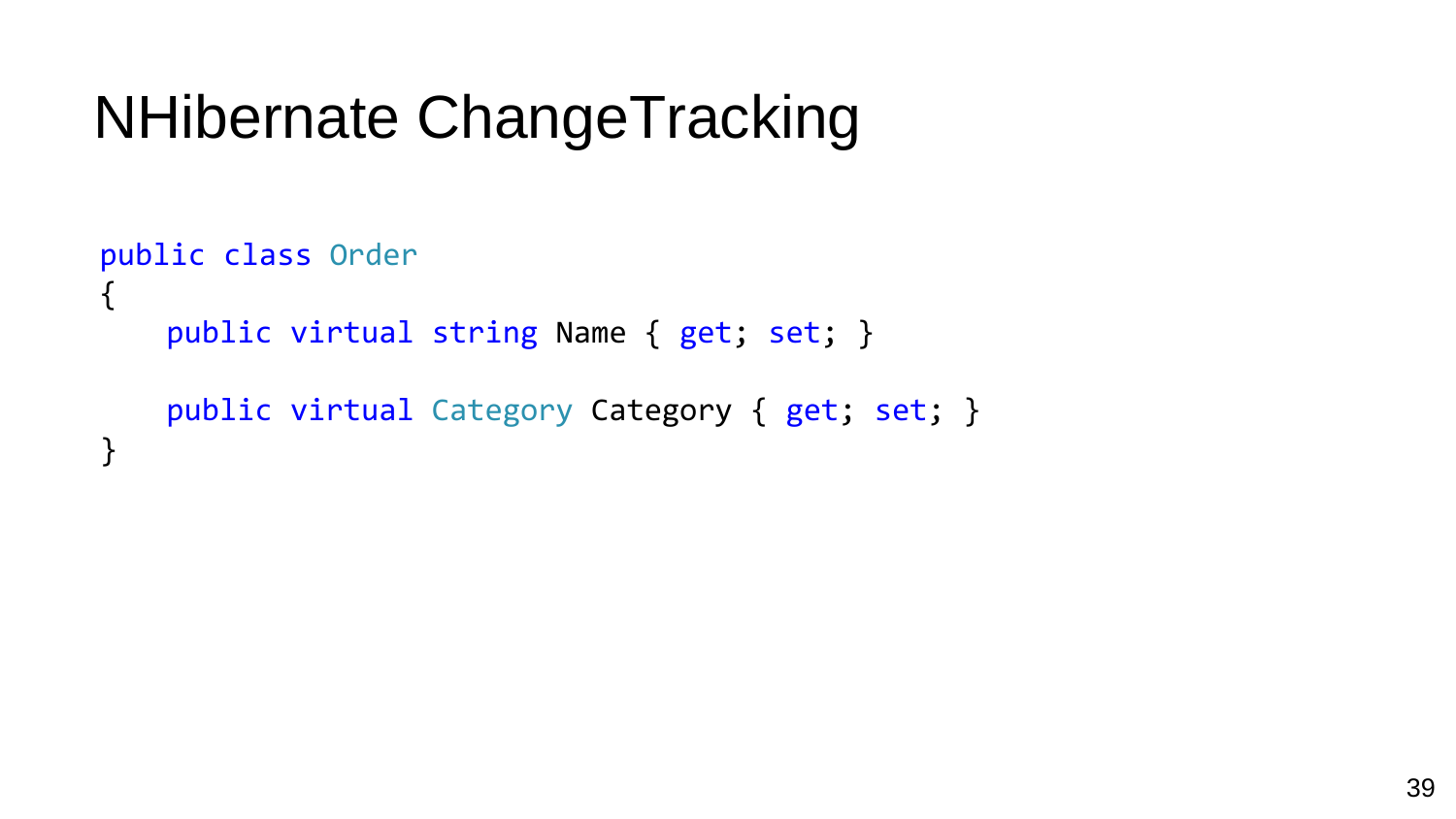#### Autofac

var builder = new ContainerBuilder();

builder.RegisterType<OrderService>() .EnableClassInterceptors() .InterceptedBy(typeof(FeatureAdvice)); builder.Register(c => new FeatureAdvice());

var container = builder.Build(); var willBeIntercepted = container.Resolve<OrderService>();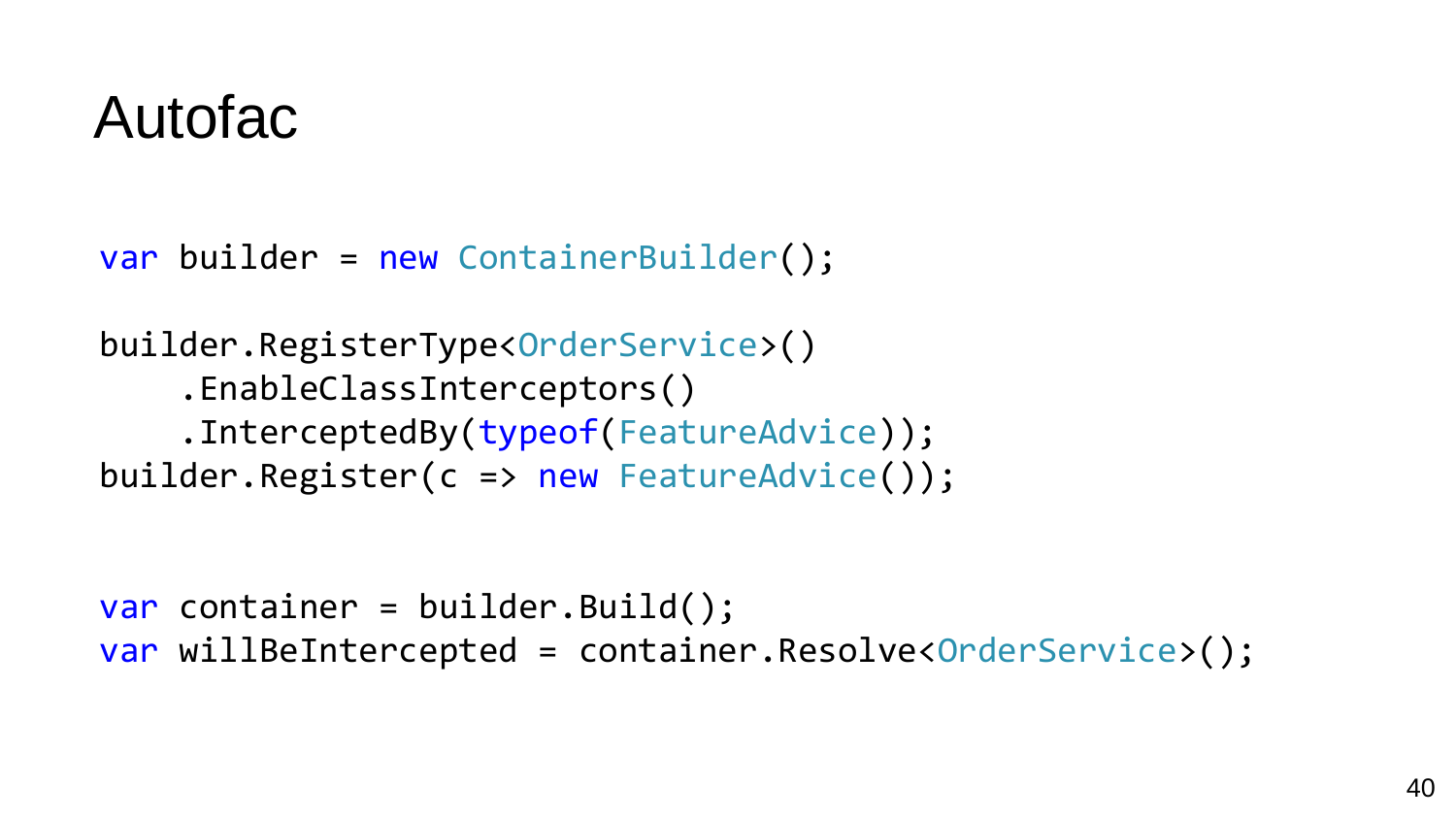## MS DI

```
sc.AddScoped<OrderService>();
sc.AddScoped<IOrderService>(sp =>
{
    var service = sp.GetRequiredService<OrderService>();
    var advice = sp.GetRequiredService<FeatureAdvice>();
    var generator = new ProxyGenerator();
    return generator.CreateClassProxyWithTarget(service, advice);
});
```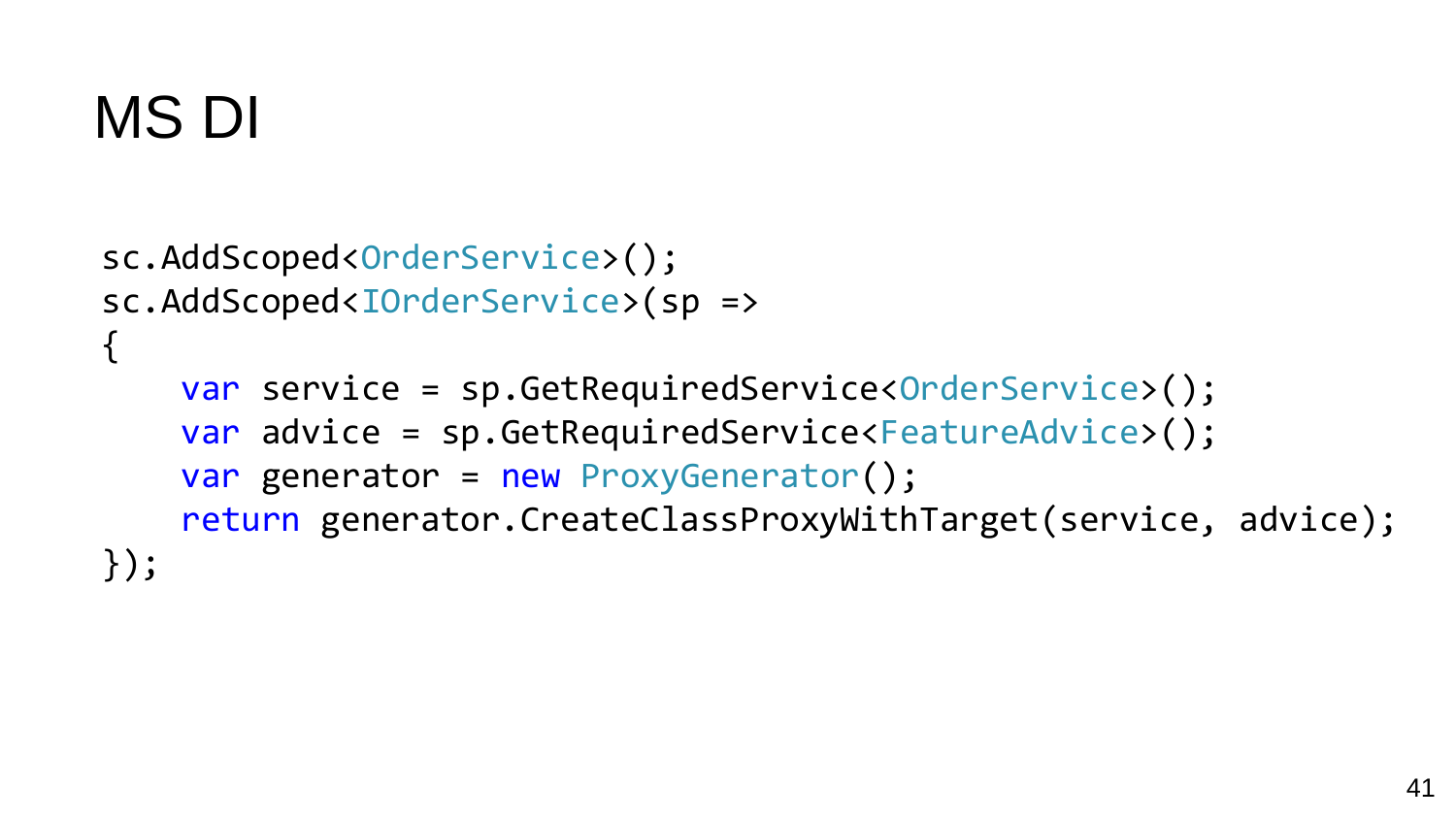## Async Interceptor (январь 2021)

}

```
public class FeatureAsyncInterceptor : AsyncInterceptorBase
{
    protected override async Task InterceptAsync
        (IInvocation invocation, Func<IInvocation, Task> proceed)
    {
        await proceed(invocation);
    }
```

```
protected override async Task<T> InterceptAsync<T>
    (IInvocation invocation, Func<IInvocation, Task<T>> proceed)
{
    return await proceed(invocation);
}
```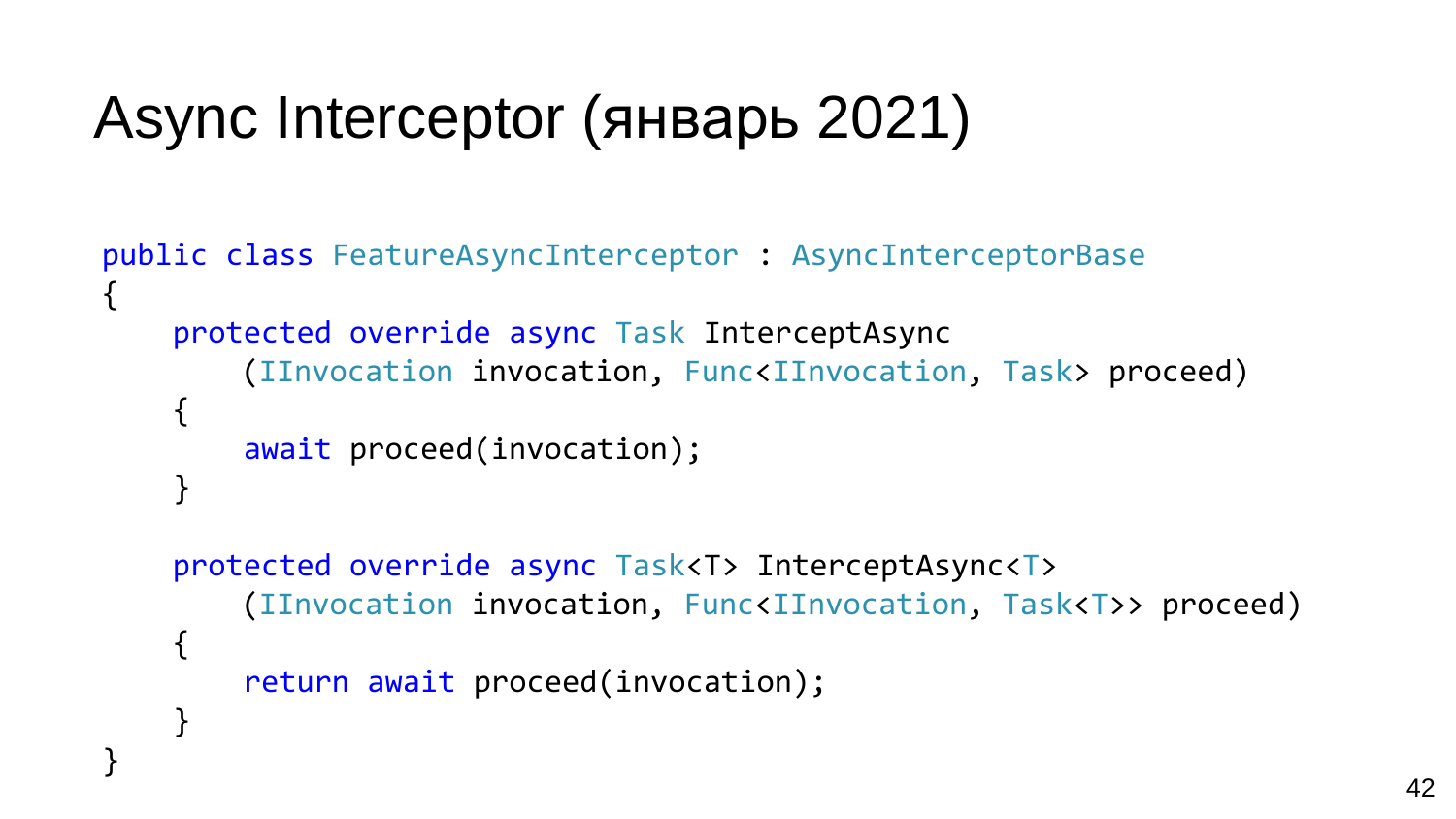# Обертки DynamicProxy

- Достоинства
	- Простота реализации
	- Поддержка DI контейнерами
	- Внедрение зависимостей в конструктор аспекта
	- Асинхронность
- Недостатки
	- Нет срезов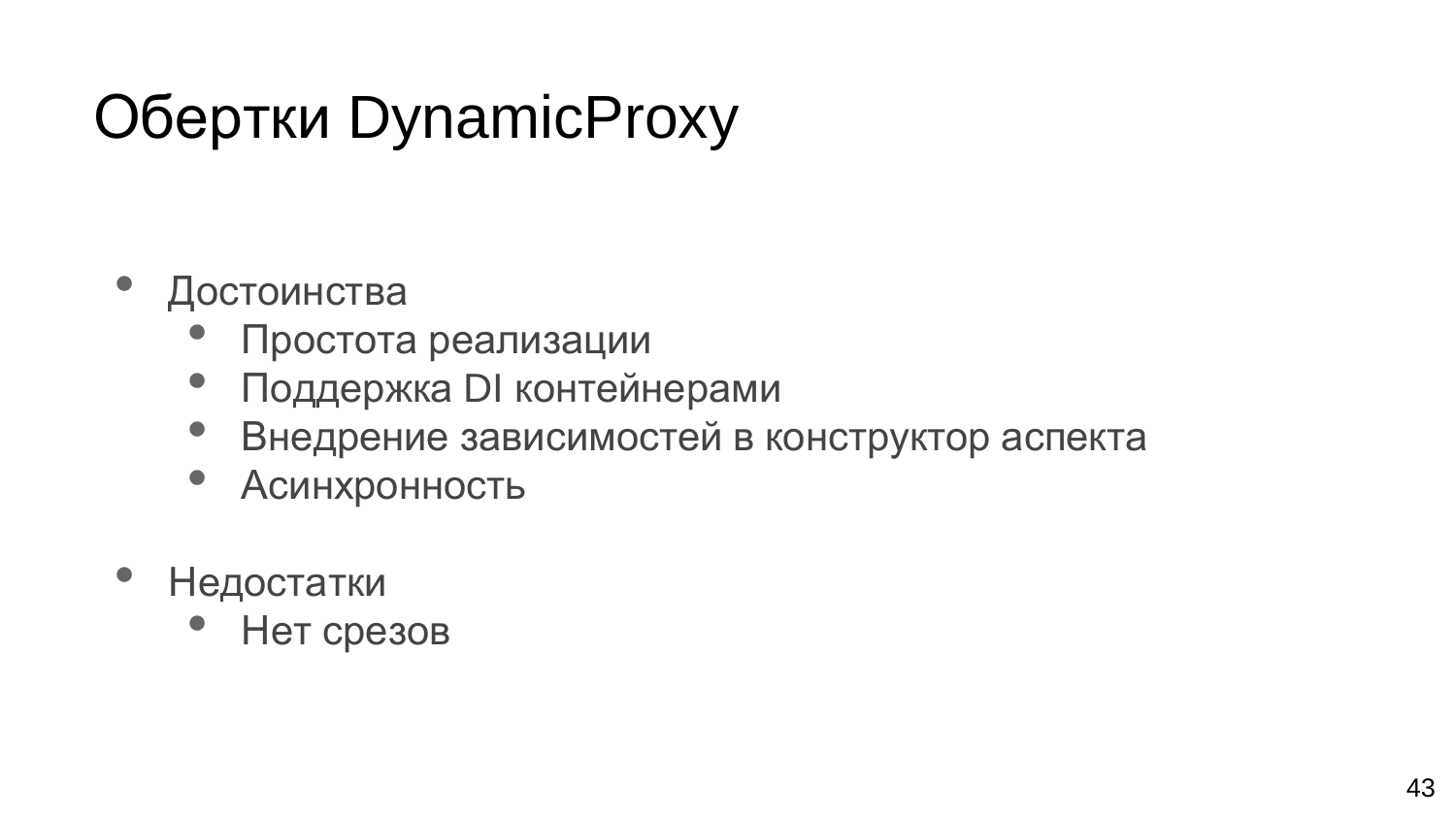#### Пайплайн (конвейер)



44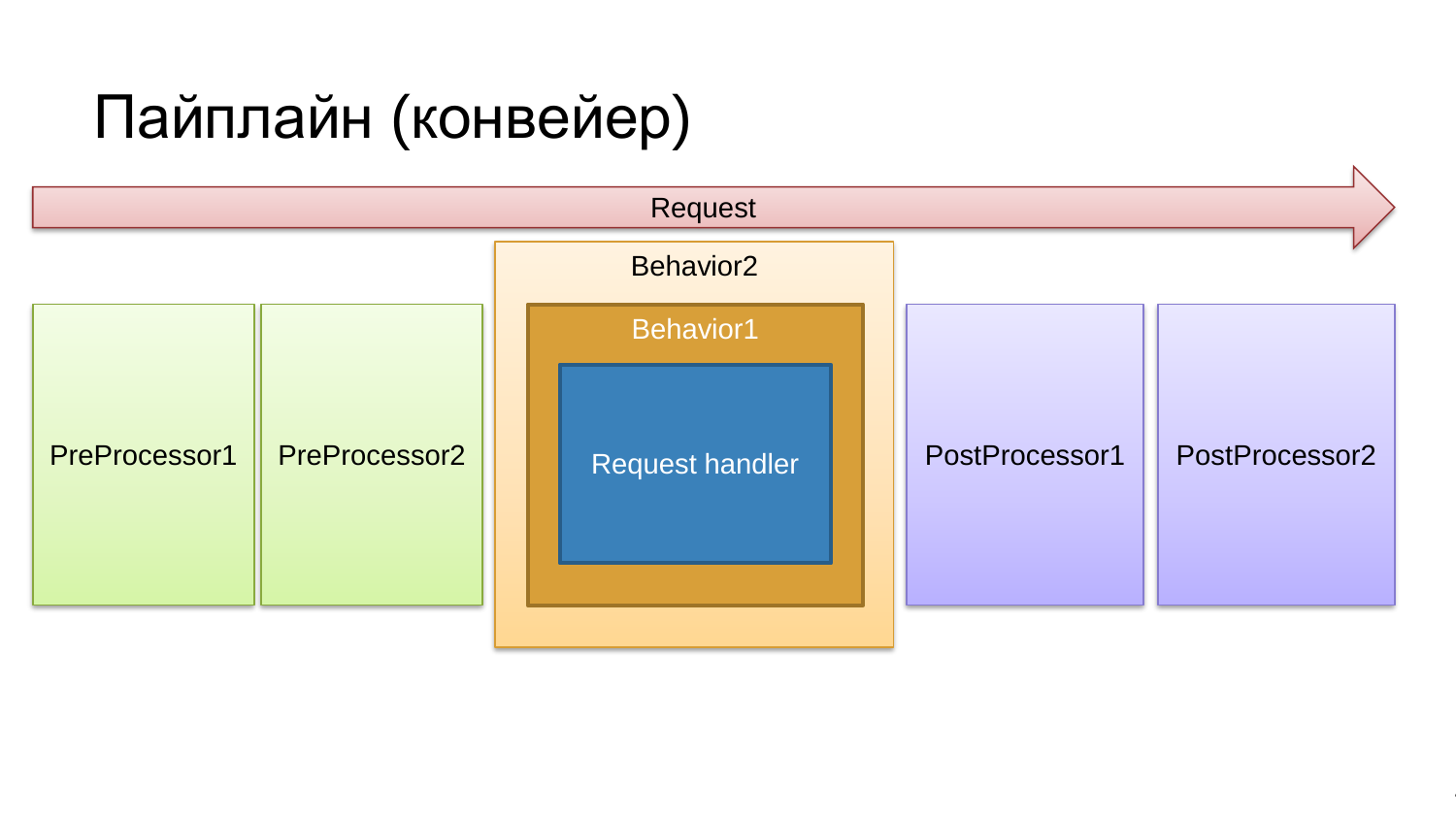#### MediatR - пайплайн обработки запроса

- PreProcessor
- Behavior
- PostProcessor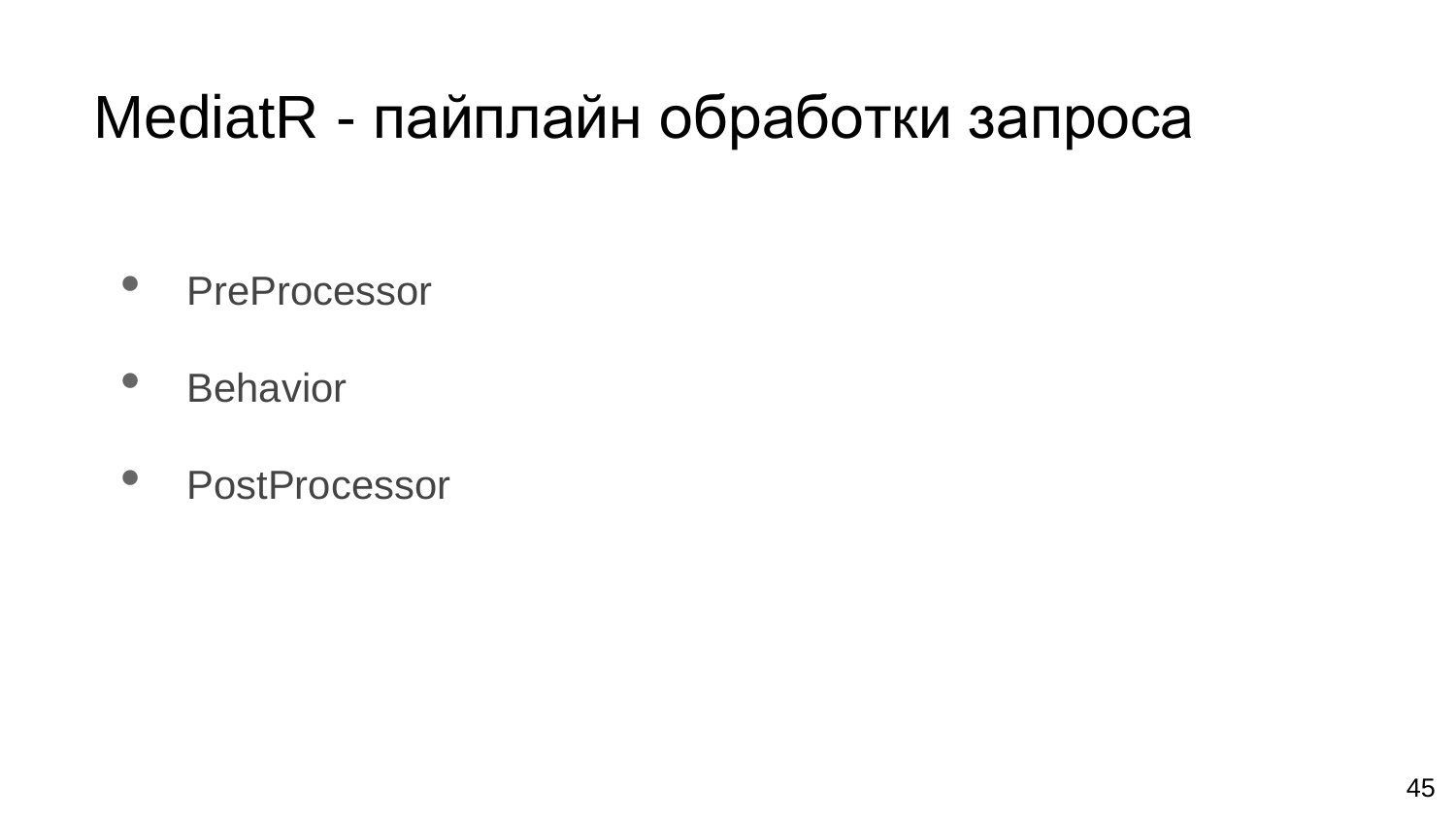```
Унифицированный Request и Handler
```

```
public interface IRequest<TResponse>
{
}
```

```
public interface IRequestHandler<TRequest, TResponse> 
   where TRequest : IRequest<TResponse>
{
   Task<TResponse> Handle(TRequest request);
}<br>]
```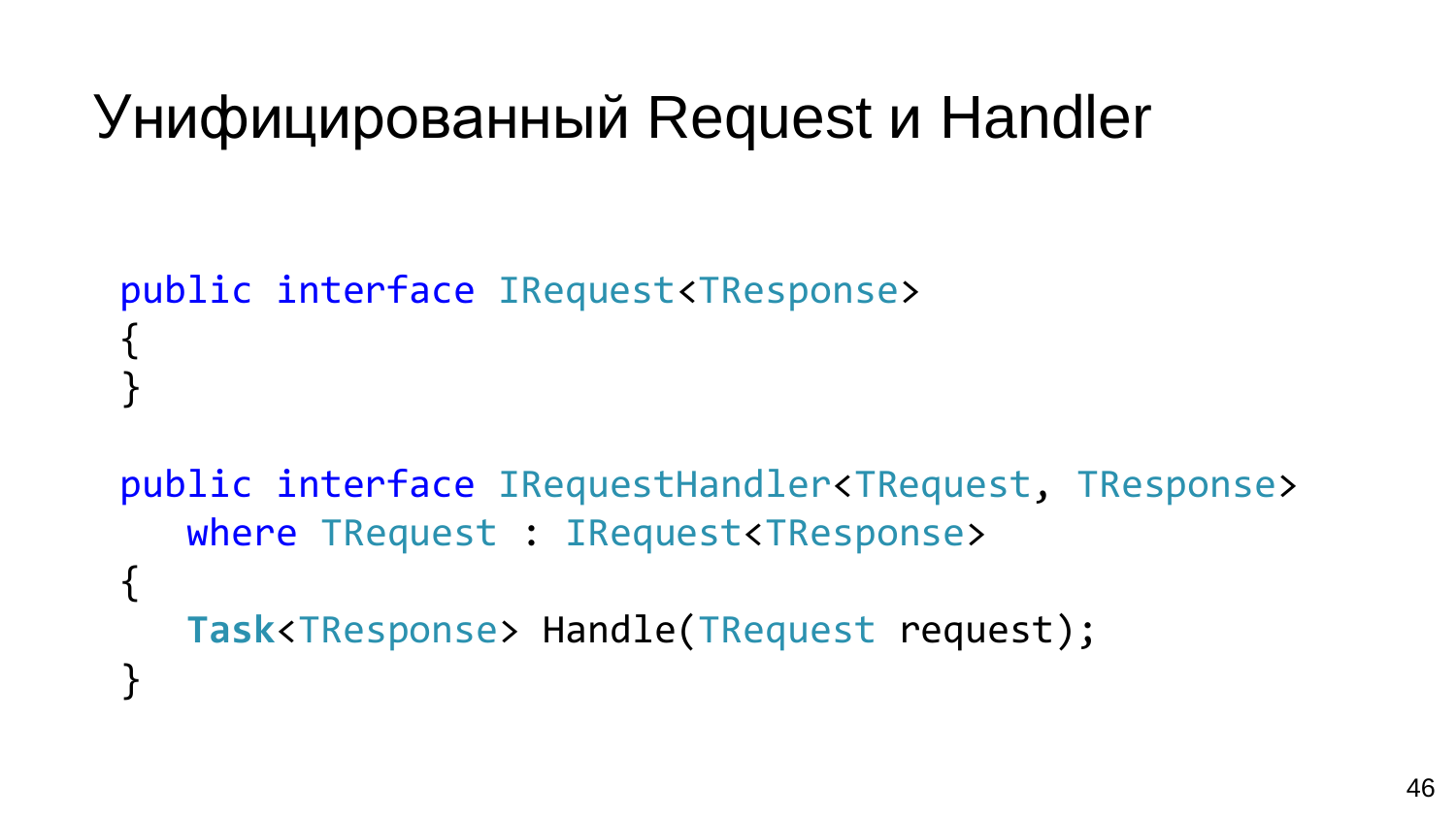## Behavior

}

```
public class FeatureBehavior<TRequest, TResponse> : 
   IPipelineBehavior<TRequest, TResponse>
   where TRequest : IFeatureRequest
{
    public async Task<TResponse> Handle(TRequest request, 
       RequestHandlerDelegate<TResponse> next)
    {
        FeatureManager.Check(GetFeatureName());
        var response = await next();return response;
                                                          Совет
                                                   Срез
```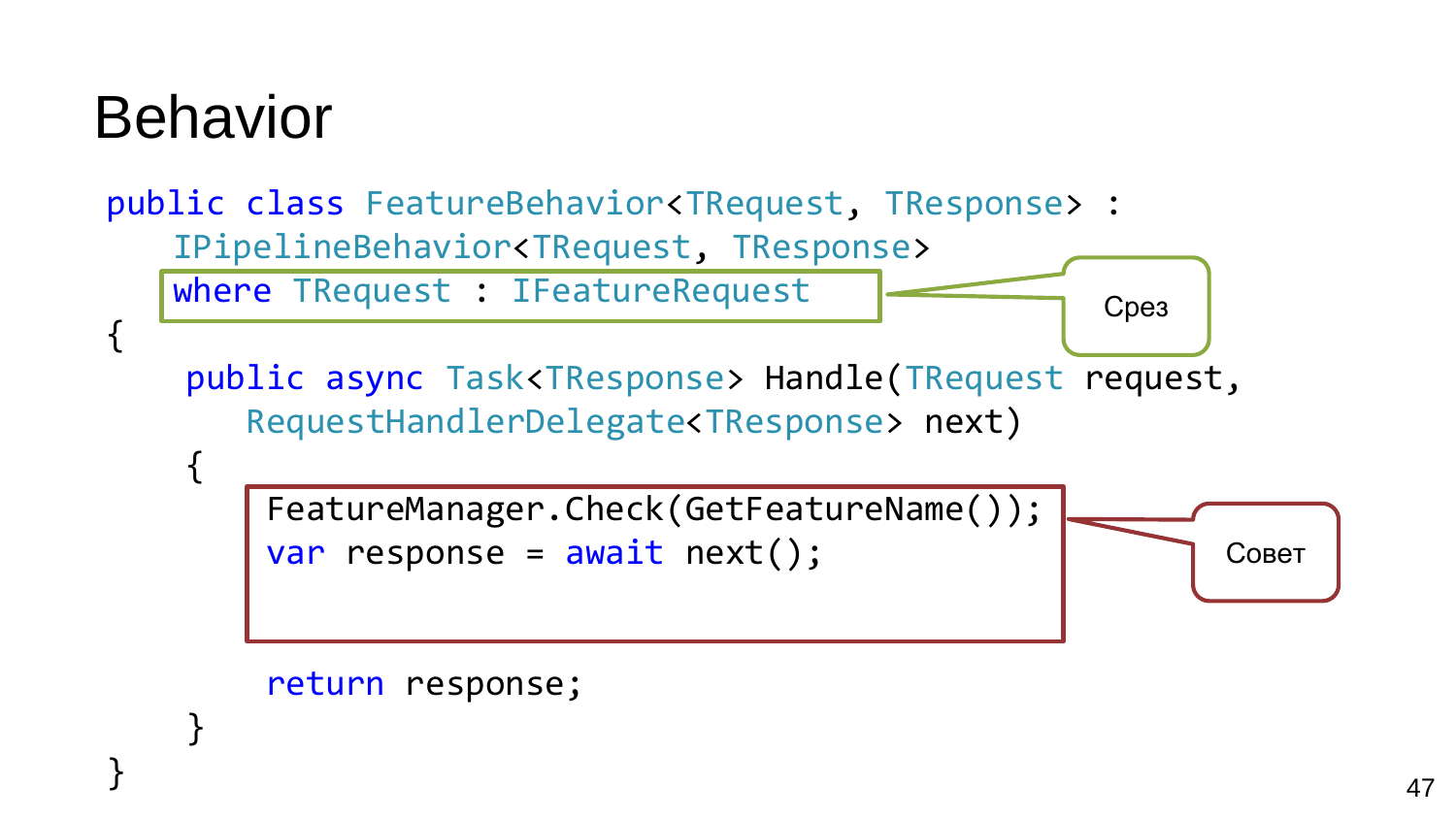```
EditEntityCommand
```

```
public class EditEntityCommand : IFeatureRequest
\{public int Id { get; set; }
   public EditDto Dto { get; set; }
}
```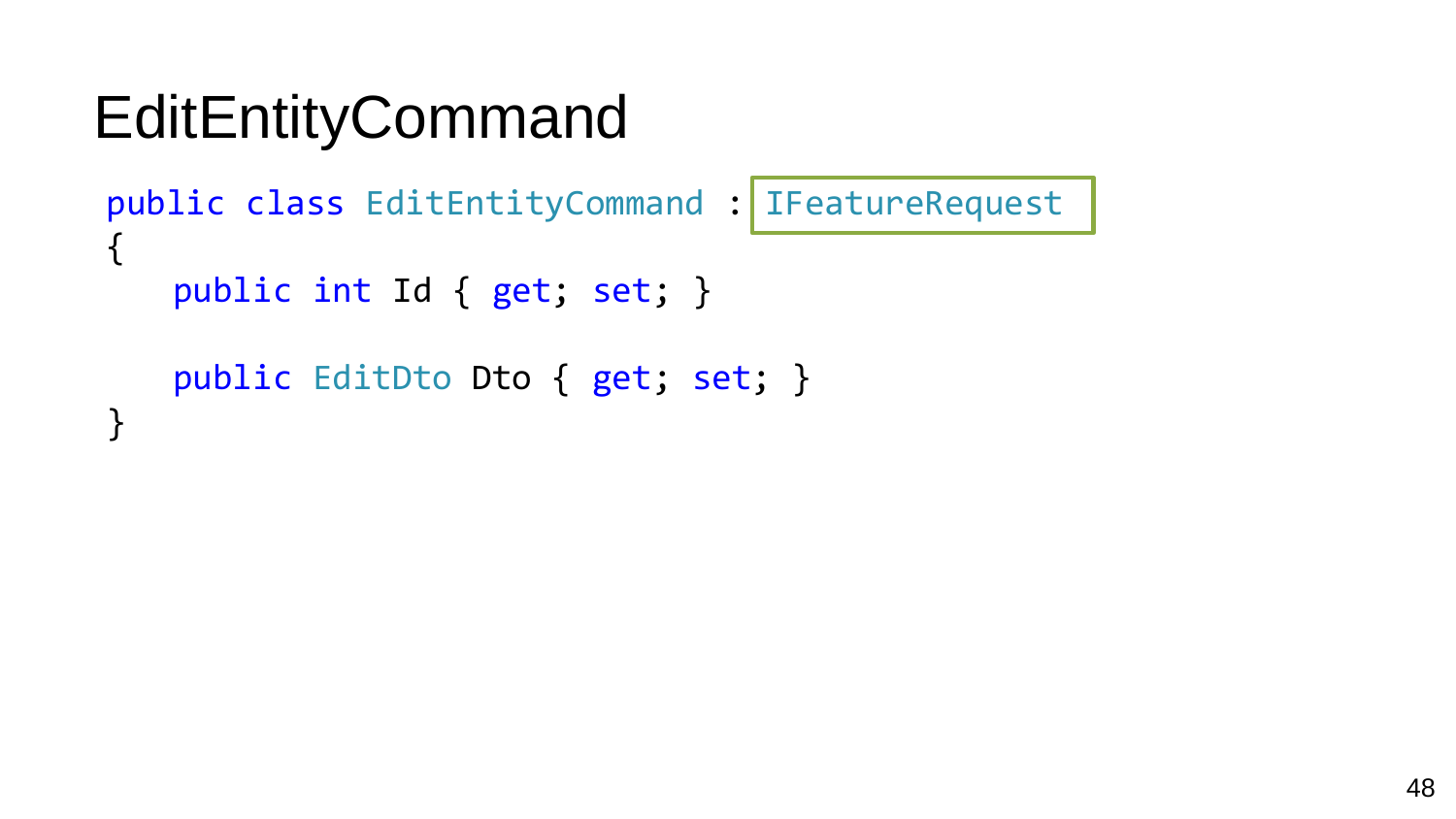## IFeatureRequest - пустой маркер

public interface IFeatureRequest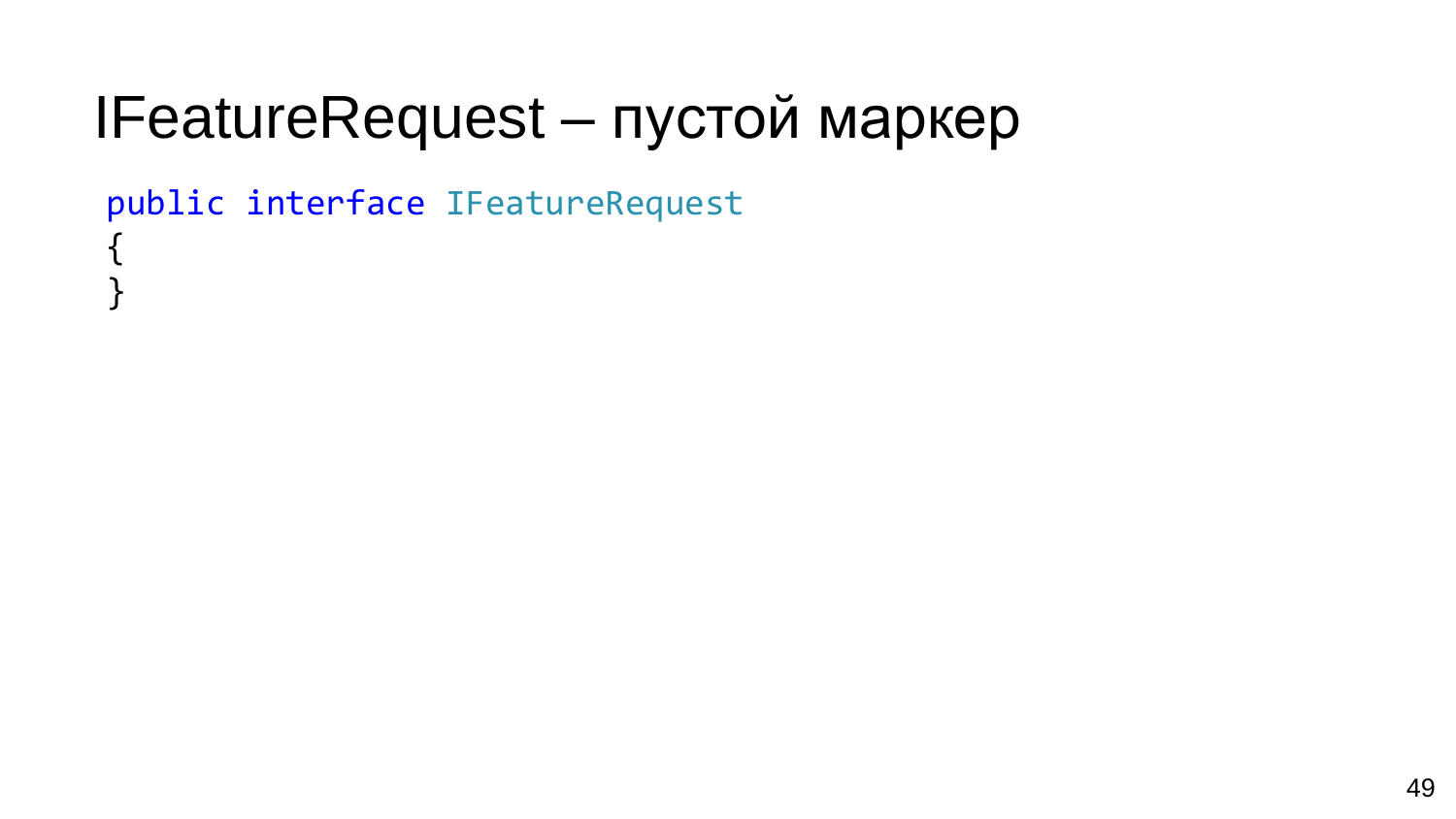#### Как делать срезы – много интерфейсов

```
public class EditOrderCommand : IEditRequest, IOrderRequest
\left\{ \right.public int Id { get; set; }
```

```
public EditOrderDto Dto { get; set; }
}
```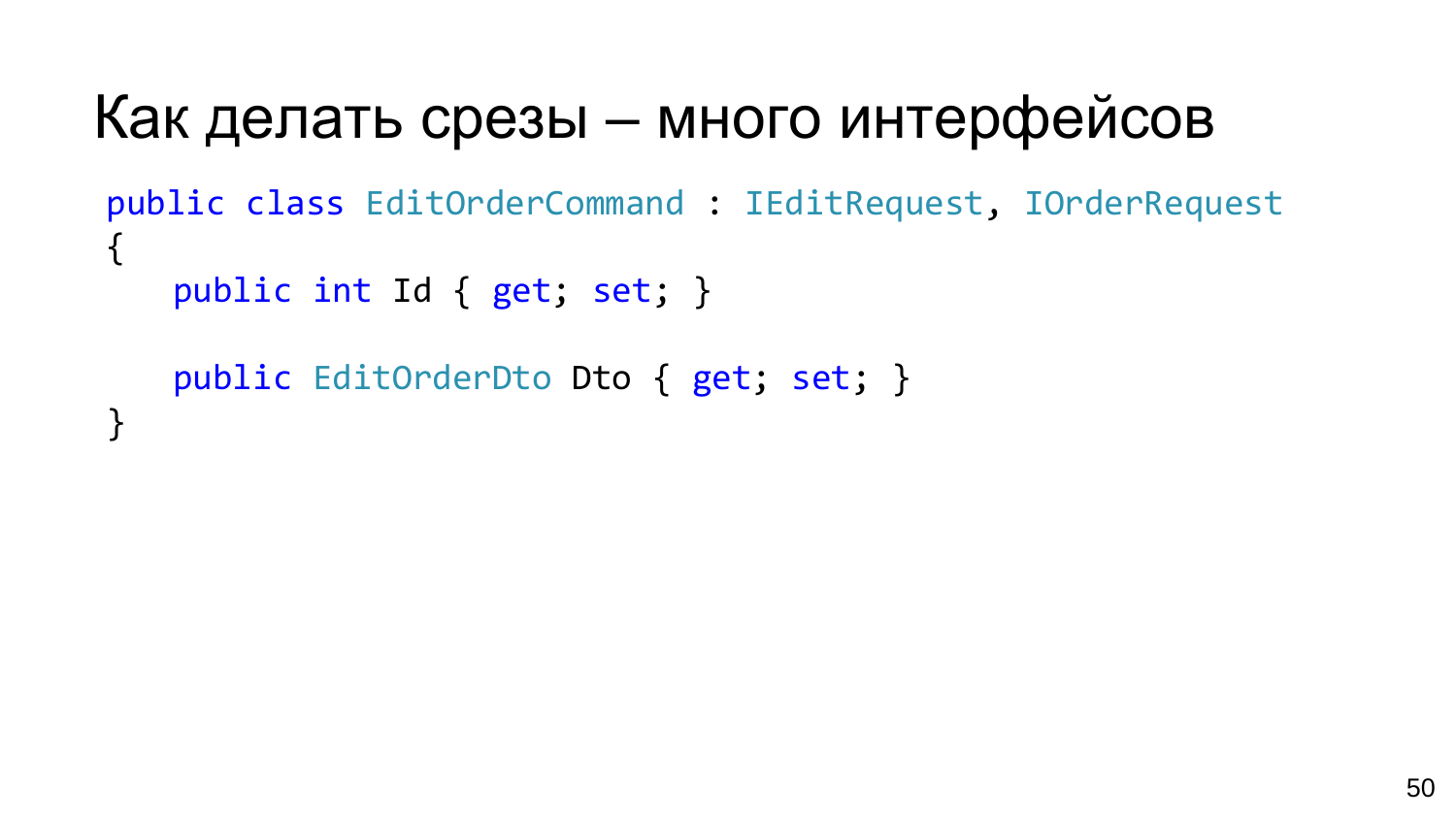#### Как добавить Behavior для кучи хендлеров

public interface IEditRequest : IFeatureRequest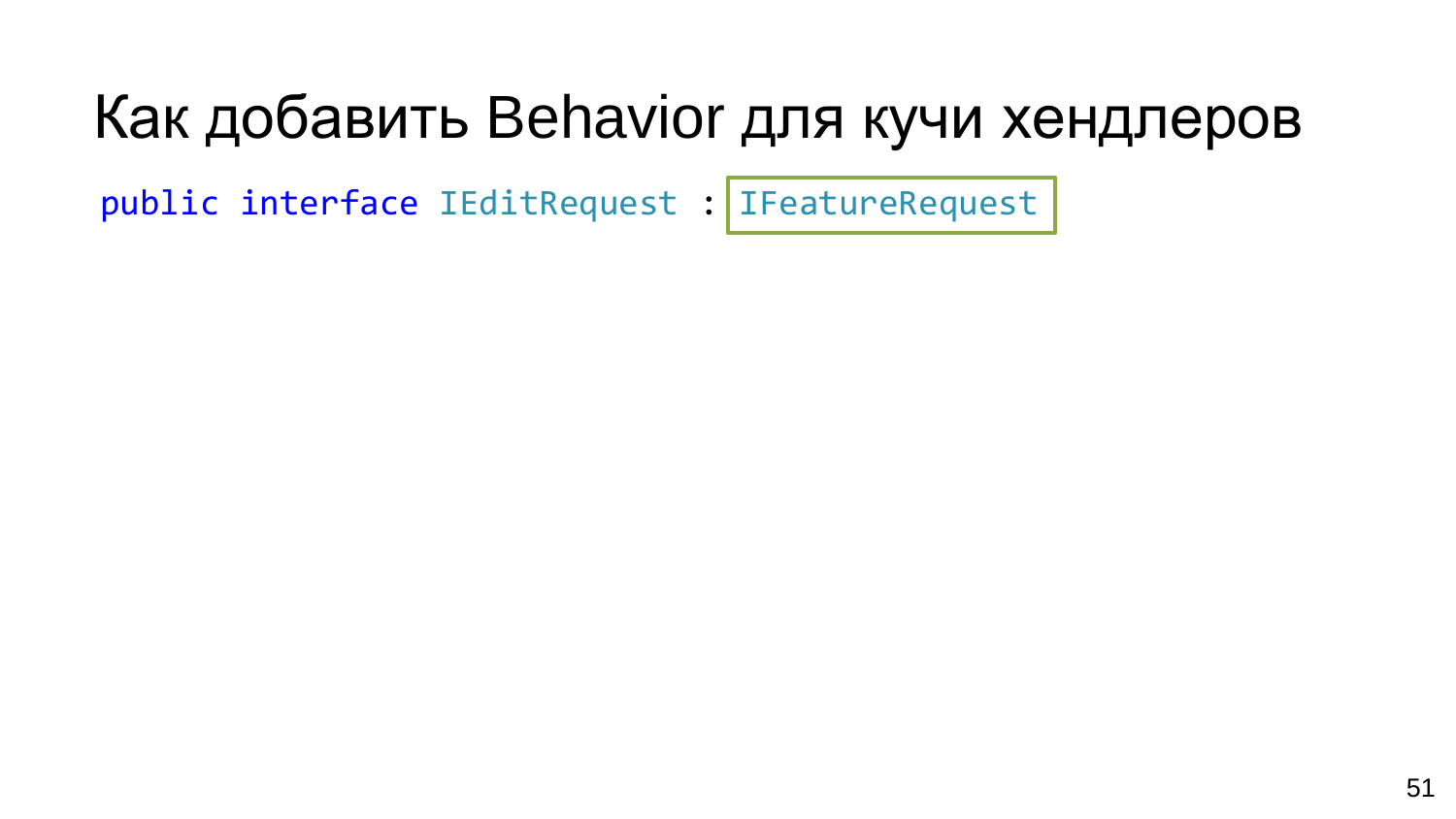```
Тесты через MediatR
```

```
[Fact]
public async Task Test() {
    // Arrange
    var mediatr = CreateMediatr(); // using DI Container
    // Act
    var result = await mediatr. Send(new EditEntityCommand{Id = 1});
    // Assert
    Assert.Equal(1, result.Id);
}
```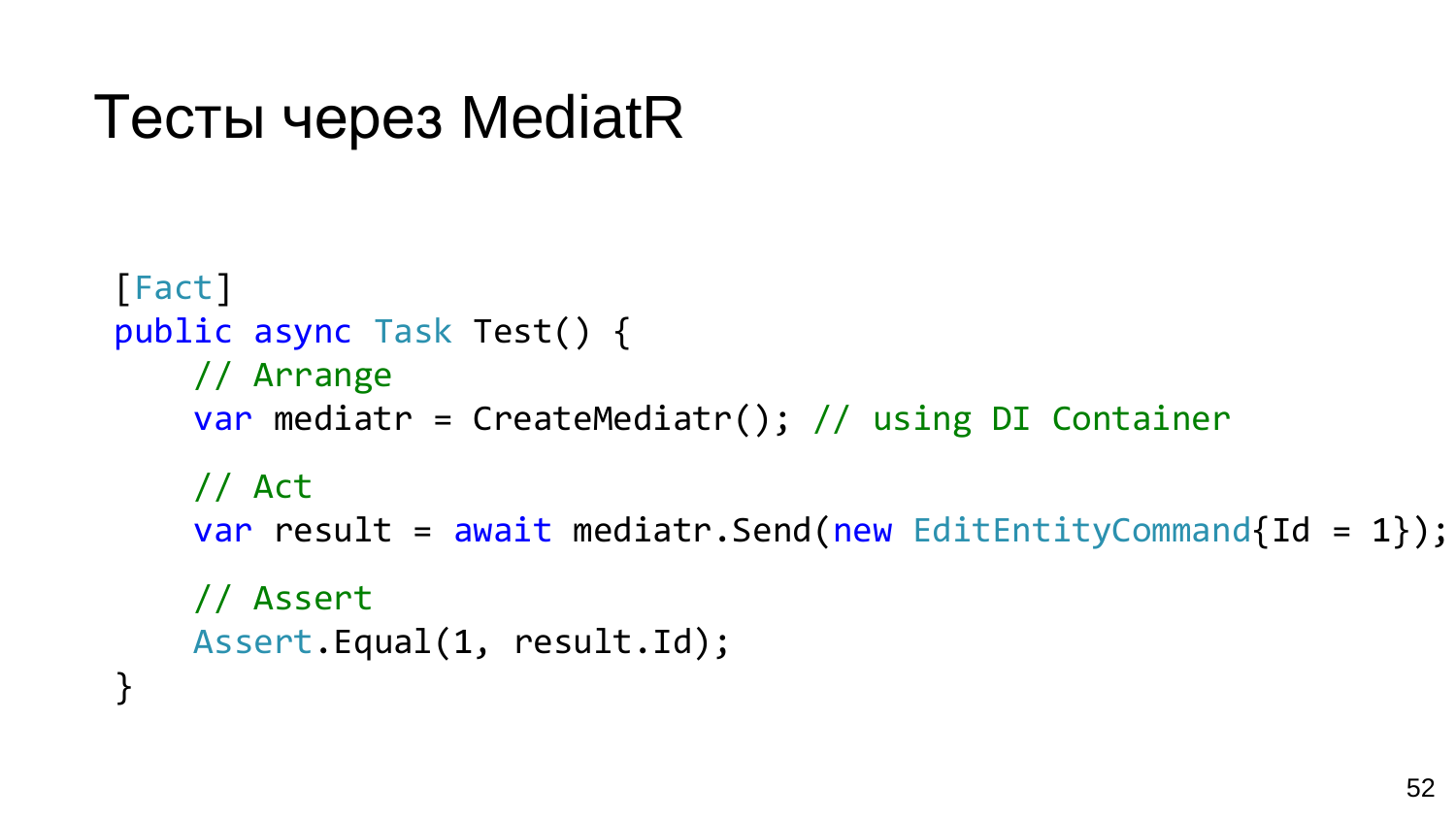## Любой (почти) DI контейнер

| Container /<br>Feature        | <b>ASP.NET</b><br>Core DI | Autofac      | <b>Dryloc</b> | <b>DrylocZero</b> | LightInject  |
|-------------------------------|---------------------------|--------------|---------------|-------------------|--------------|
| Request<br>Handler            | $\checkmark$              | $\checkmark$ | $\checkmark$  | $\checkmark$      | $\checkmark$ |
| <b>Void Handler</b>           | $\checkmark$              | $\checkmark$ | $\checkmark$  | $\checkmark$      | $\checkmark$ |
| Pipeline<br><b>Behavior</b>   | $\checkmark$              | $\checkmark$ | $\checkmark$  | $\checkmark$      | $\checkmark$ |
| Pre-Processor                 | $\checkmark$              | $\checkmark$ | $\checkmark$  | $\checkmark$      | $\checkmark$ |
| Post-Processor                | $\checkmark$              | $\checkmark$ | $\checkmark$  | $\checkmark$      | $\checkmark$ |
| Constrained<br>Post-Processor | $\checkmark$              | $\checkmark$ | $\checkmark$  | $\checkmark$      | $\checkmark$ |

<https://github.com/jbogard/MediatR/wiki/Container-Feature-Support> 53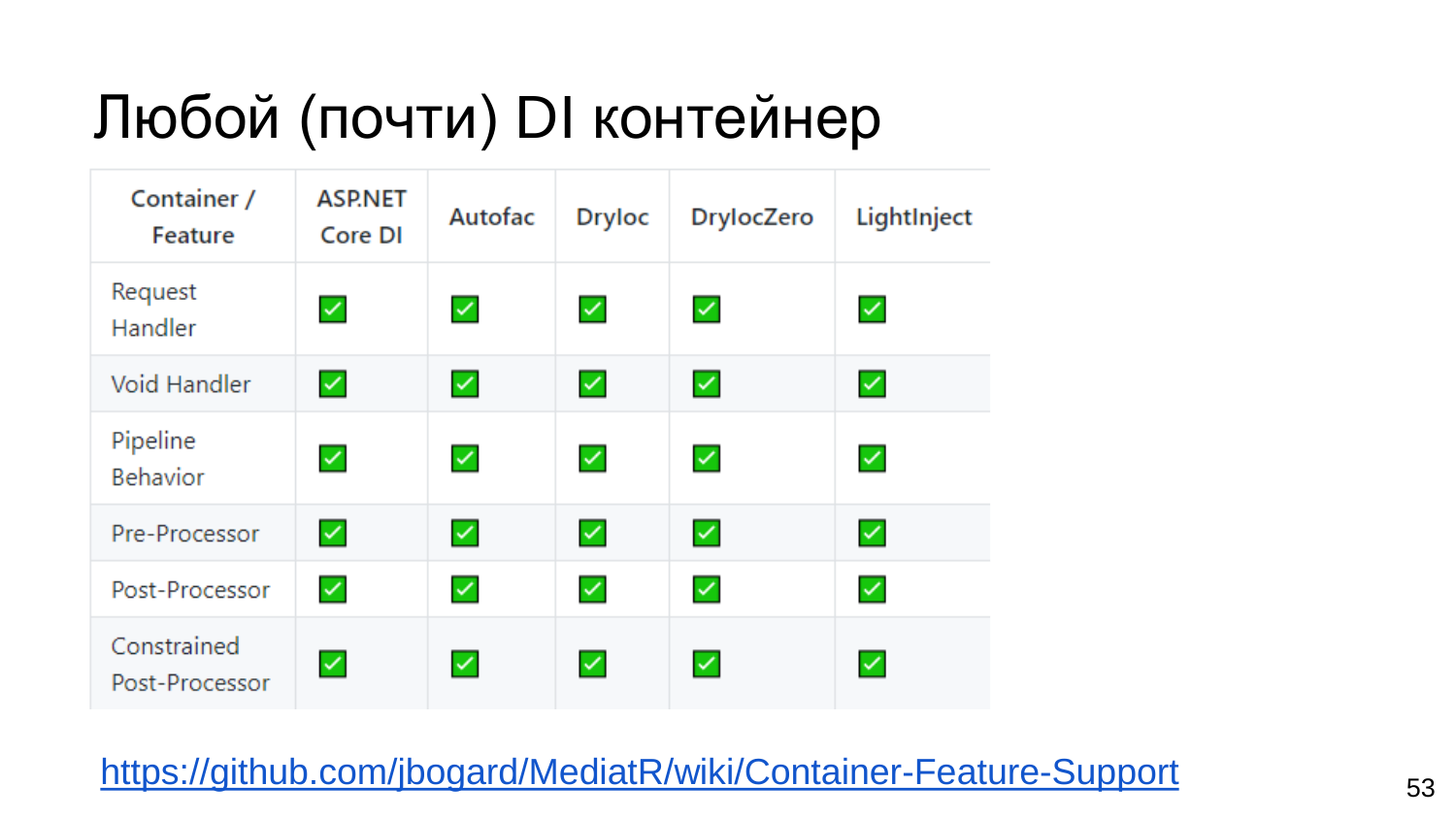#### MediatR под капотом

```
private Task<TResponse> Handle<TRequest, TResponse>(TRequest request)
    where TRequest : IRequest<TResponse>
\{// обработчик
    var handler = serviceProvider
       .GetRequiredService<IRequestHandler<TRequest, TResponse>>();
    // аспекты
    var behaviors = _serviceProvider
```
.GetServices<IPipelineBehavior<TRequest, TResponse>>();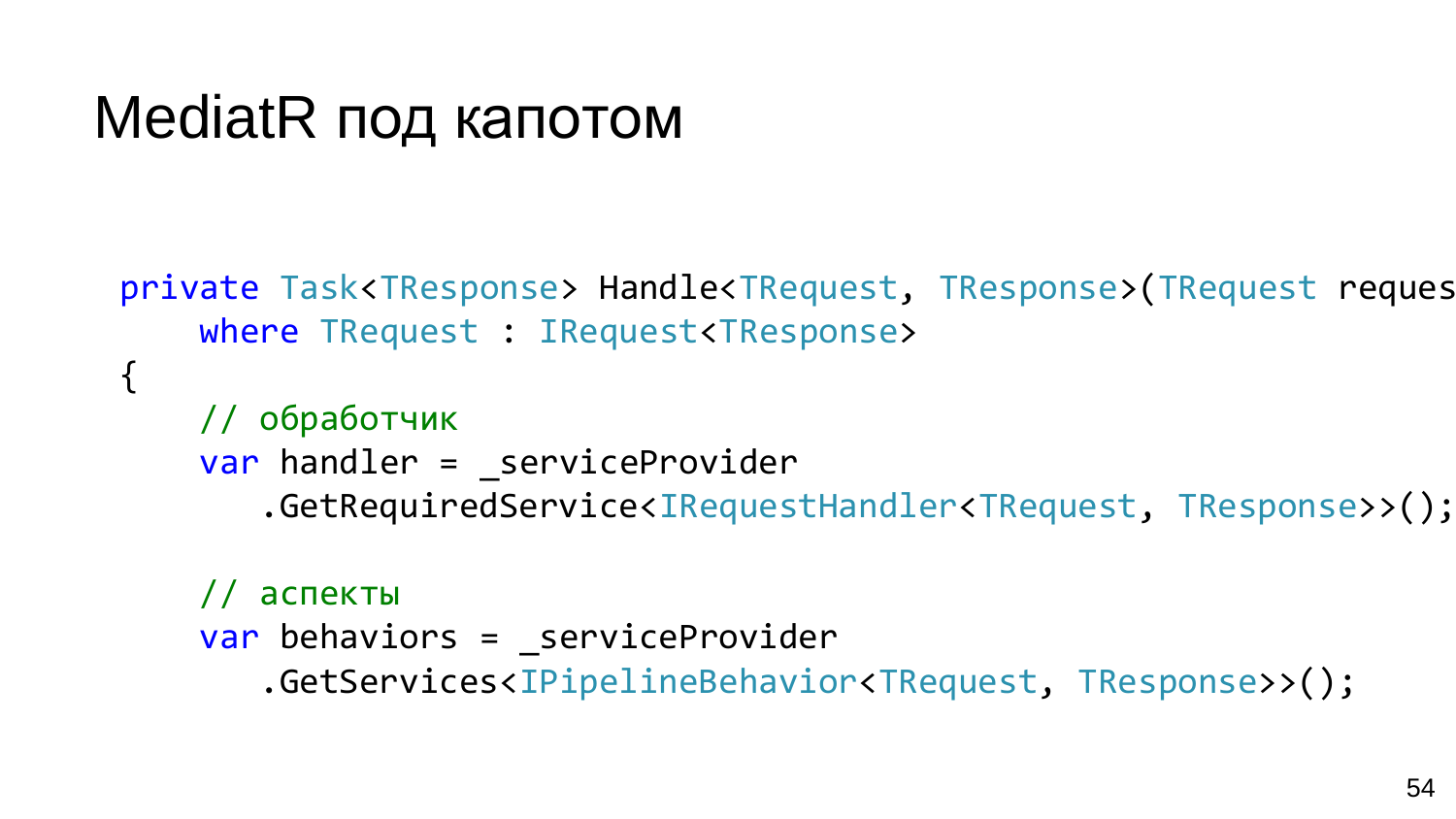#### MediatR под капотом

}

// начальное значение HandlerDelegate<TResponse> handlerDelegate = () => handler.HandleAsync(request);

// пайплайн из делегатов var resultDelegate = middlewares .Aggregate(handlerDelegate, (next, middleware) => () => middleware.HandleAsync(request, next));

// запуск пайплайна return resultDelegate**()**; // Invoke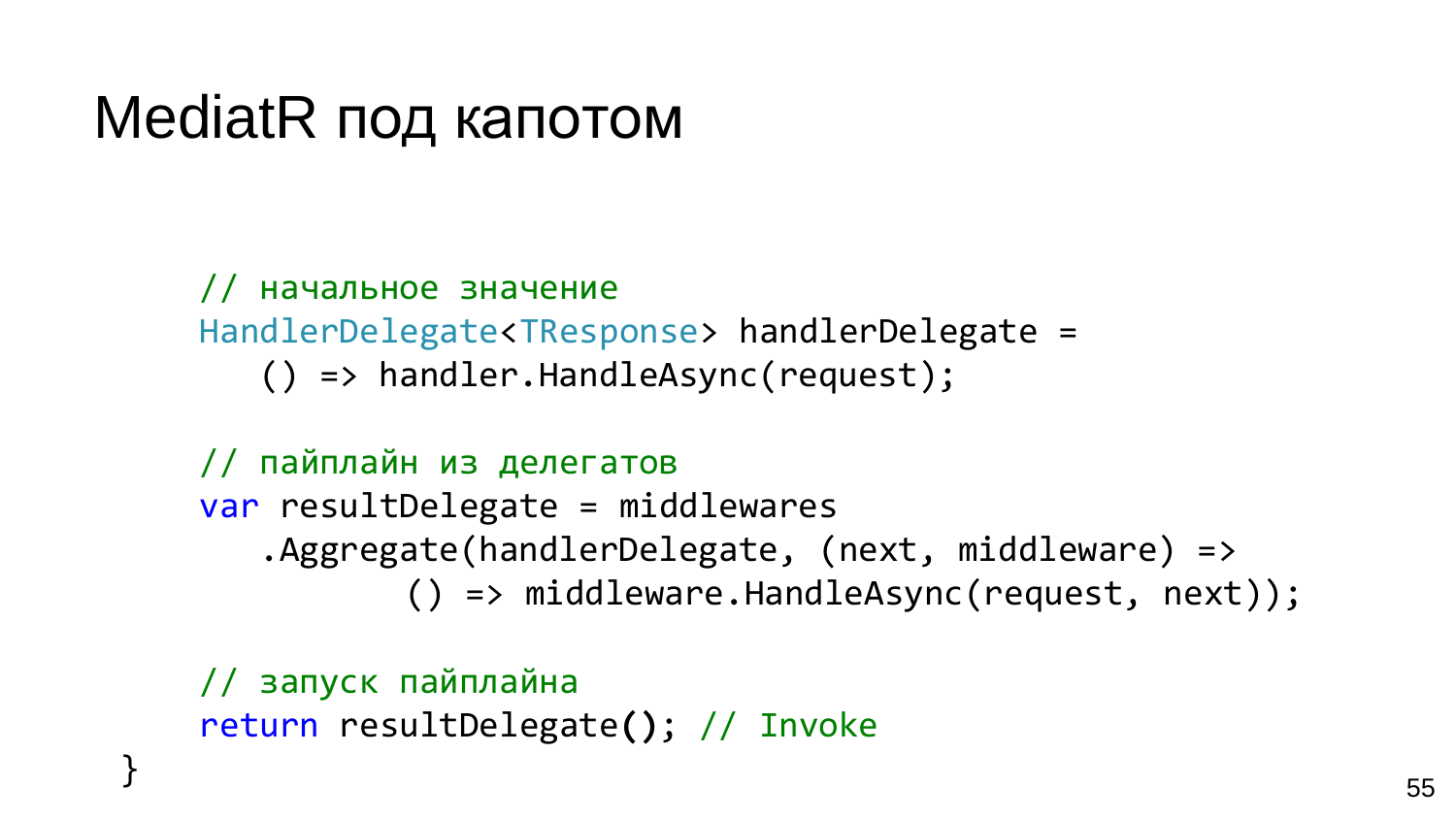#### **MediatR**

- Достоинства
	- Асинхронность
	- DI
	- Тесты без HTTP запросов
	- Срезы через generic constraint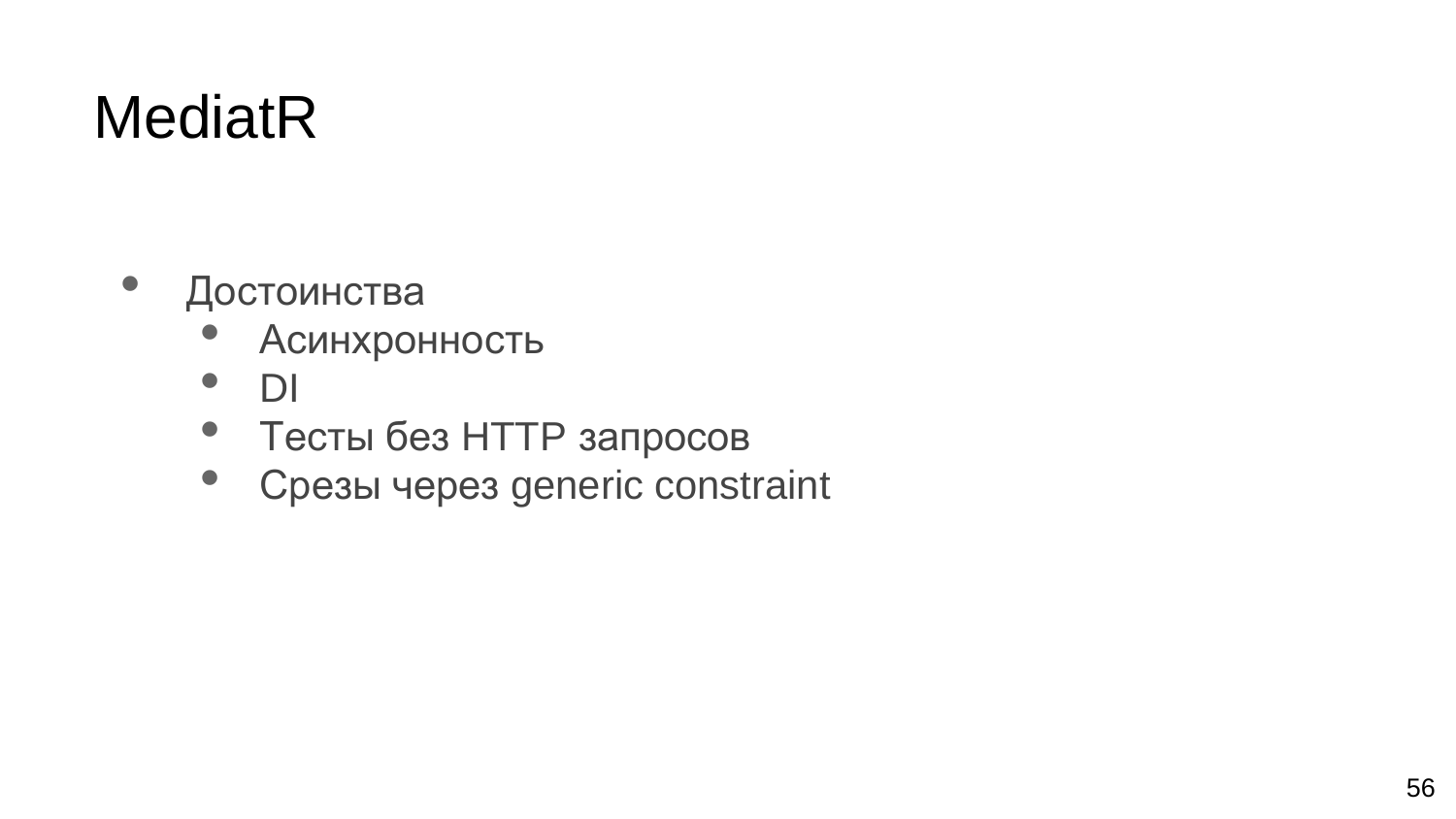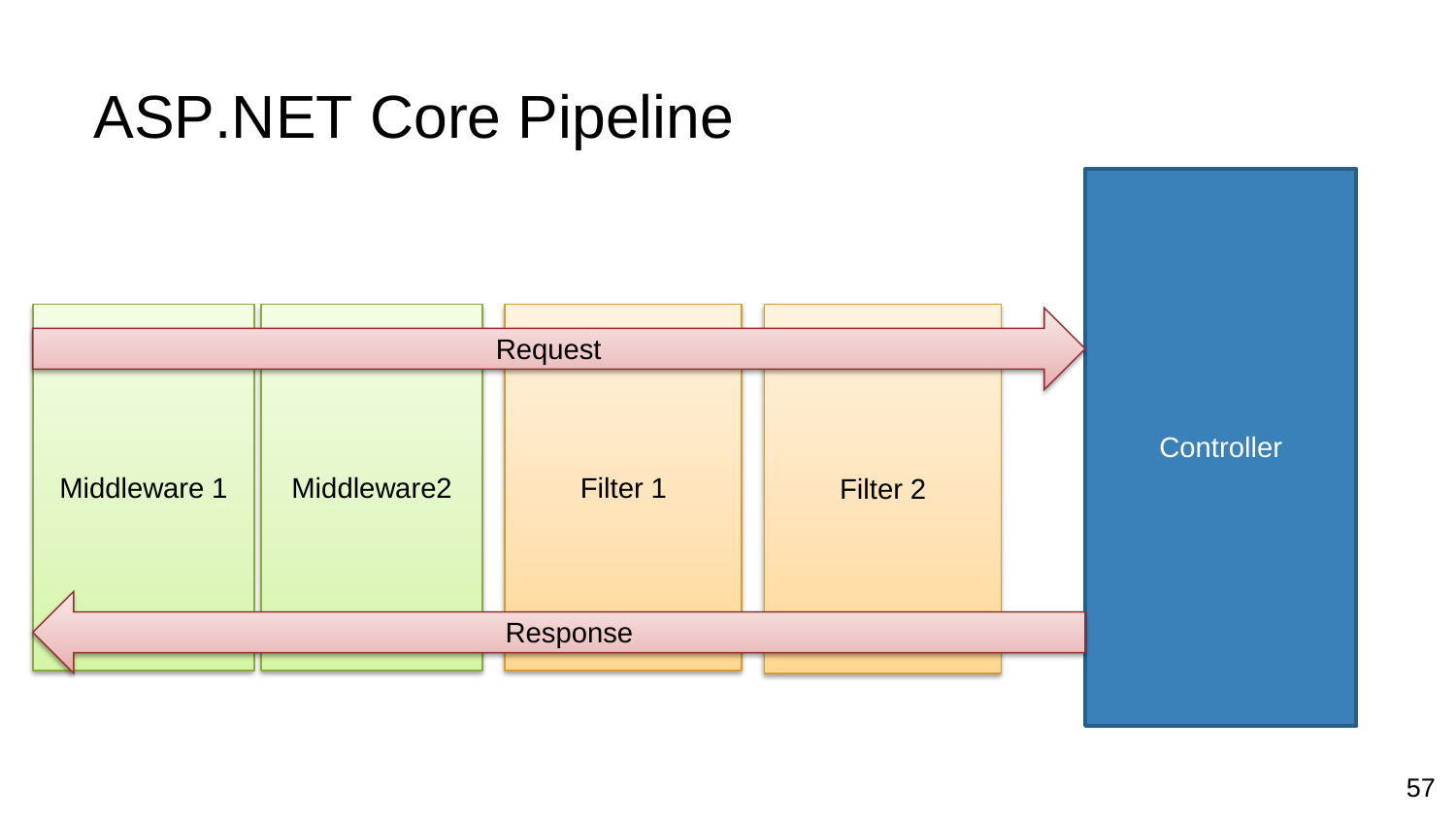#### **Middleware**

}

Срез – все HTTP запросы

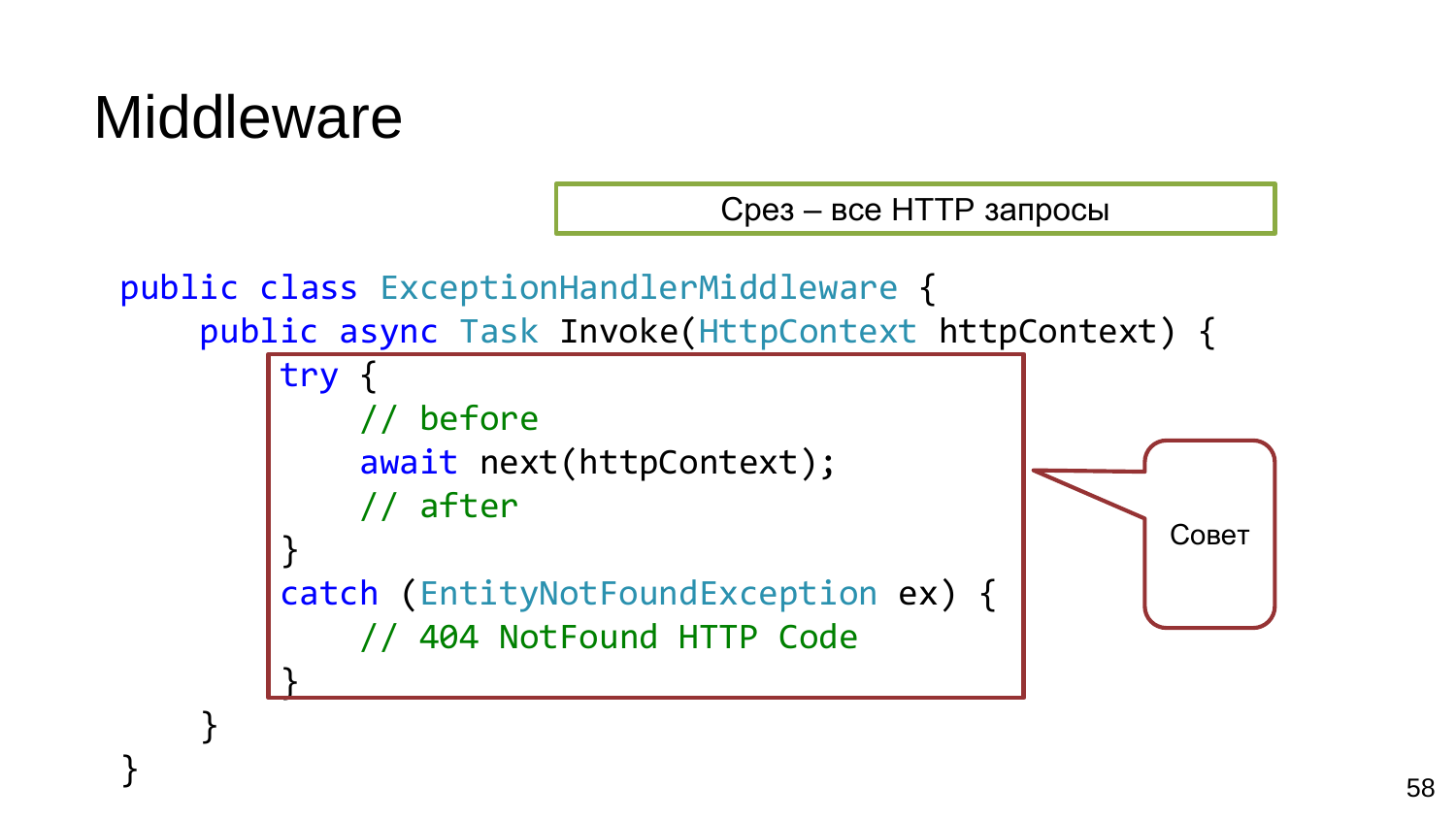```
Filter
```
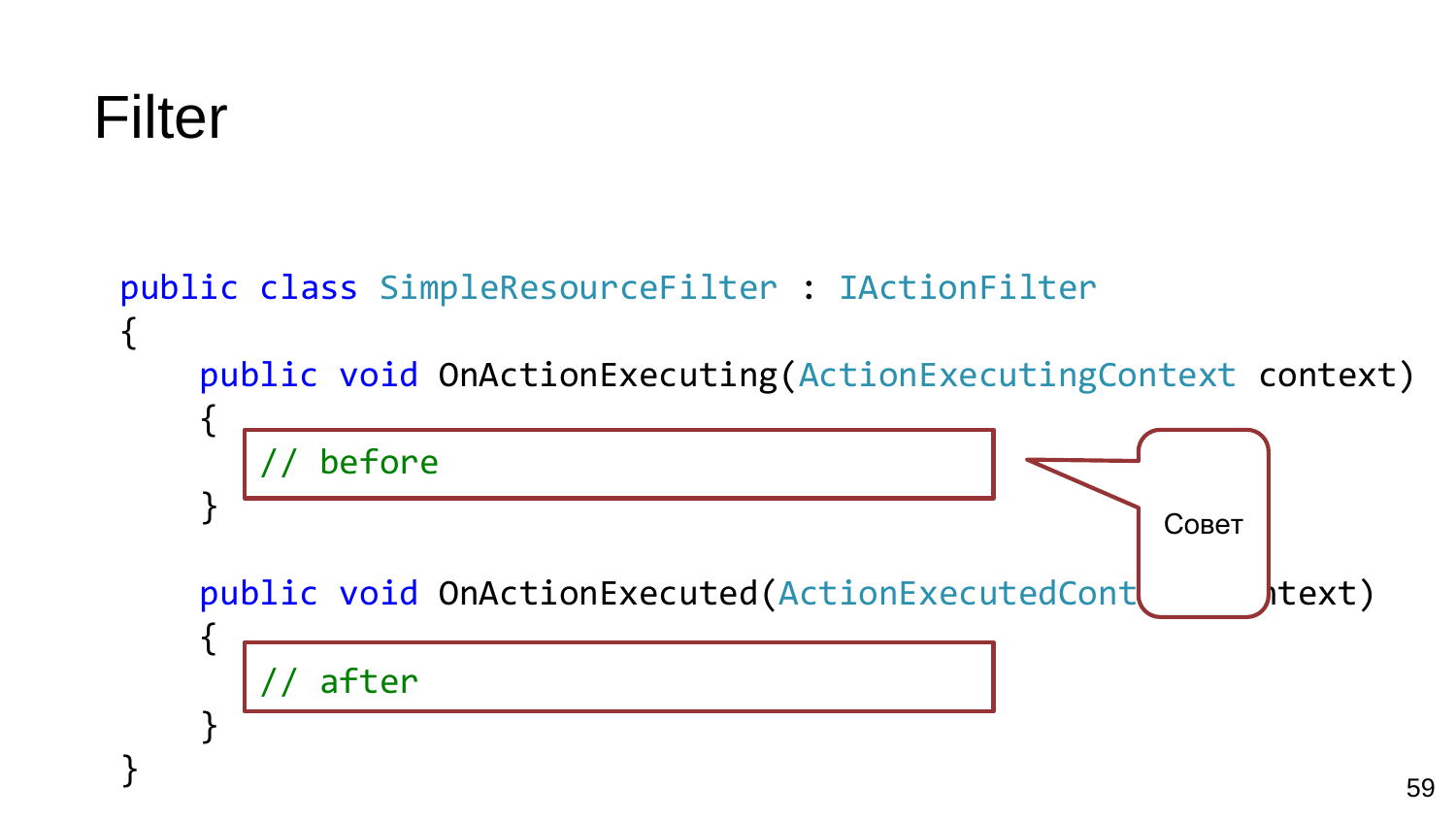#### Использование фильтра

```
[SimpleResourceFilter]
public class HomeController : Controller
{
    [SimpleResourceFilter]
    public IActionResult Index()
    \{return View();
    }
}
```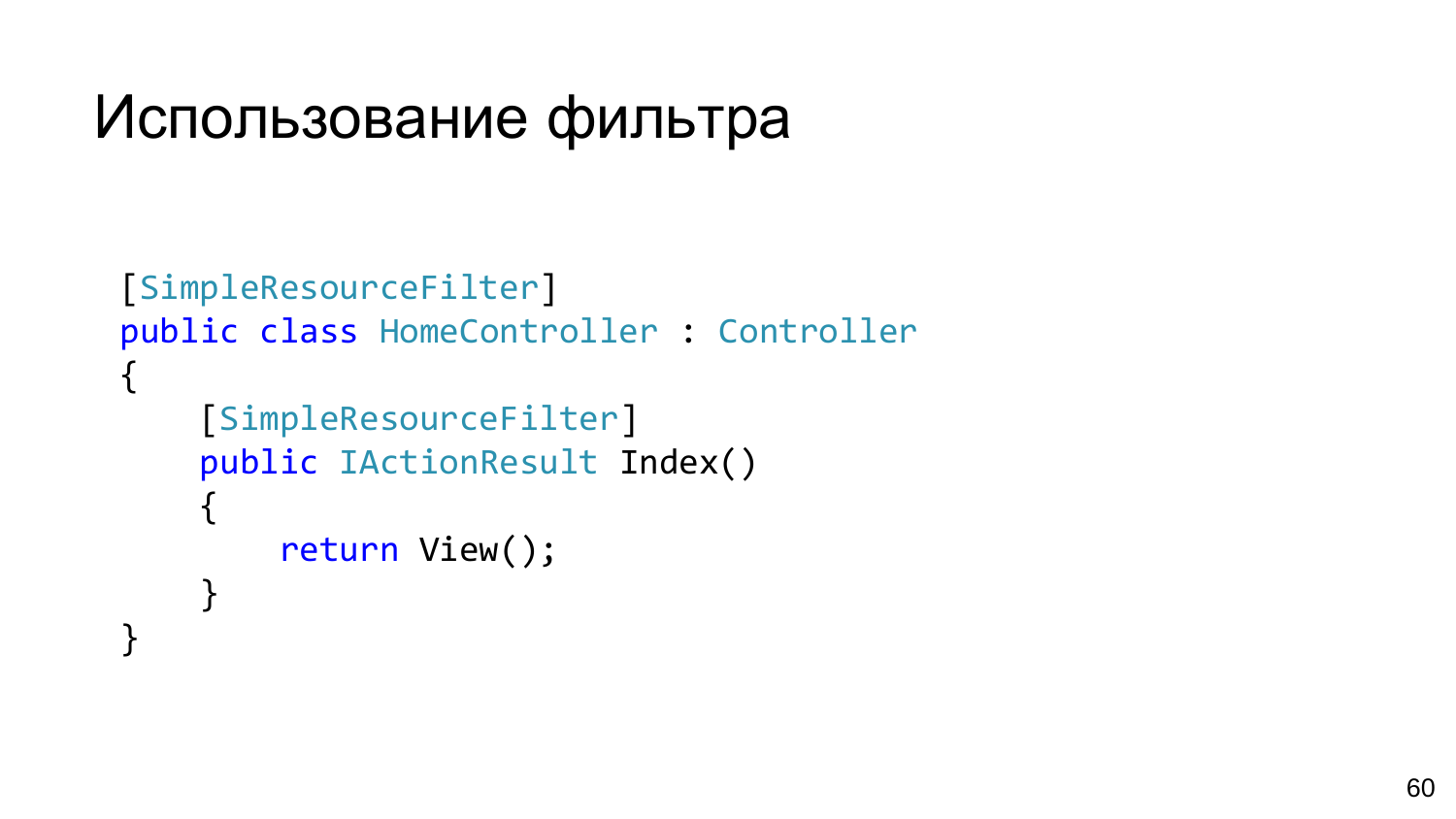## Интеграционные тесты (TestServer)

```
public class BasicTests : 
   IClassFixture<WebApplicationFactory<Startup>> 
{
    [Theory, InlineData("/Index")]
    public async Task Get EndpointsReturnSuccess(string url) {
        // Arrange
        var client = factory.CreateClient();
        // Act
        var response = await client.GetAsync(url);
        // Assert
        response.EnsureSuccessStatusCode(); // Status Code 200-299
    }
```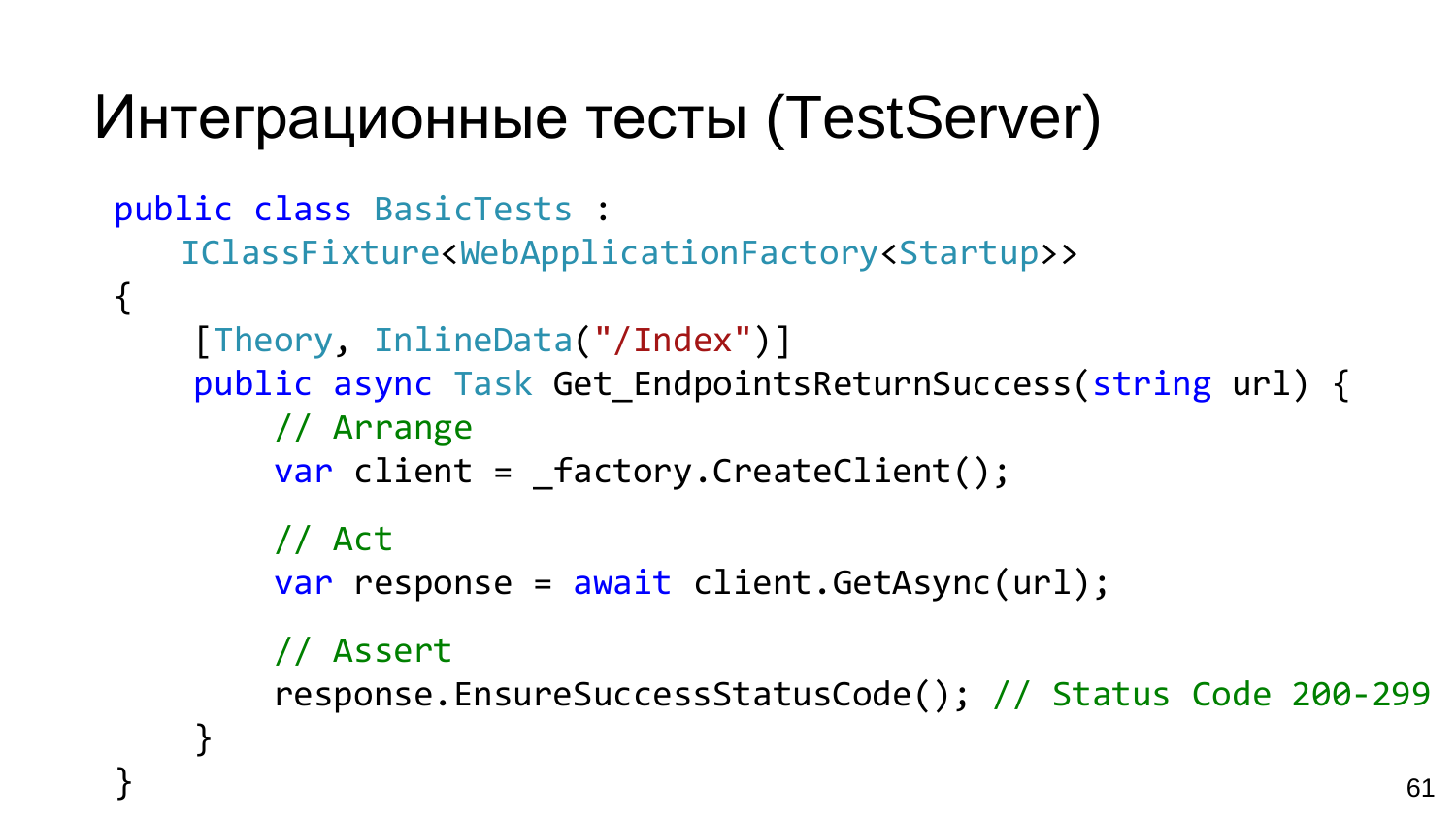## ASP.NET Core Pipeline

- Достоинства
	- Асинхронный код
	- DI
- Недостатки
	- Тесты через HTTP запросы
	- Нет срезов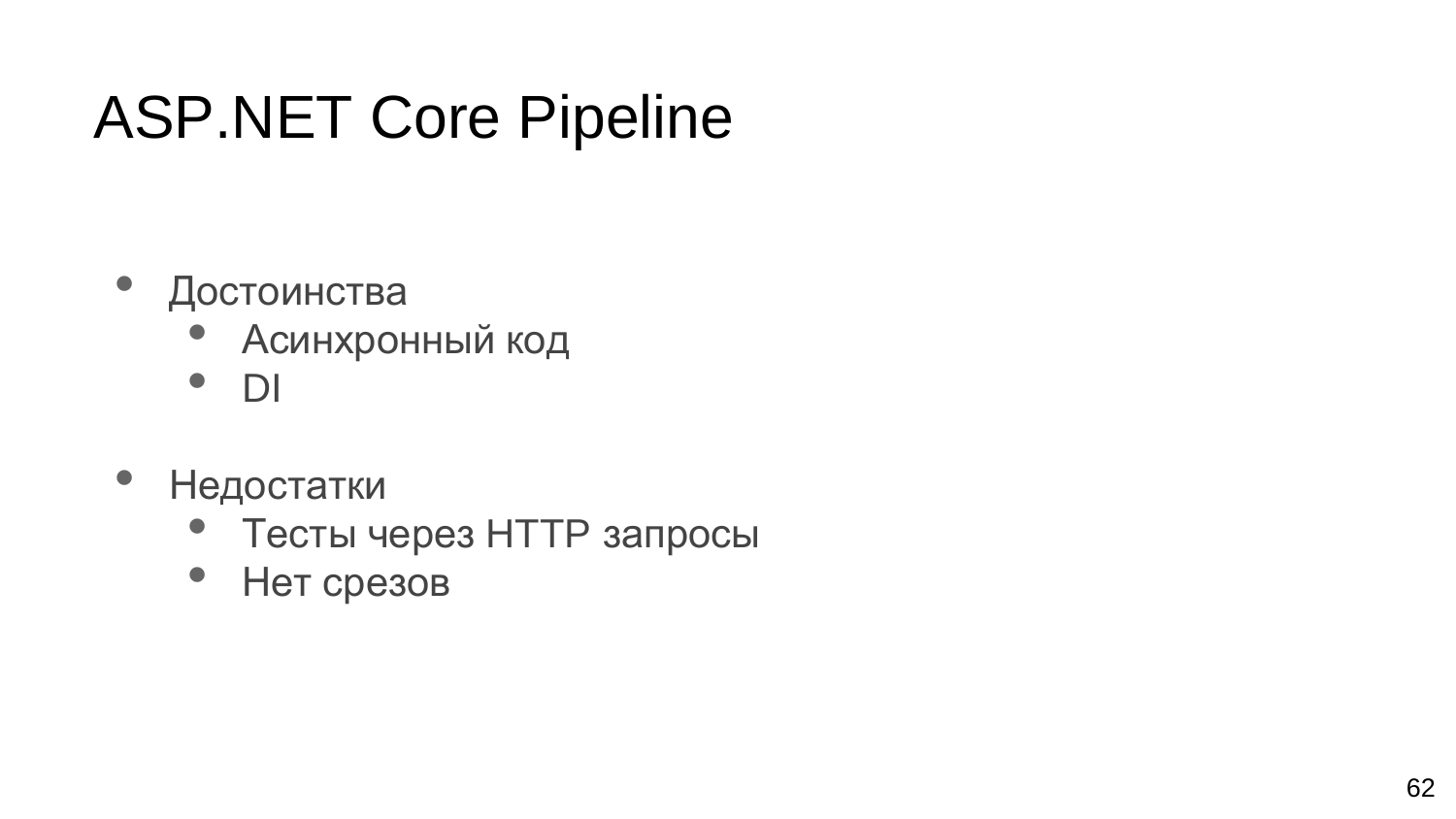#### Статическое связывание

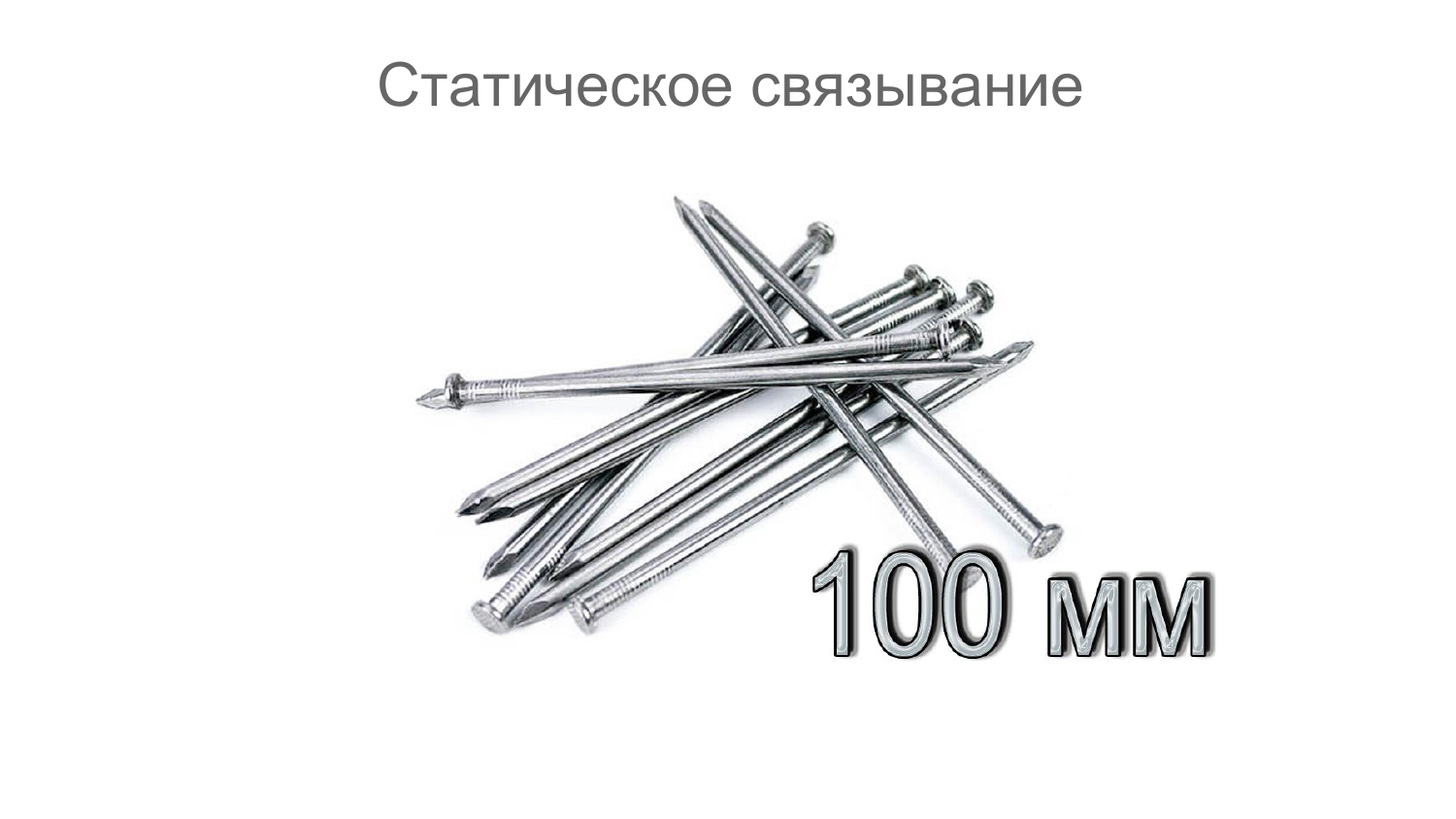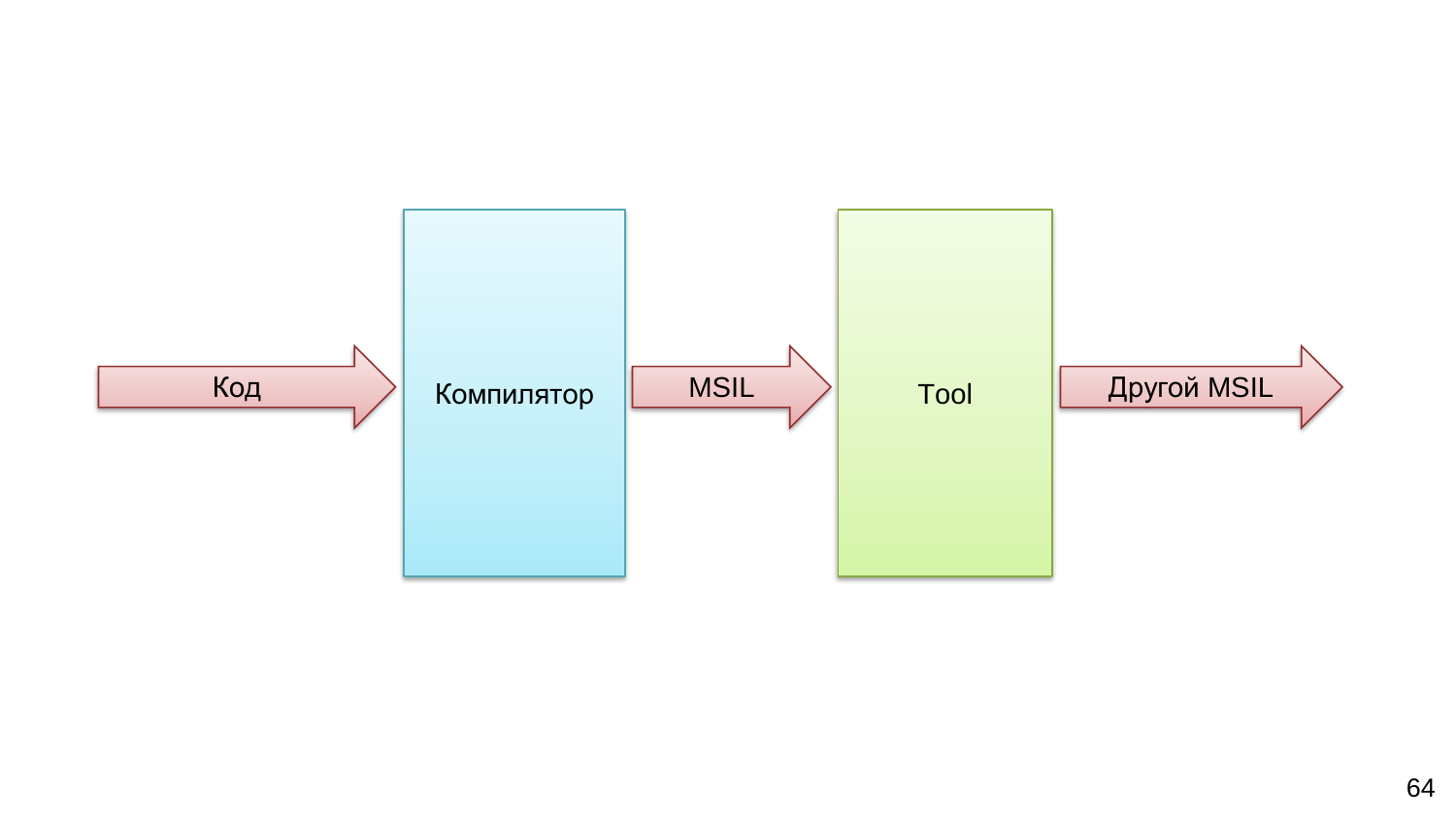



#### Утилита, реализующая АОП с помощью перекомпиляции сборок .NET

- MethodDecorator
- MethodBoundaryAspect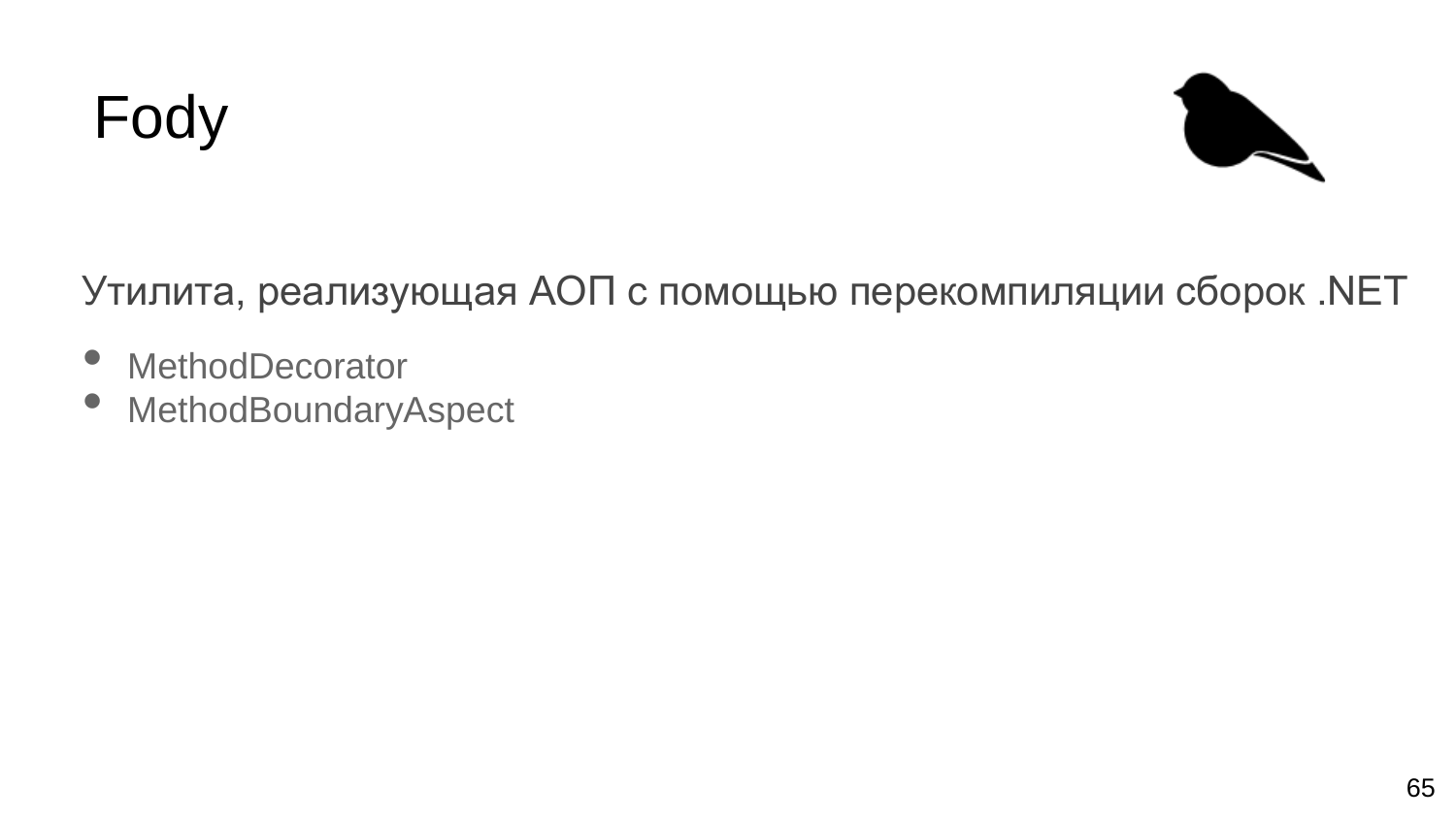#### **MethodDecorator**

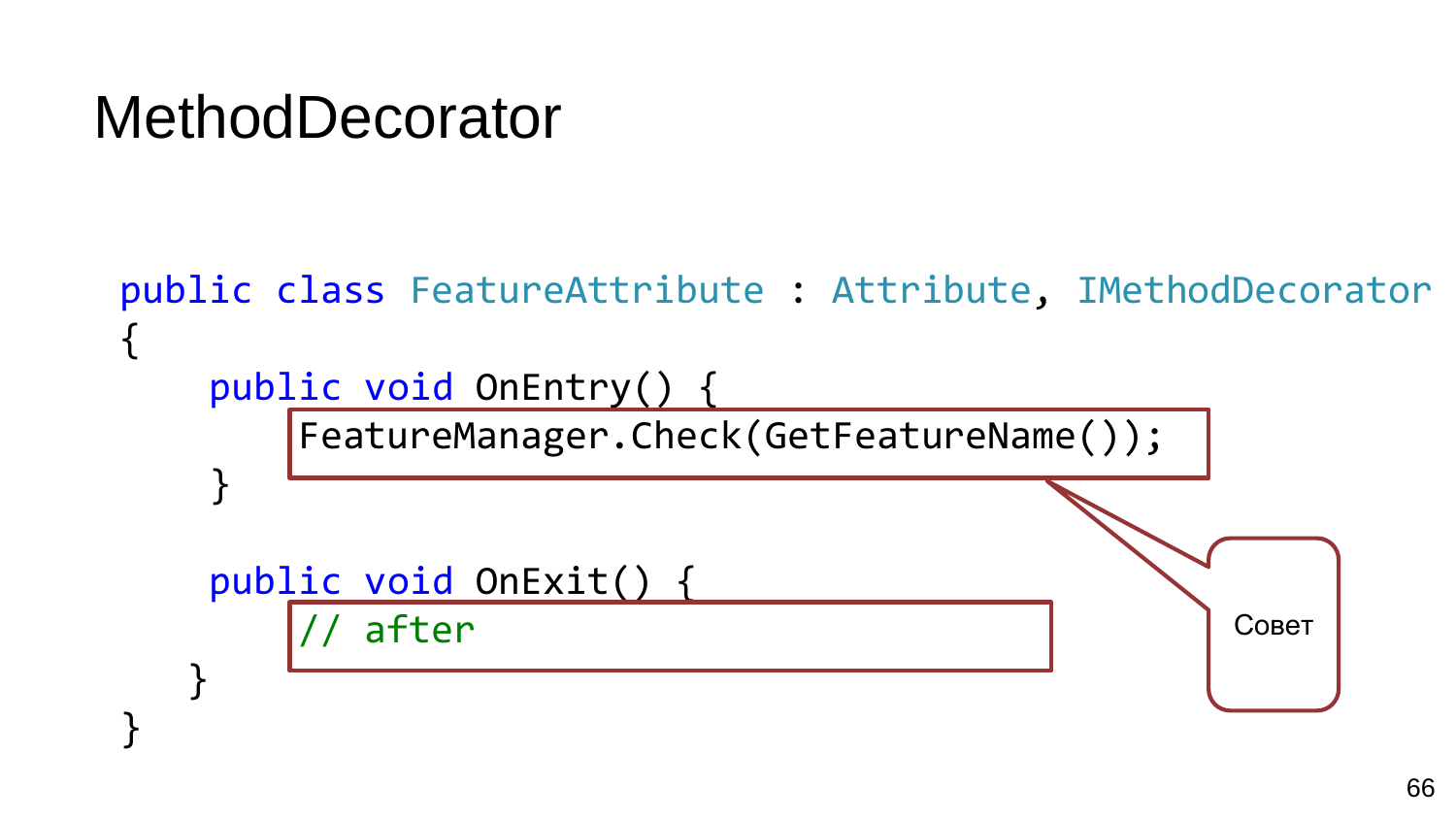```
Применение
```

```
public class OrderService
{
    [Feature]
    public Order GetOrder(int id)
    \{return _dbContext.Orders.Find(id);
    }
}
```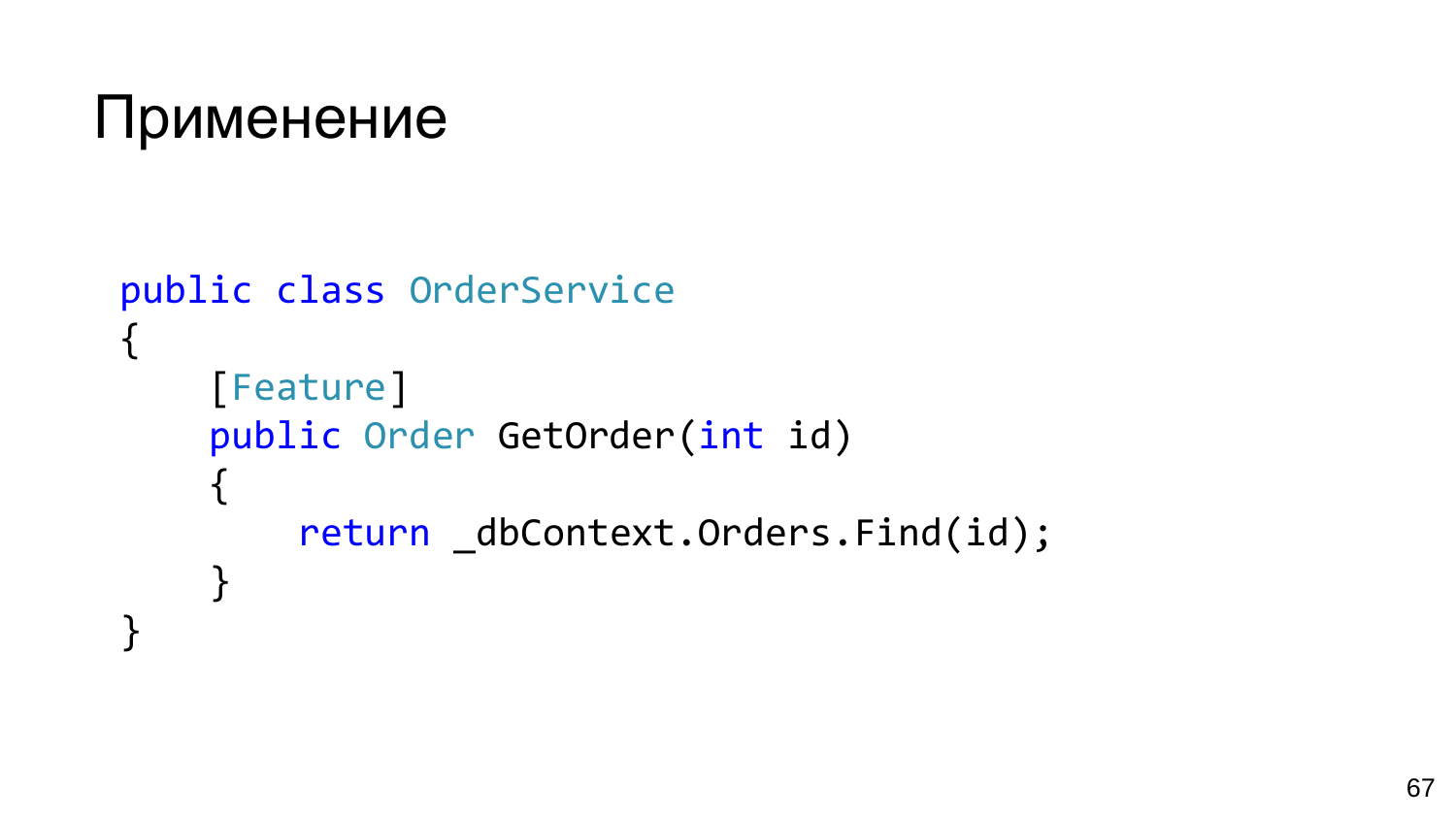## Какой код получим

throw;

attribute.OnException(exception);

```
var attribute = Activator. CreateInstance(typeof(FeatureAttribute));
MethodBase method = GetMethod();
object[] args = new object[1] \{ 1 \};
Order result;
attribute. Init (service, method, args);
attribute. OnEntry();
try \{result = await service.GetOrder(1);attribute.OnExit();
ł
catch (Exception exception) {
```

```
68
```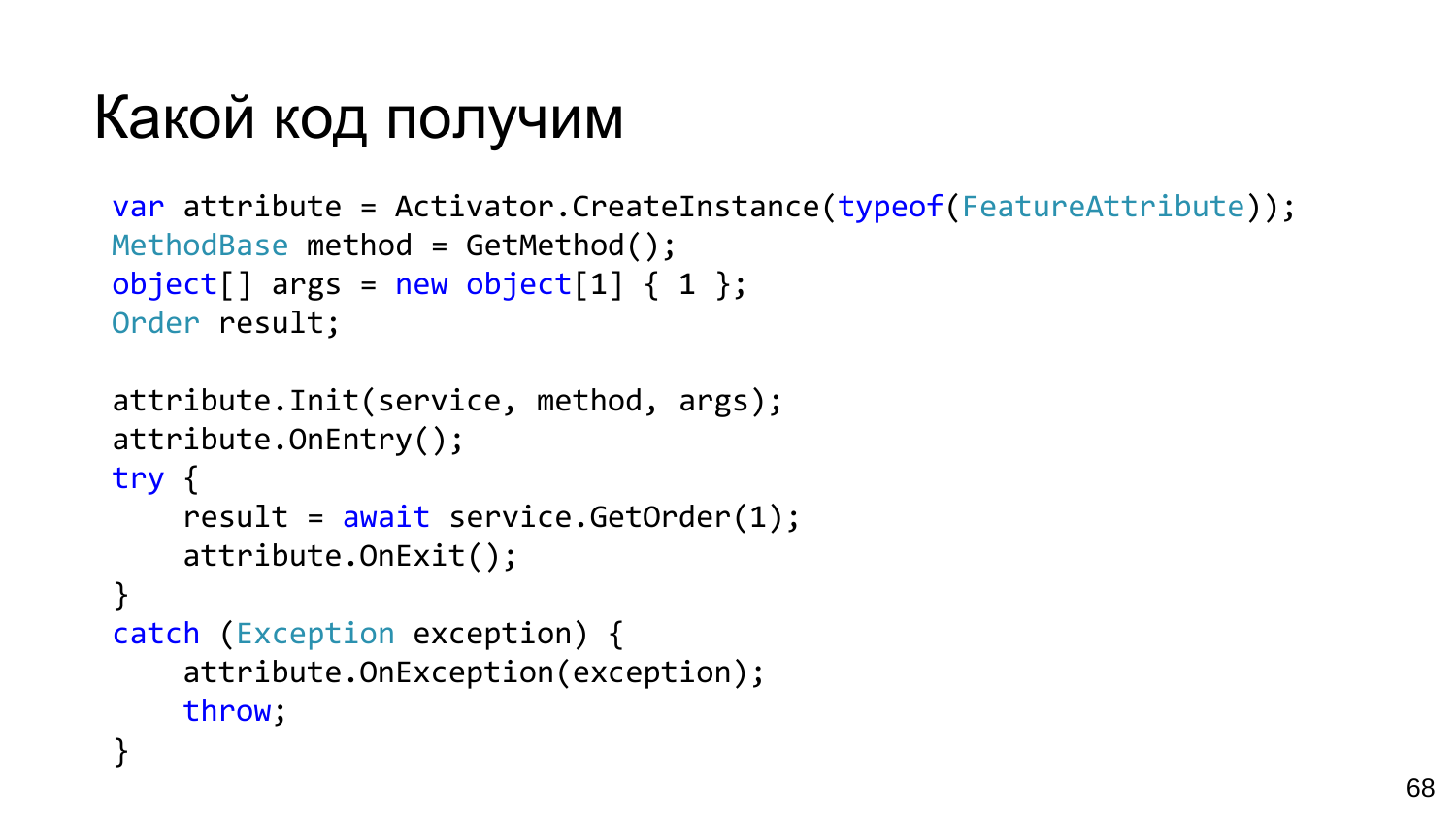## Fody

- Достоинства
- Недостатки
	- Синхронный
	- Нет DI для аспектов (ServiceLocator)
	- Нет срезов
	- Платный (5\$ за рабочее место в мес)
	- Замедление сборки (небольшое)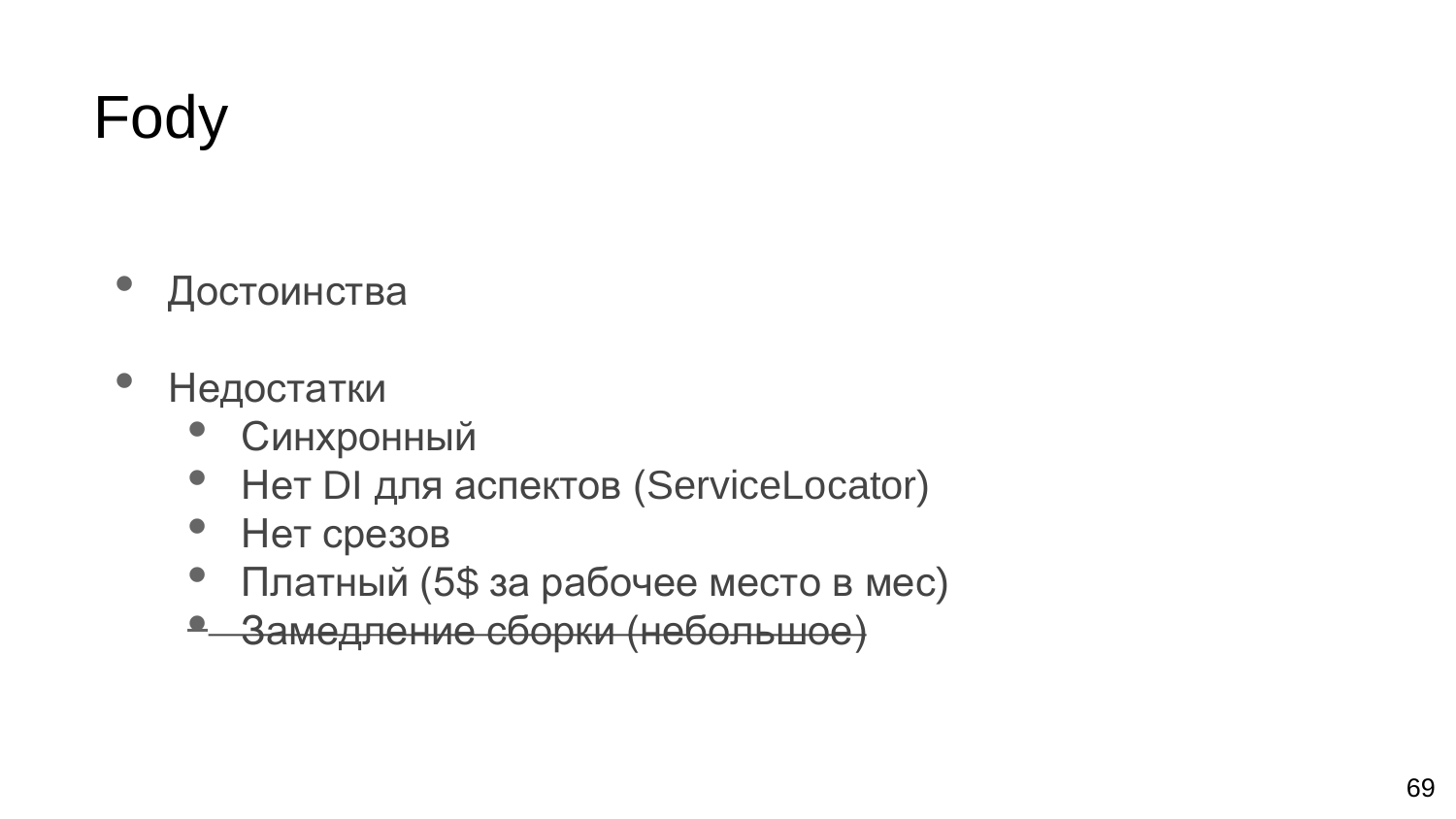## PostSharp - RegExp cpes



[assembly: FeatureAspect(AttributeTargetTypes = "regex:. \*Service")]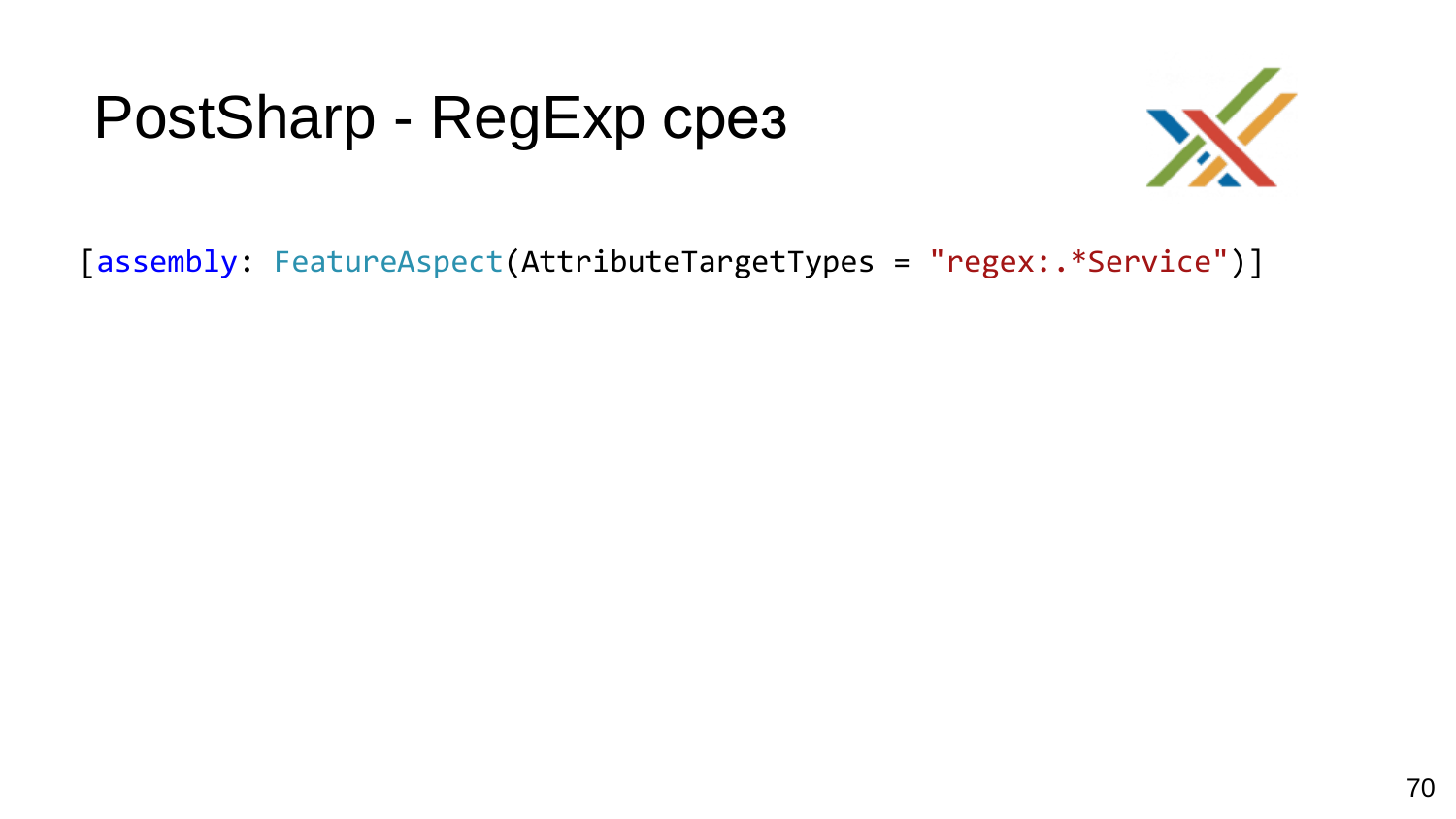#### OnMethodBoundaryAspect - синхронный

public virtual void OnSuccess( MethodExecutionArgs args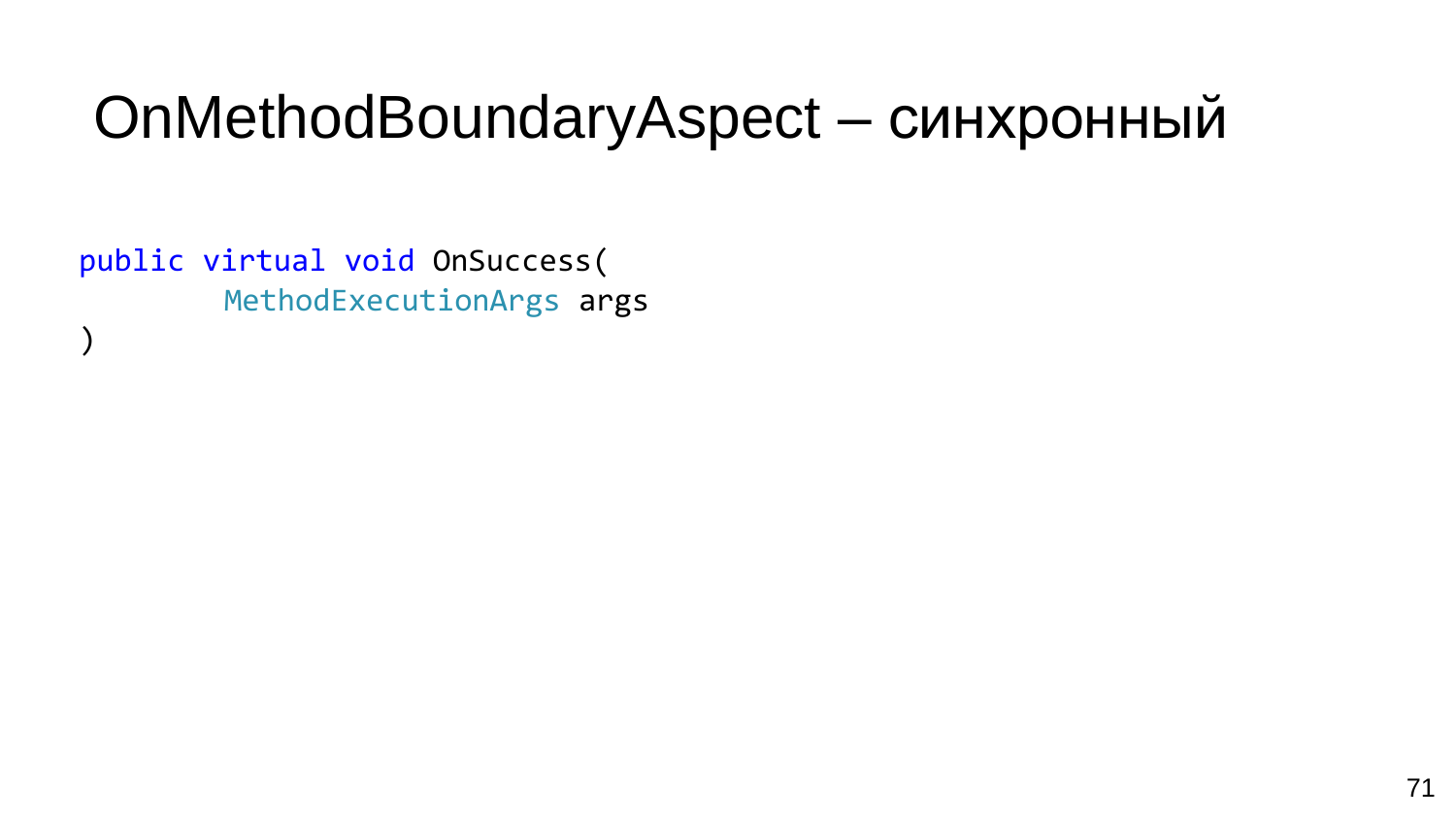## PostSharp

- Достоинства
	- Есть срезы
- Недостатки
	- Синхронный
	- Платный (600\$ за рабочее место в год)
	- Ручная установка на рабочее место
	- Нет DI для аспектов
	- Замедление сборки (небольшое)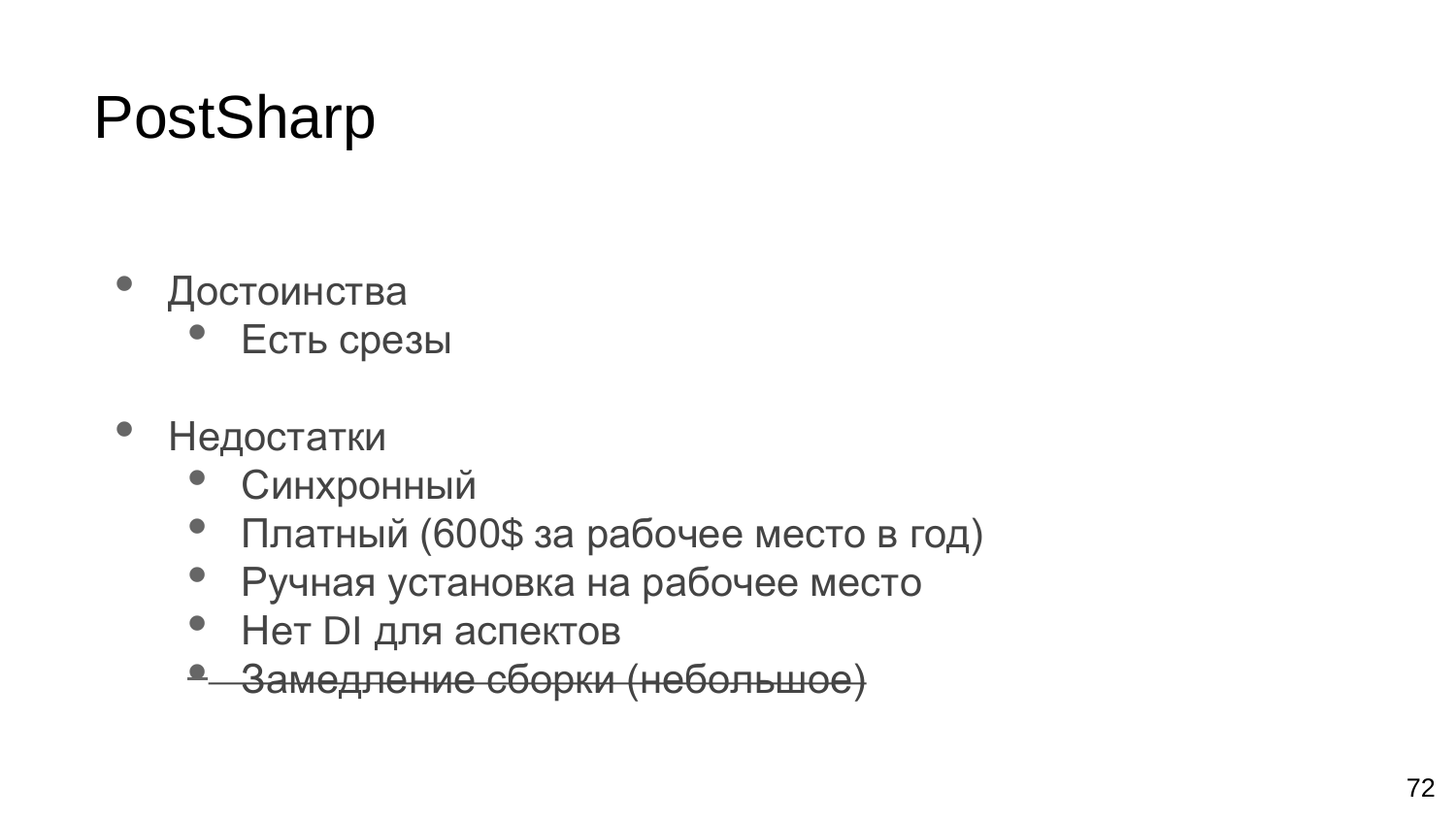#define true false /\* счастливой отладки \*/

# Макросы Код Макрос Другой код Компилятор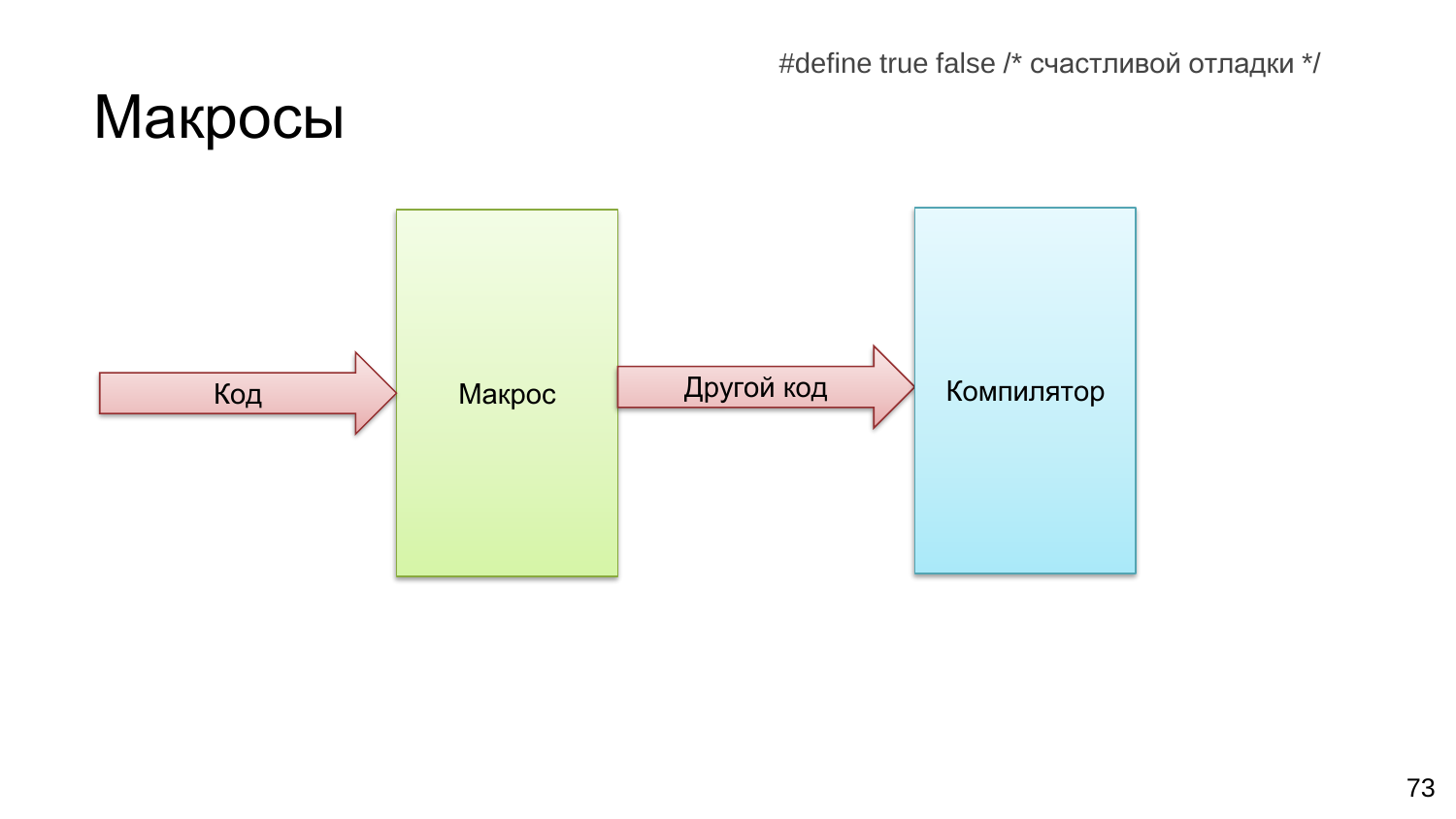## Макросы в С#

- Any plan to support AOP directly in a compiler?
- Probably not.
- Anders Hejlsberg

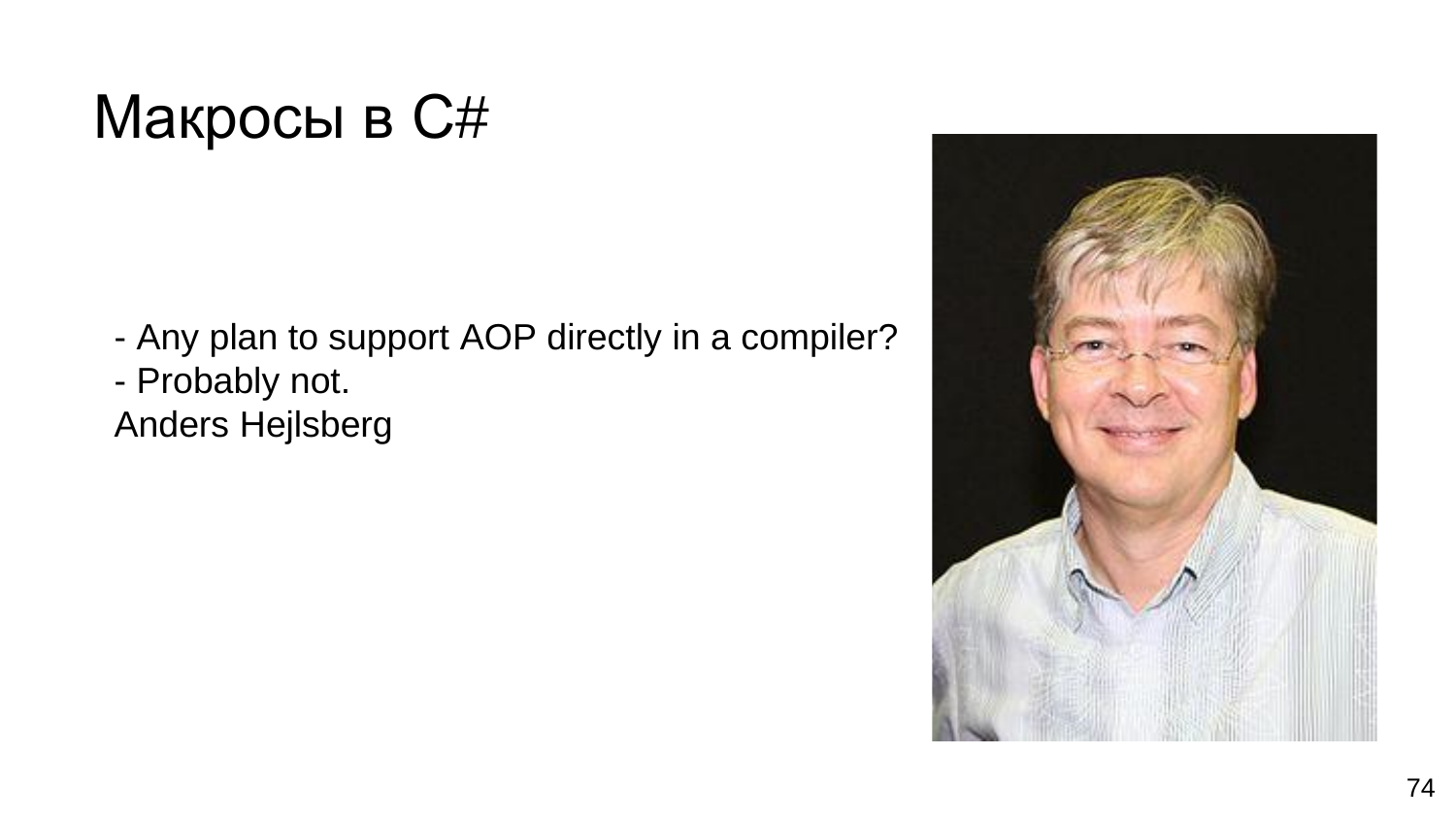### Nemerle - язык для CLR

```
macro FeatureAdvice(typeBuilder : TypeBuilder)
{
    foreach(member is ClassMember.Function in typeBuilder.Ast.GetMembers())
         member. Body =\overline{\left( \right. }%FeatureManager.Check(GetFeatureName());
             def result = $(member.Body);result
                                                                     Совет
         ]>
```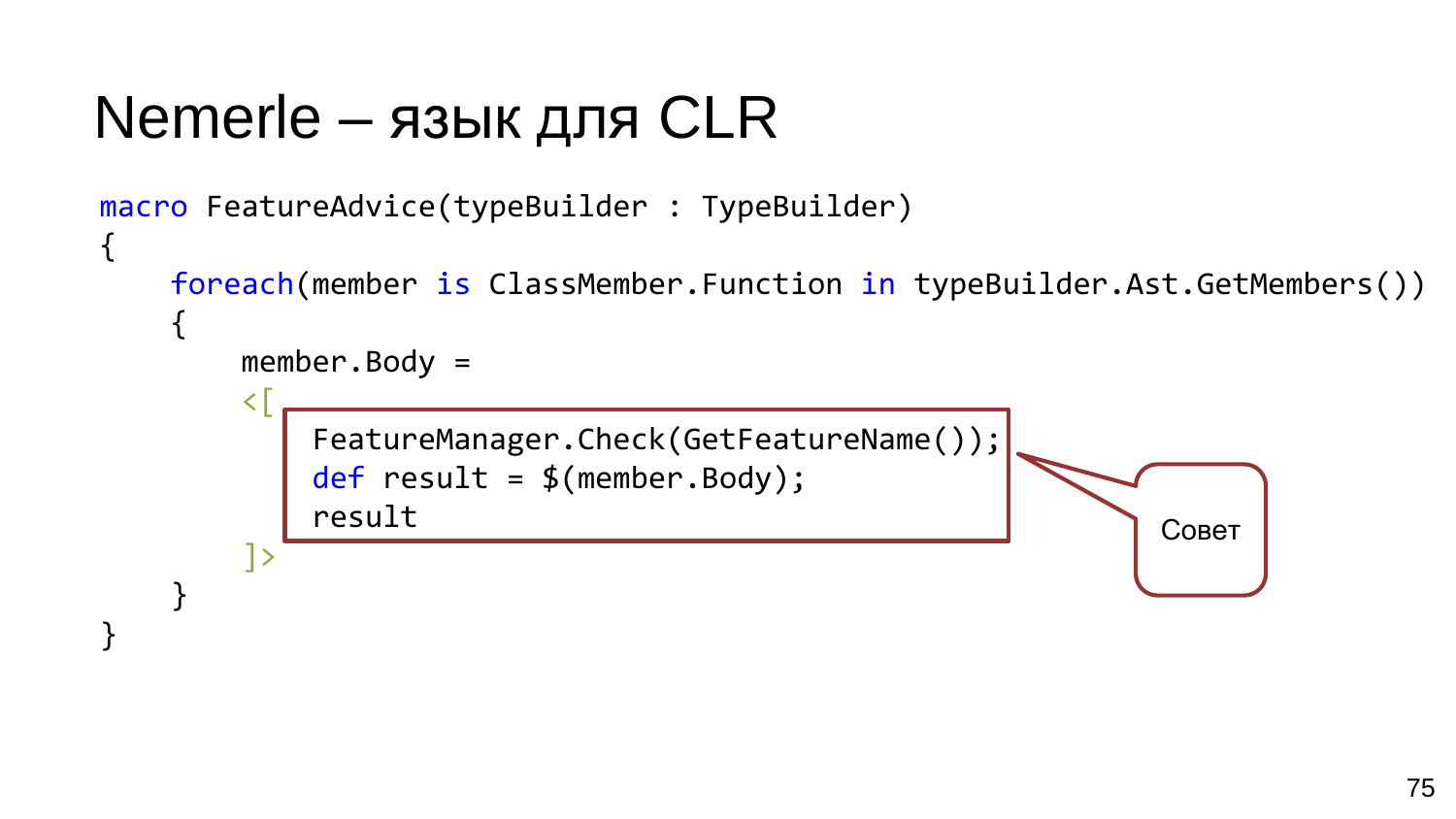## **Regex срезы**

[assembly: RegexPointCutAspect("\*Service", FeatureAdvice)]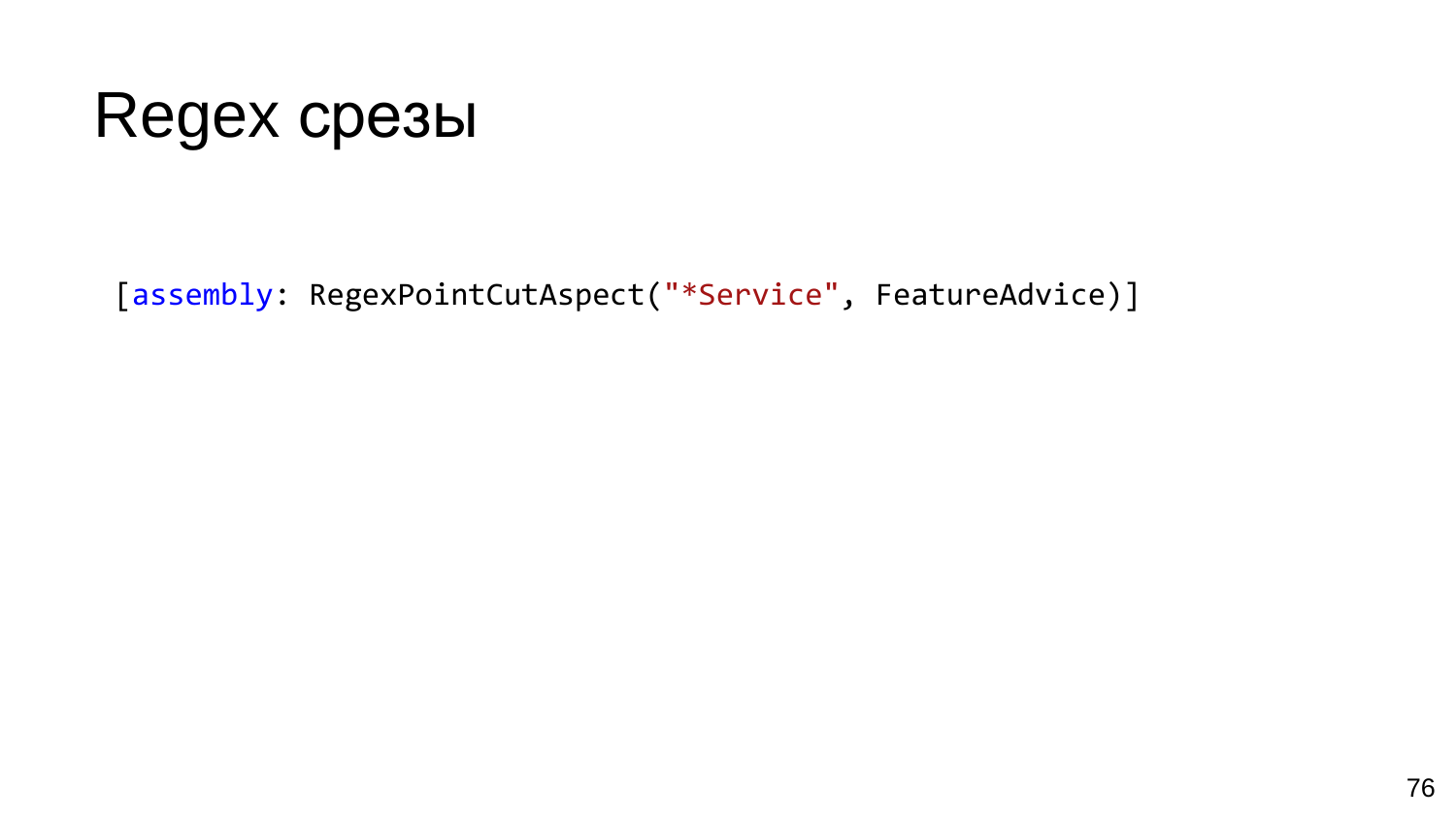## Source generators

}

}

```
[Generator]
public class MyGenerator : ISourceGenerator
{
    public void Execute(GeneratorExecutionContext context)
    {
        var sourceBuilder = new StringBuilder();
        foreach (SyntaxTree tree in context.Compilation.SyntaxTrees)
        {
            sourceBuilder.AppendLine(@"Console.WriteLine(@"" - {tree.FilePath}"");")
        }
                                                                         Совет
```
context.AddSource("helloWorldGenerator", SourceText.From(sourceBuilder.ToString()));

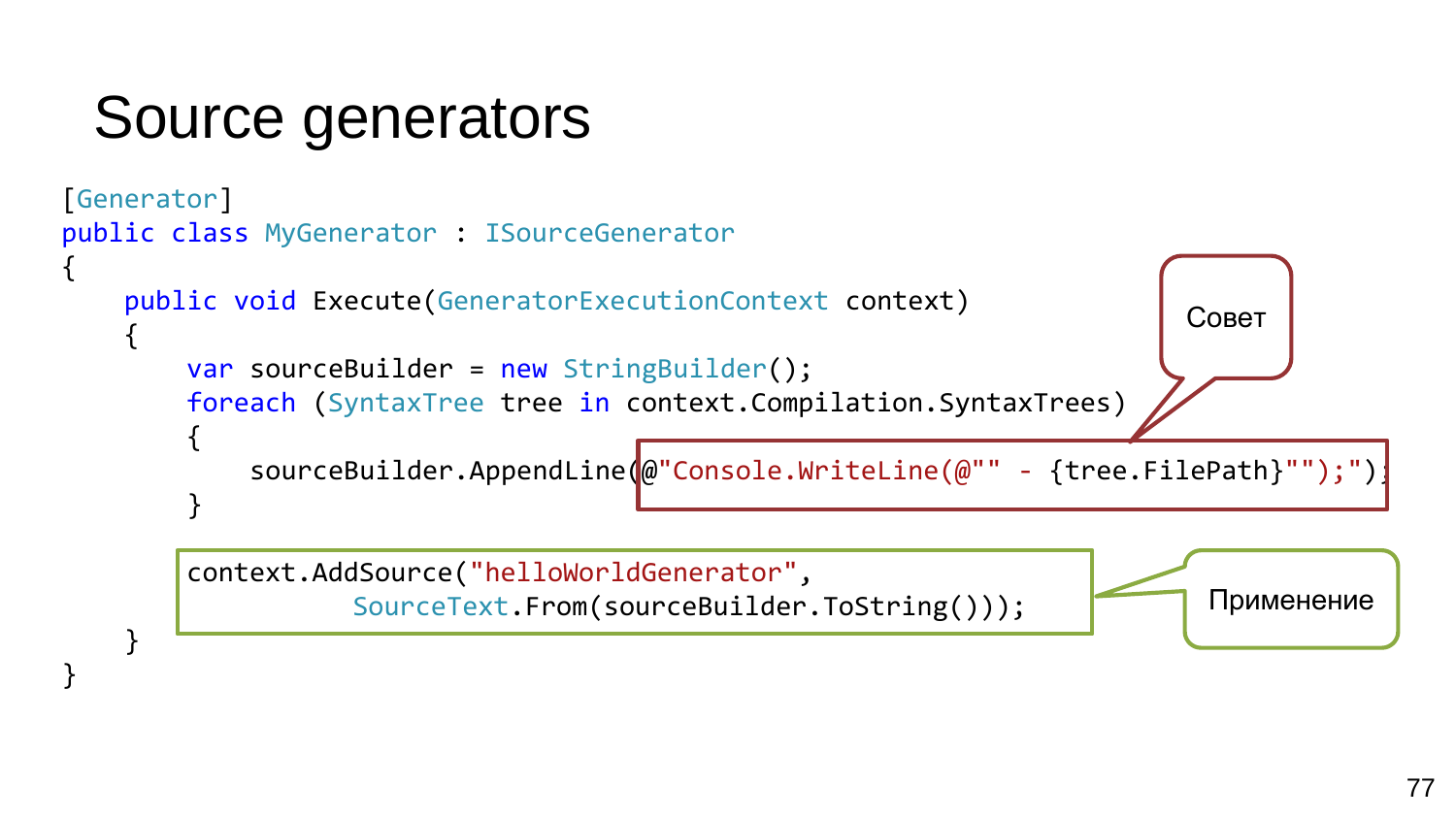#### Применение

```
[MyGenerator]
public class Person
\{public string FirstName { get; set;}
    public Address Address { get; set;}
\mathbf{\mathbf{r}}
```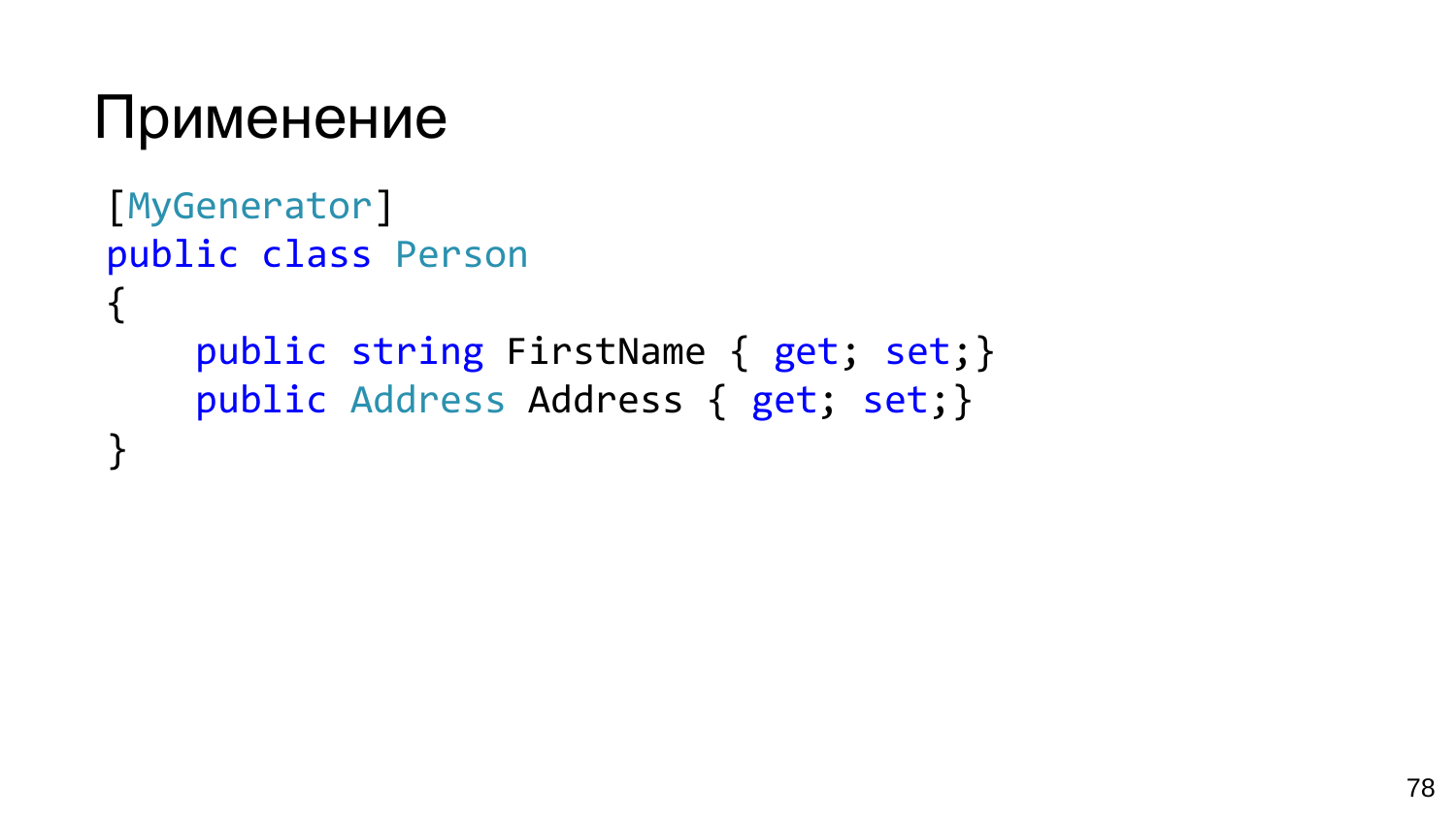```
Source generators
public class Person
{
    public Person WithFirstName(string firstName)
    {
         FirstName = firstName;
         return this;
    }
    public Person WithAddress(Address address)
    {
        Address = address;
         return this;
    }
```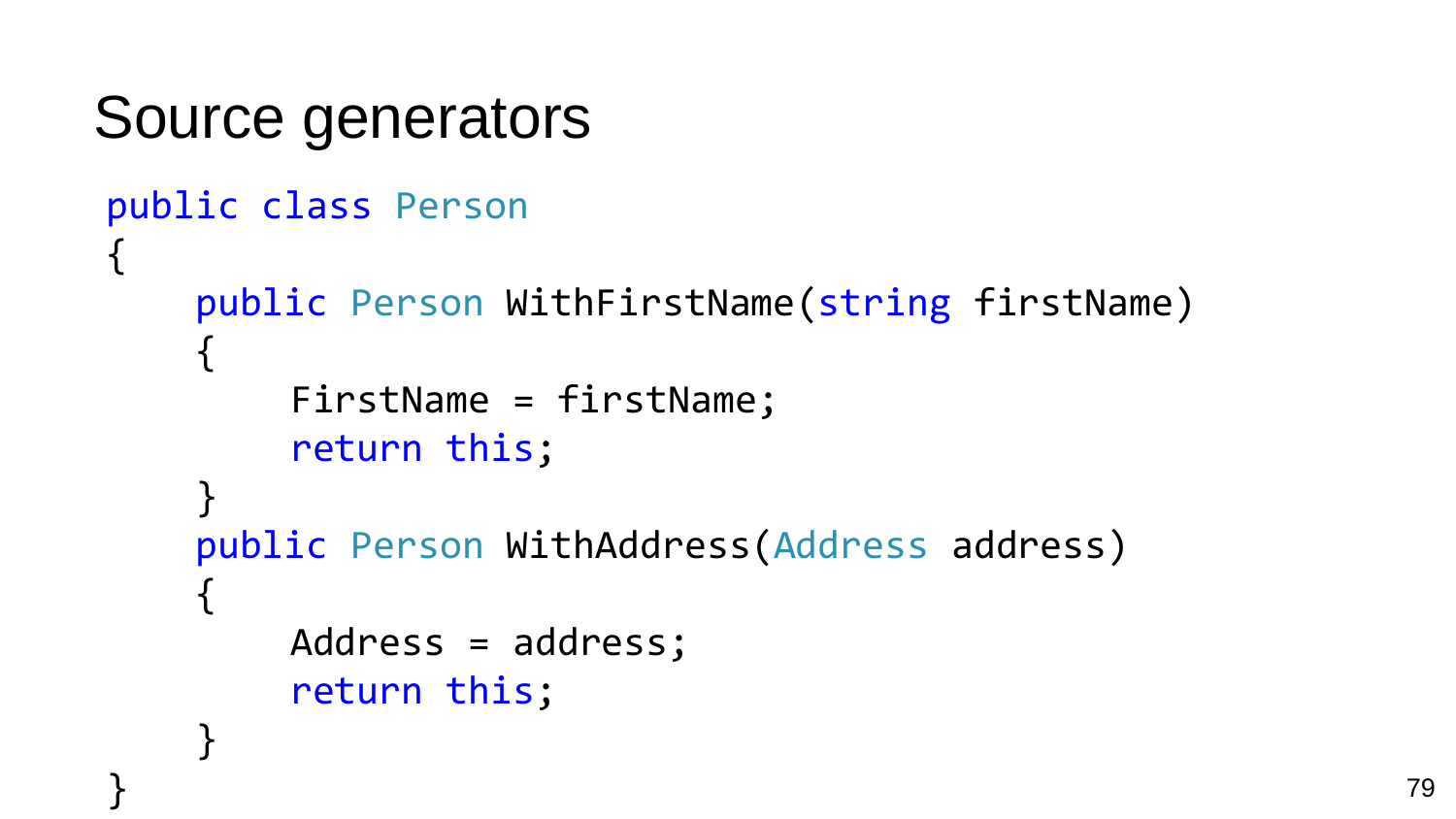## Source generators

Недостатки

- Нет срезов
- Дописывать, но не переписывать код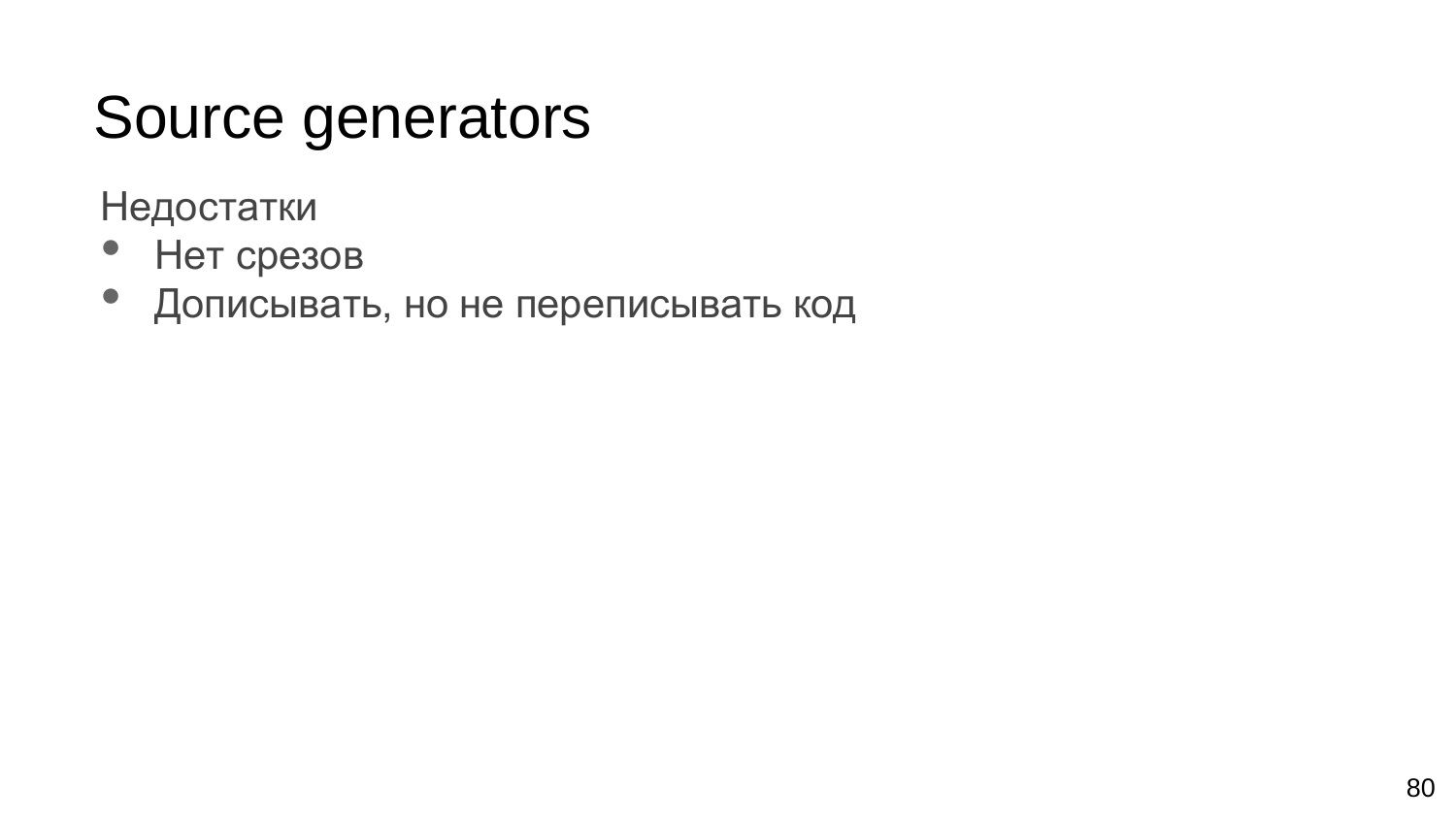## Мой опыт

- DynamicProxy не использую
- Fody, PostSharp не использую
- ASP.NET Middleware (или глобальный фильтр)
	- HttpCode для ошибки (NotFound, а не InternalServerError)
	- CorrelationId отдать в хедере Http Response
- MediatR application логика, а не web
	- Feature Flags для разработчиков
	- Блокировка интеграций для админов
	- Есть ли доступ к сущности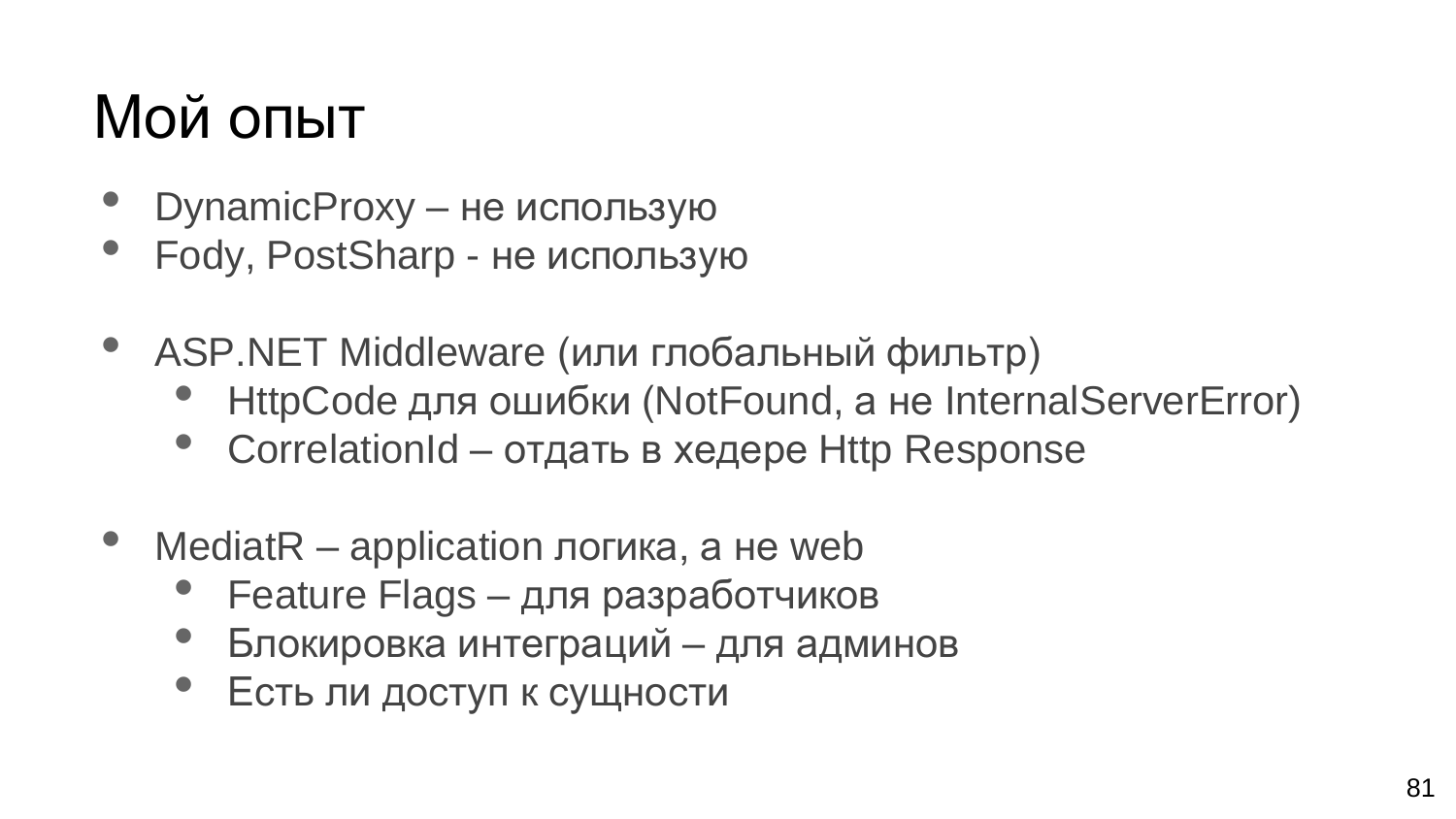#### Настройка аспектов – на уровне Frameworks

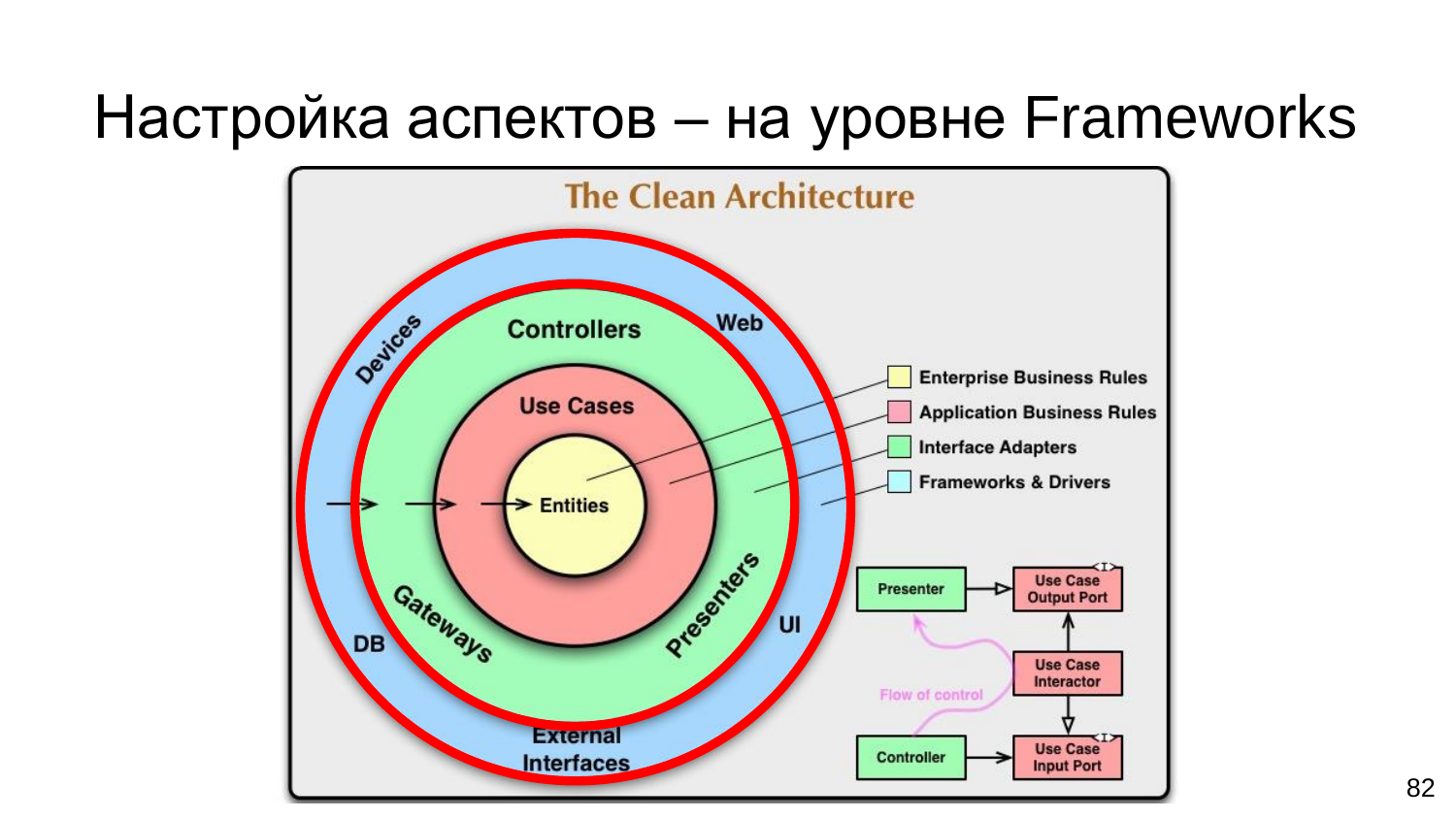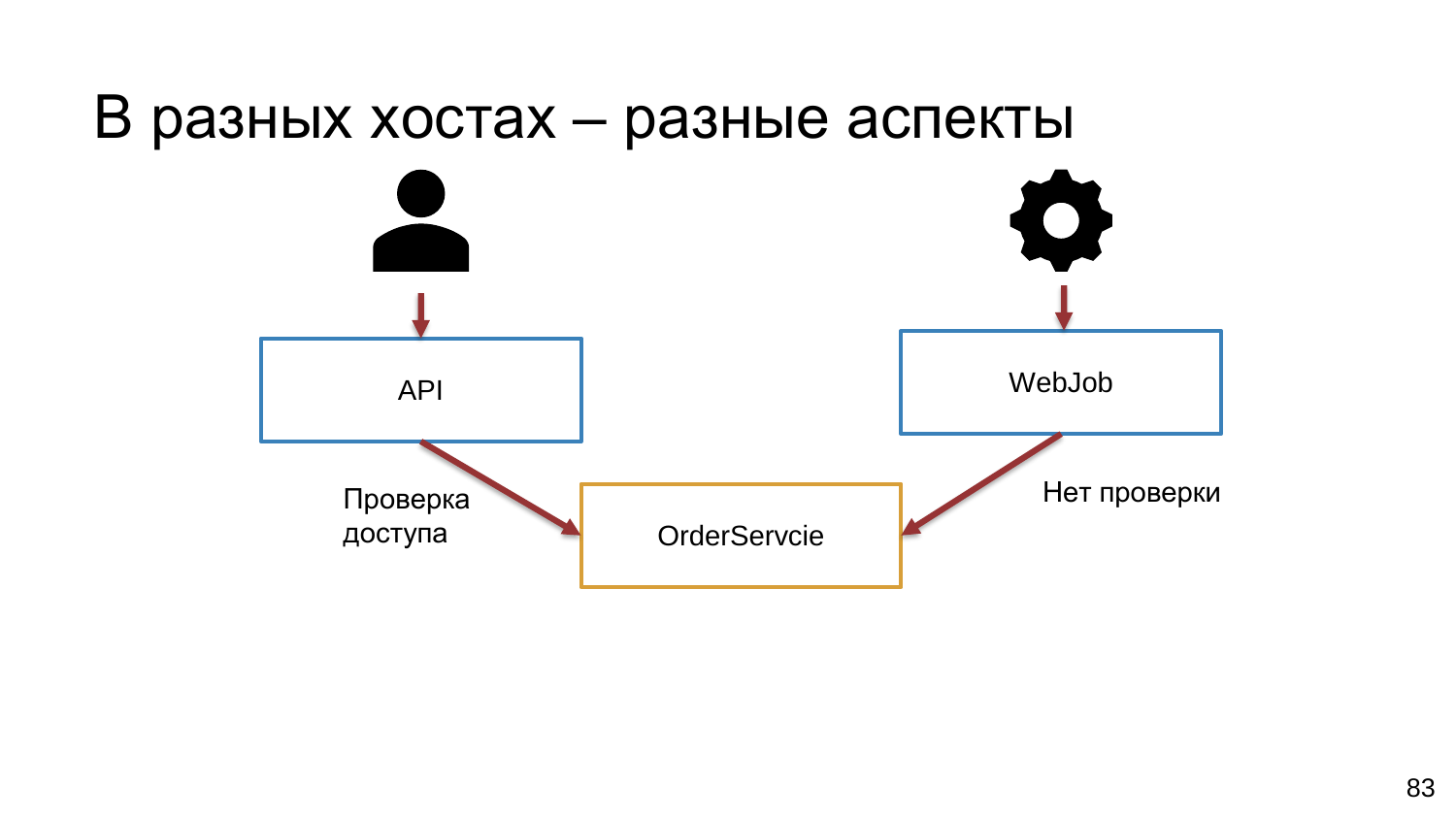## Собираем все вместе

- Динамическое связывание
	- 1. Castle.DymanicProxy (DI)
	- **2. Пайплайн MediatR**
	- 3. Пайплайн ASP.NET Core
- Статическое связывание
	- 4. Изменение MSIL Fody
	- 5. Изменение MSIL PostSharp
	- 6. Генерация кода Source Generators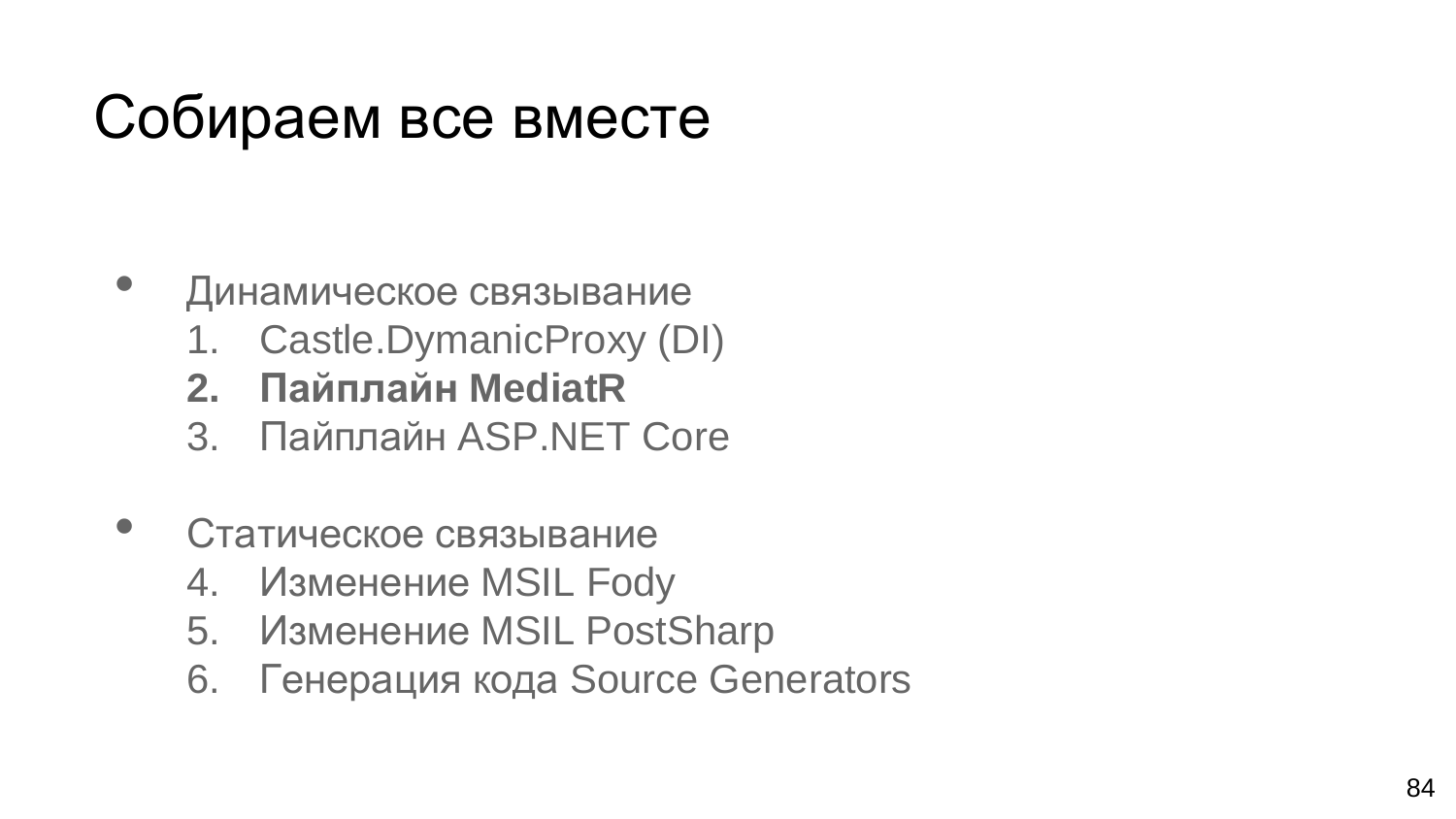## Материалы о пайплайнах MediatR

- Jimmy Bogard. Vertical Slice Architecture <https://youtu.be/SUiWfhAhgQw>
- Максим Аршинов. Быстрорастворимое проектирование <https://habr.com/ru/company/jugru/blog/447308/>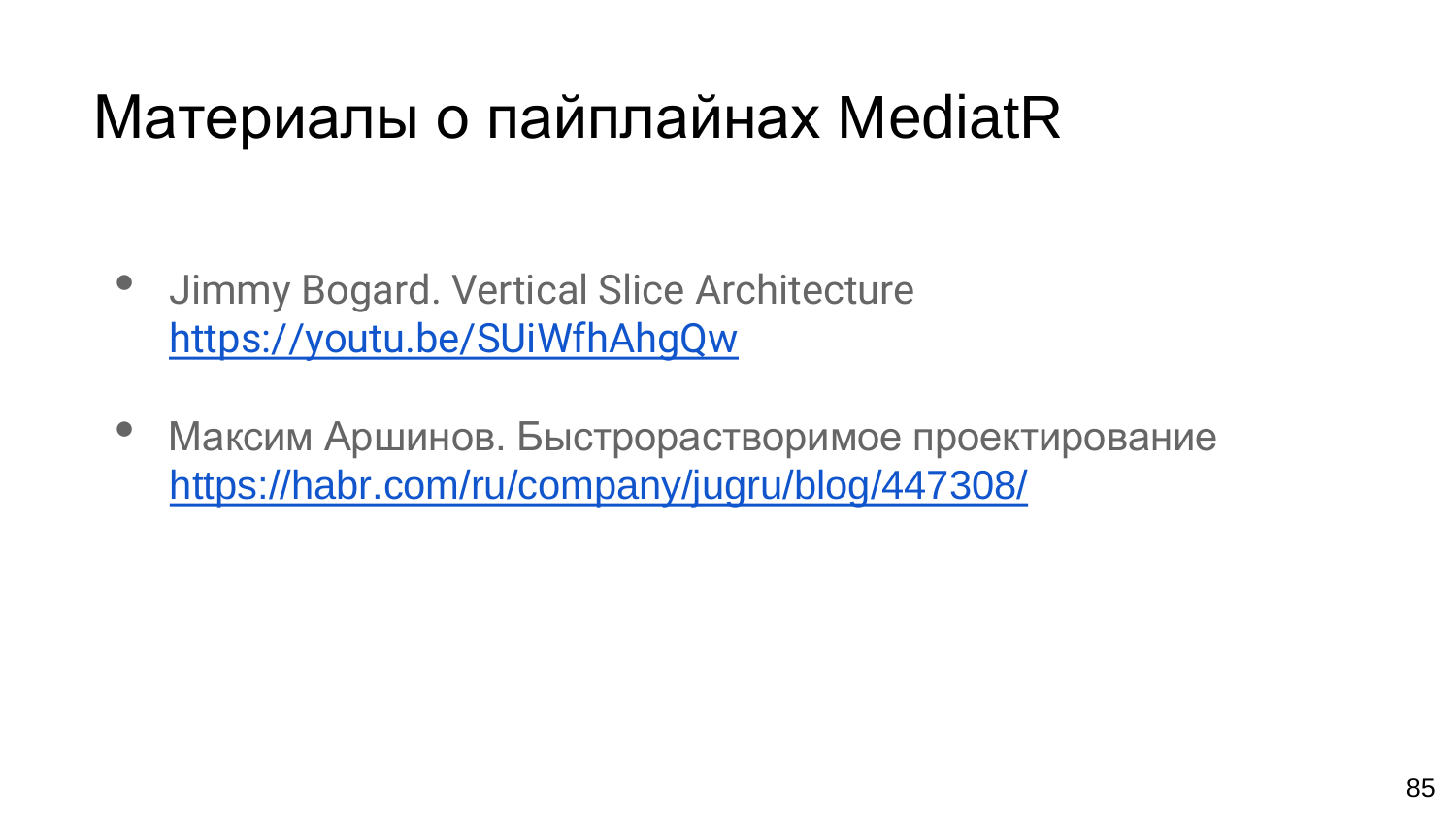#### Главная мысль

Мир изменился!

Вчера аспекты были магией компиляции или динамических прокси. Сегодня – часть веб-фреймворка ASP.NET и MediatR.

MediatR

- <sup>60</sup>млн скачиваний (год назад было 20 млн)
- eShopOnWeb официальный сэмпл Microsoft
- Попробуйте )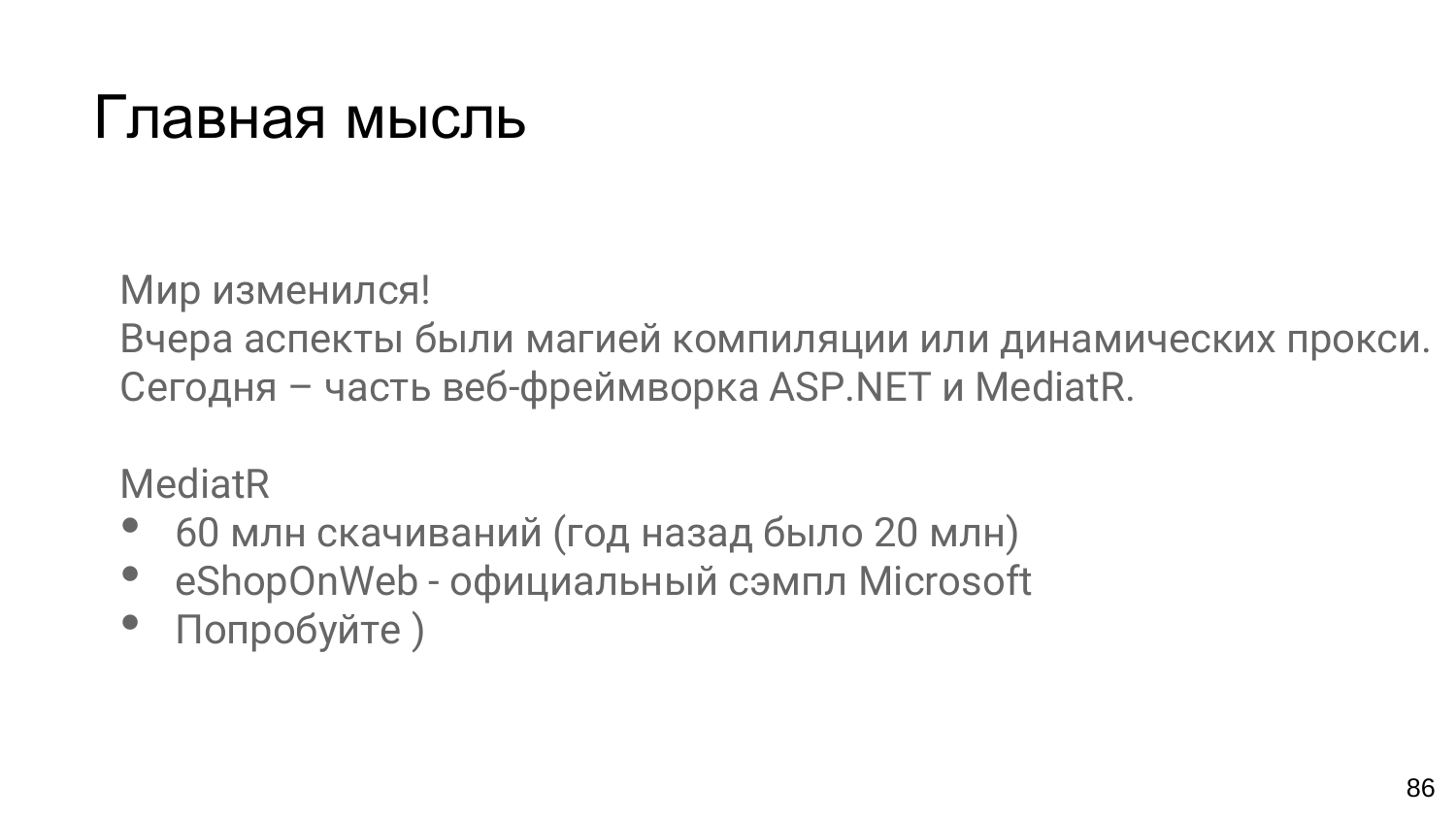#### https://www.udemy.com/course/cqrs-architecture-csharp-ru

Development > Software Engineering >  $C#$ 

## Как улучшить Enterprise архитектуру при помощи CQRS

8 преимуществ CQRS хендлеров и вертикальных слайсов по сравнению с привычной слоистой архитектурой

5.0  $\star \star \star \star \star$  (9 ratings) 64 students

**Created by Denis Tsvettsikh** 

Last updated  $2/2021$   $\oplus$  Russian